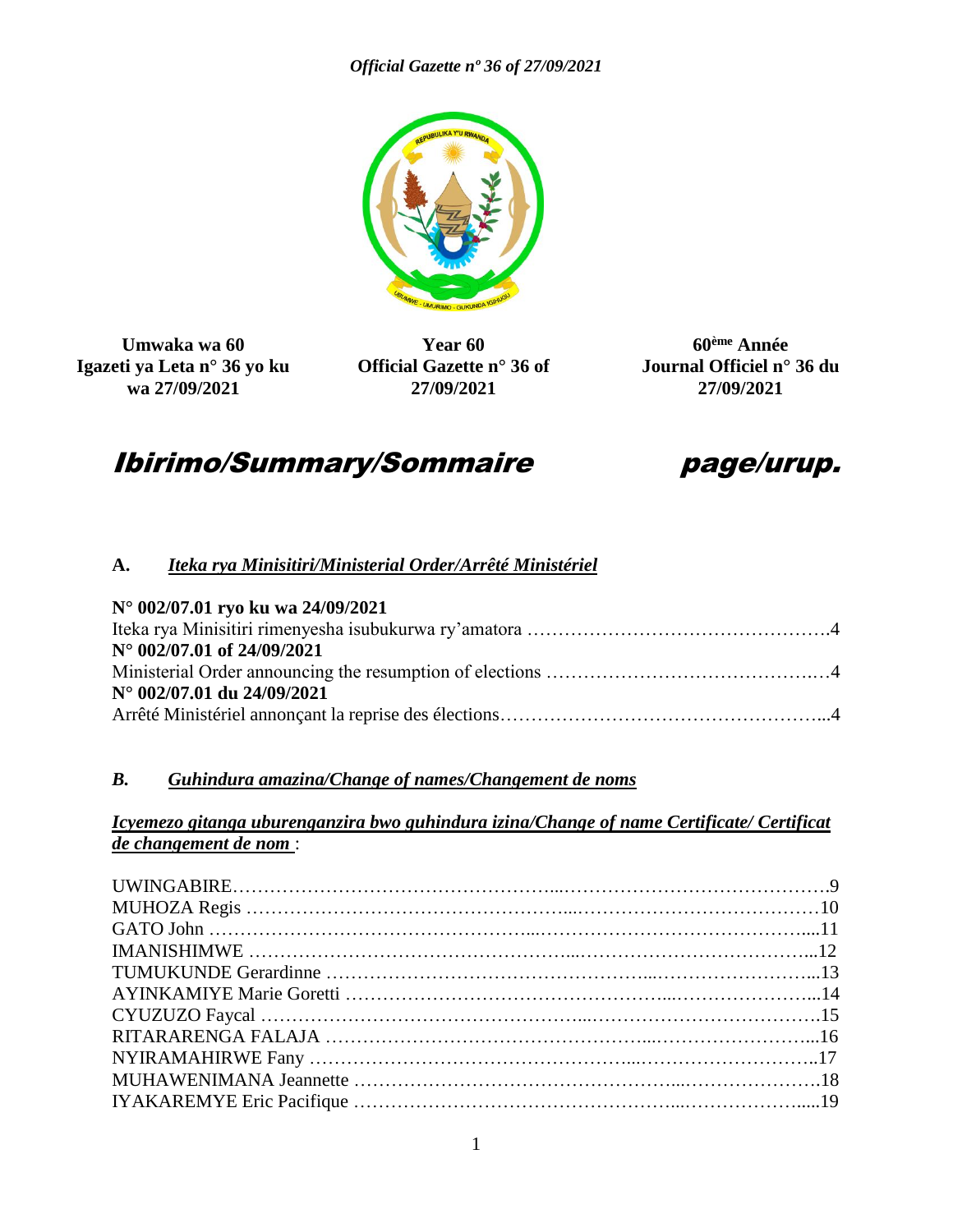# *Ingingo z'ingenzi z'impamvu yo gusaba guhinduza amazina /Name change request/Demande de changement de noms***:**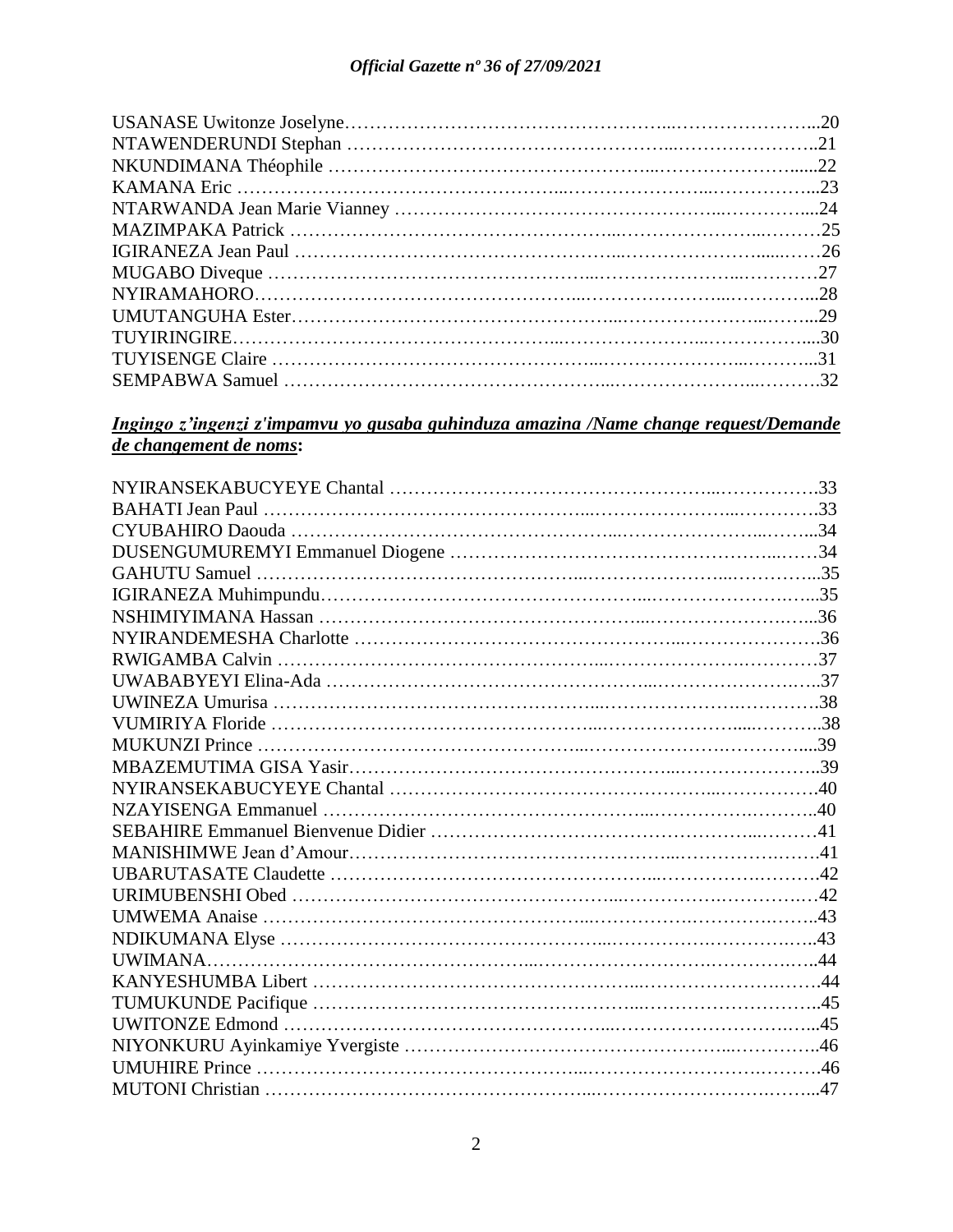# *C. Amakoperative*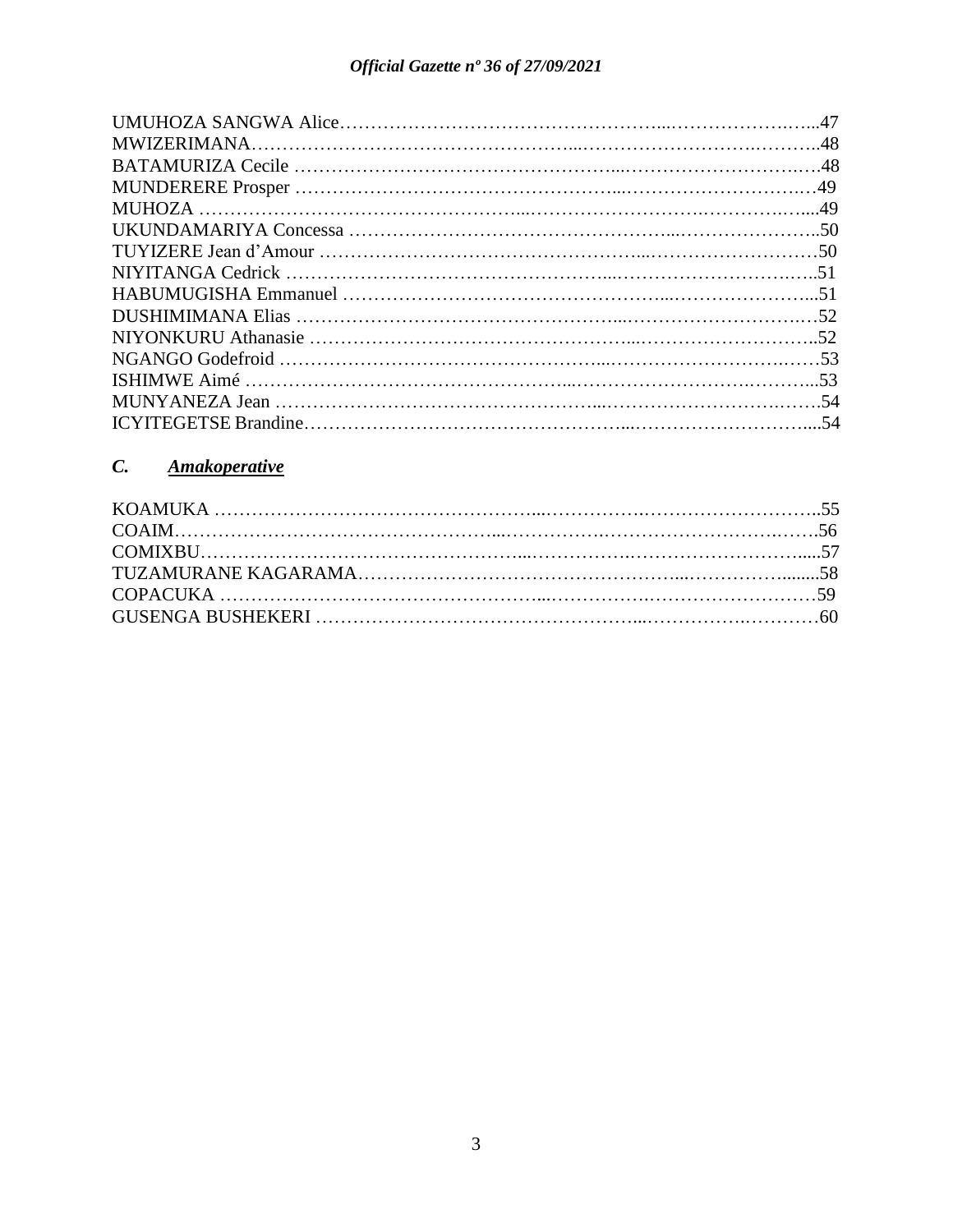*Official Gazette nº 36 of 27/09/2021*

| ITEKA RYA MINISITIRI N° 002/07.01<br>RYO KU WA 24/09/2021 RIMENYESHA<br><b>ISUBUKURWA RY'AMATORA</b> | 24/09/2021<br><b>ANNOUNCING</b><br><b>THE</b><br><b>RESUMPTION OF ELECTIONS</b> | MINISTERIAL ORDER N° 002/07.01 OF   ARRÊTÉ MINISTÉRIEL N° 002/07.01<br><b>DU</b><br>24/09/2021<br><b>ANNONÇANT</b><br>LA<br><b>REPRISE DES ÉLECTIONS</b> |
|------------------------------------------------------------------------------------------------------|---------------------------------------------------------------------------------|----------------------------------------------------------------------------------------------------------------------------------------------------------|
| <b>ISHAKIRO</b>                                                                                      | <b>TABLE OF CONTENTS</b>                                                        | <b>TABLE DES MATIÈRES</b>                                                                                                                                |
| <b>Imenyesha</b><br><b>Ingingo</b><br>mbere:<br>ya<br>ry'isubukurwa ry'amatora                       | <b>Article One:</b><br>of<br>the  <br>Announcement<br>resumption of elections   | Article premier: Annonce de la reprise des<br>élections                                                                                                  |
| Ingingo ya 2: Igihe cy'amatora                                                                       | <b>Article 2: Period of elections</b>                                           | Article 2: Période des élections                                                                                                                         |
| Ingingo ya 3: Ivanwaho ry'iteka n'ingingo<br>binyuranyije n'iri teka                                 | <b>Article 3: Repealing provision</b>                                           | <b>Article 3: Disposition abrogatoire</b>                                                                                                                |
| Ingingo ya 4: Igihe iri teka ritangirira<br>gukurikizwa                                              | <b>Article 4: Commencement</b>                                                  | Article 4: Entrée en vigueur                                                                                                                             |
|                                                                                                      |                                                                                 |                                                                                                                                                          |
|                                                                                                      |                                                                                 |                                                                                                                                                          |
|                                                                                                      |                                                                                 |                                                                                                                                                          |
|                                                                                                      |                                                                                 |                                                                                                                                                          |
|                                                                                                      |                                                                                 |                                                                                                                                                          |
|                                                                                                      |                                                                                 |                                                                                                                                                          |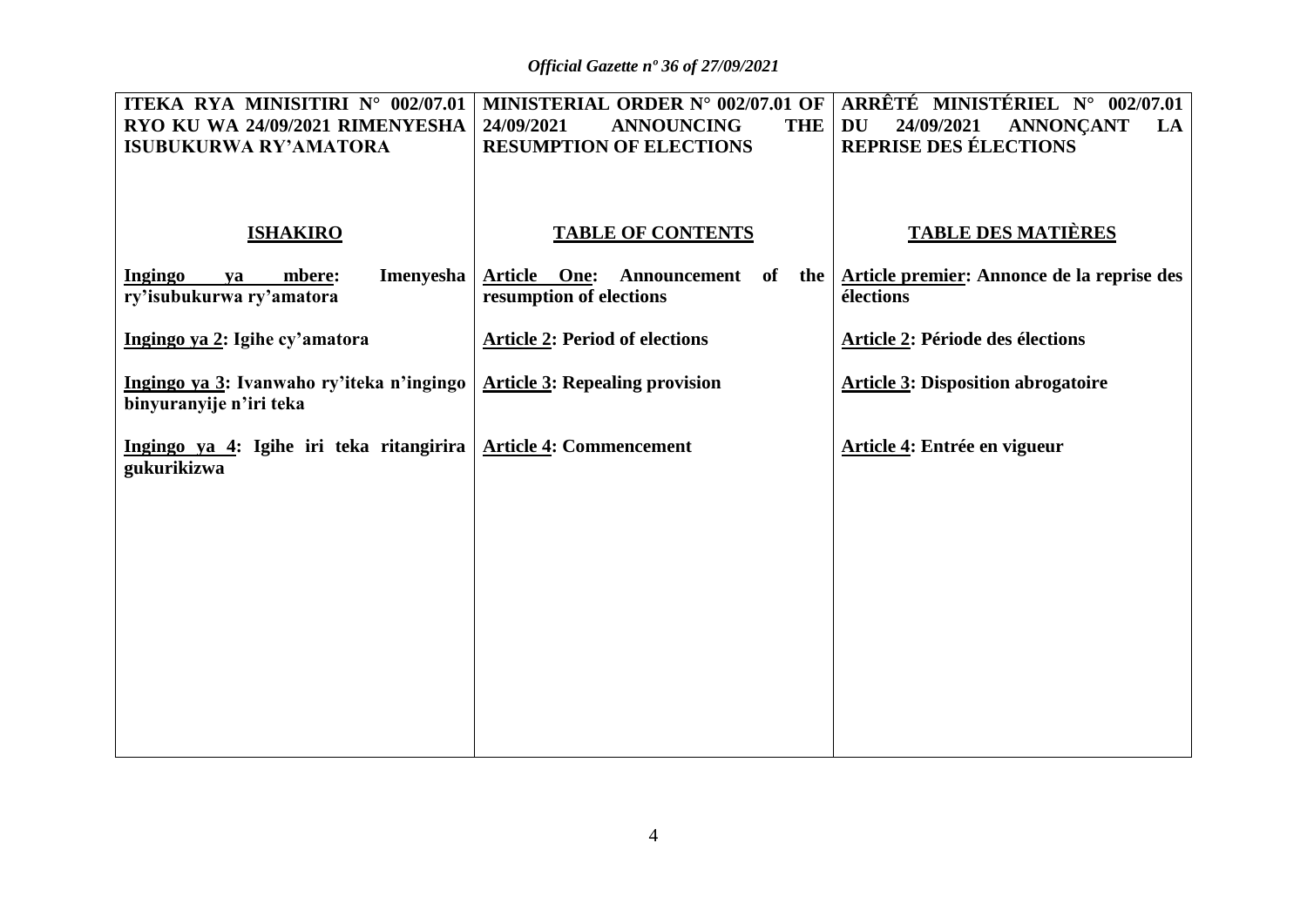| ITEKA RYA MINISITIRI N° 002/07.01<br>RYO KU WA 24/09/2021 RIMENYESHA                                                                                                                                   | MINISTERIAL ORDER N° 002/07.01 OF<br>24/09/2021<br><b>ANNOUNCING</b><br><b>THE</b>                                                                  | ARRÊTÉ MINISTÉRIEL N° 002/07.01<br><b>ANNONCANT</b><br>DU<br>24/09/2021<br>LA                                                                                |
|--------------------------------------------------------------------------------------------------------------------------------------------------------------------------------------------------------|-----------------------------------------------------------------------------------------------------------------------------------------------------|--------------------------------------------------------------------------------------------------------------------------------------------------------------|
| <b>ISUBUKURWA RY'AMATORA</b>                                                                                                                                                                           | <b>RESUMPTION OF ELECTIONS</b>                                                                                                                      | <b>REPRISE DES ÉLECTIONS</b>                                                                                                                                 |
|                                                                                                                                                                                                        |                                                                                                                                                     |                                                                                                                                                              |
| Minisitiri w'Ubutegetsi bw'Igihugu,                                                                                                                                                                    | The Minister of Local Government,                                                                                                                   | Le Ministre de l'Administration Locale,                                                                                                                      |
| Ashingiye ku Itegeko Nshinga rya Repubulika<br>y'u Rwanda ryo mu 2003 ryavuguruwe mu<br>2015, cyane cyane mu ngingo zaryo, iya 121,<br>iya 122 n'iya 176;                                              | Pursuant to the Constitution of the Republic of<br>Rwanda of 2003 revised in 2015, especially in<br>Articles 121, 122 and 176;                      | Vu la Constitution de la République du<br>de<br>2003<br>révisée<br>Rwanda<br>2015,<br>en<br>spécialement en ses articles 121, 122 et 176;                    |
| Ashingiye<br>Itegeko<br>Ngenga<br>$n^{\circ}$<br>ku<br>001/2019.OL ryo ku wa 29/07/2019 rigenga<br>amatora nk'uko ryahinduwe kugeza ubu,<br>cyane cyane mu ngingo zaryo iya 122 n'iya<br>$154 \; bis;$ | Pursuant to Organic Law $n^{\circ}$ 001/2019.OL of<br>29/07/2019 governing elections as amended to<br>date, especially in Articles 122 and 154 bis; | Vu la Loi Organique n° 001/2019.OL du<br>29/07/2019 régissant les élections telle que<br>modifiée à ce jour, spécialement en ses articles<br>122 et 154 bis; |
| Asubiye ku Iteka rya Minisitiri n° 001/07.01<br>ryo ku wa 10/02/2021 rimenyesha isubikwa<br>ry'amatora kubera inzitizi ntarengwa;                                                                      | Having reviewed Ministerial Order<br>$n^{\circ}$<br>001/07.01 of 10/02/2021 announcing the<br>postponement of elections due to force<br>majeure;    | Revu l'Arrêté Ministériel n° 001/07.01 du<br>$10/02/2021$ annonçant le report des élections<br>pour cause de force majeure;                                  |
| Inama y'Abaminisitiri<br>yateranye ku<br>01/09/2021<br>kubisuzuma<br>imaze<br>no<br>kubyemeza;                                                                                                         | wa After consideration and approval by the<br>Cabinet, in its meeting of 01/09/2021;                                                                | Après examen et adoption par le Conseil des<br>Ministres, en sa séance du 01/09/2021;                                                                        |
| <b>ATEGETSE:</b>                                                                                                                                                                                       | <b>ORDERS:</b>                                                                                                                                      | <b>ARRÊTE:</b>                                                                                                                                               |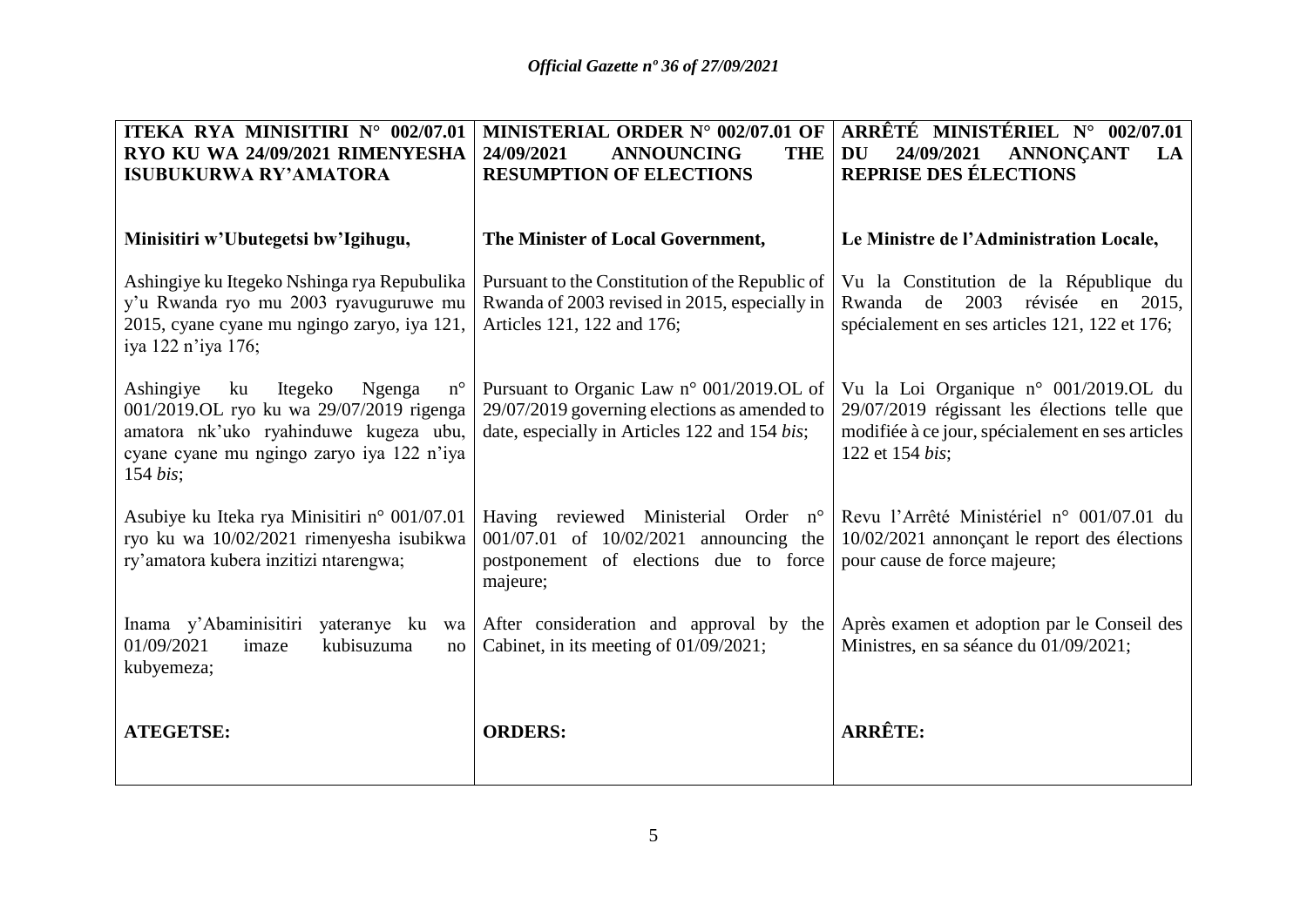| Ingingo<br>Imenyesha<br>mbere:<br>ya<br>ry'isubukurwa ry'amatora                                                                                                                                                                                              | Article One: Announcement of<br>the  <br>resumption of elections                                                                                                                                                      | Article premier: Annonce de la reprise des<br>élections                                                                                                                                                                       |
|---------------------------------------------------------------------------------------------------------------------------------------------------------------------------------------------------------------------------------------------------------------|-----------------------------------------------------------------------------------------------------------------------------------------------------------------------------------------------------------------------|-------------------------------------------------------------------------------------------------------------------------------------------------------------------------------------------------------------------------------|
| Amatora akurikira yari yarasubitswe kubera<br>inzitizi ntarengwa y'ubukana bw'icyorezo cya<br>COVID-19 arasubukuwe:                                                                                                                                           | The following elections that were postponed<br>due to the force majeure of the severity of<br>COVID-19 pandemic are resumed:                                                                                          | Les élections suivantes qui étaient reportées<br>en raison de la force majeure de la gravité de<br>la pandémie de COVID-19 sont reprises:                                                                                     |
| 1° itora ry'abayobozi b'inzego z'ibanze ku<br>rwego rw'Umudugudu, urw'Akagari,<br>urw'Umurenge n'urw'Akarere;                                                                                                                                                 | 1° the election of authorities of decentralised<br>entities at Village, Cell, Sector and District<br>levels;                                                                                                          | 1° l'élection des autorités des entités<br>décentralisées aux niveaux du Village, de<br>la Cellule, du Secteur et du District;                                                                                                |
| itora ry'abagize Komite Nyobozi y'Inama<br>$2^{\circ}$<br>y'Igihugu y'Abagore, iry'abagize Komite<br>Nyobozi y'Inama y'Igihugu y'Urubyiruko<br>n'iry'abagize Komite Nyobozi y'Inama<br>y'Igihugu y'Abantu bafite ubumuga mu<br>nzego z'imitegekere y'Igihugu. | the election of Executive Committee<br>$2^{\circ}$<br>members of National Women Council,<br>National Youth Council and National<br>Council of Persons with Disabilities at<br>administrative entities of the country. | 2° l'élection des membres du Comité<br>Exécutif du Conseil National des Femmes,<br>du Conseil National de la Jeunesse et du<br>Conseil<br>National<br>des<br>Personnes<br>Handicapées aux entités administratives<br>du pays. |
| Ingingo ya 2: Igihe cy'amatora                                                                                                                                                                                                                                | <b>Article 2: Period of elections</b>                                                                                                                                                                                 | Article 2: Période des élections                                                                                                                                                                                              |
| Ibikorwa bijyanye n'amatora avugwa mu<br>ngingo ya mbere y'iri teka bitangira muri<br>Nzeri 2021 hakurikijwe gahunda y'amatora ya<br>Komisiyo y'Igihugu y'Amatora.                                                                                            | Activities relating to elections referred to in<br>Article One of this Order start in September<br>2021 in accordance with the electoral program<br>of the National Electoral Commission.                             | Les activités relatives aux élections visées à<br>l'article<br>premier<br>du<br>présent<br>arrêté<br>Septembre<br>2021<br>commencent<br>en<br>conformément au programme électoral de la<br>Commission Nationale Électorale.   |
| Ingingo ya 3: Ivanwaho ry'iteka n'ingingo<br>binyuranyije n'iri teka                                                                                                                                                                                          | <b>Article 3: Repealing provision</b>                                                                                                                                                                                 | <b>Article 3: Disposition abrogatoire</b>                                                                                                                                                                                     |
| Iteka rya Minisitiri n° 001/07.01 ryo ku wa<br>10/02/2021 rimenyesha isubikwa ry'amatora<br>kubera inzitizi ntarengwa kimwe n'izindi                                                                                                                          | Ministerial Order n° 001/07.01 of 10/02/2021<br>announcing the postponement of elections due                                                                                                                          | L'Arrêté<br>Ministériel<br>$n^{\circ}$<br>001/07.01<br>du<br>10/02/2021 annonçant le report des élections<br>pour cause de force majeure ainsi que toutes                                                                     |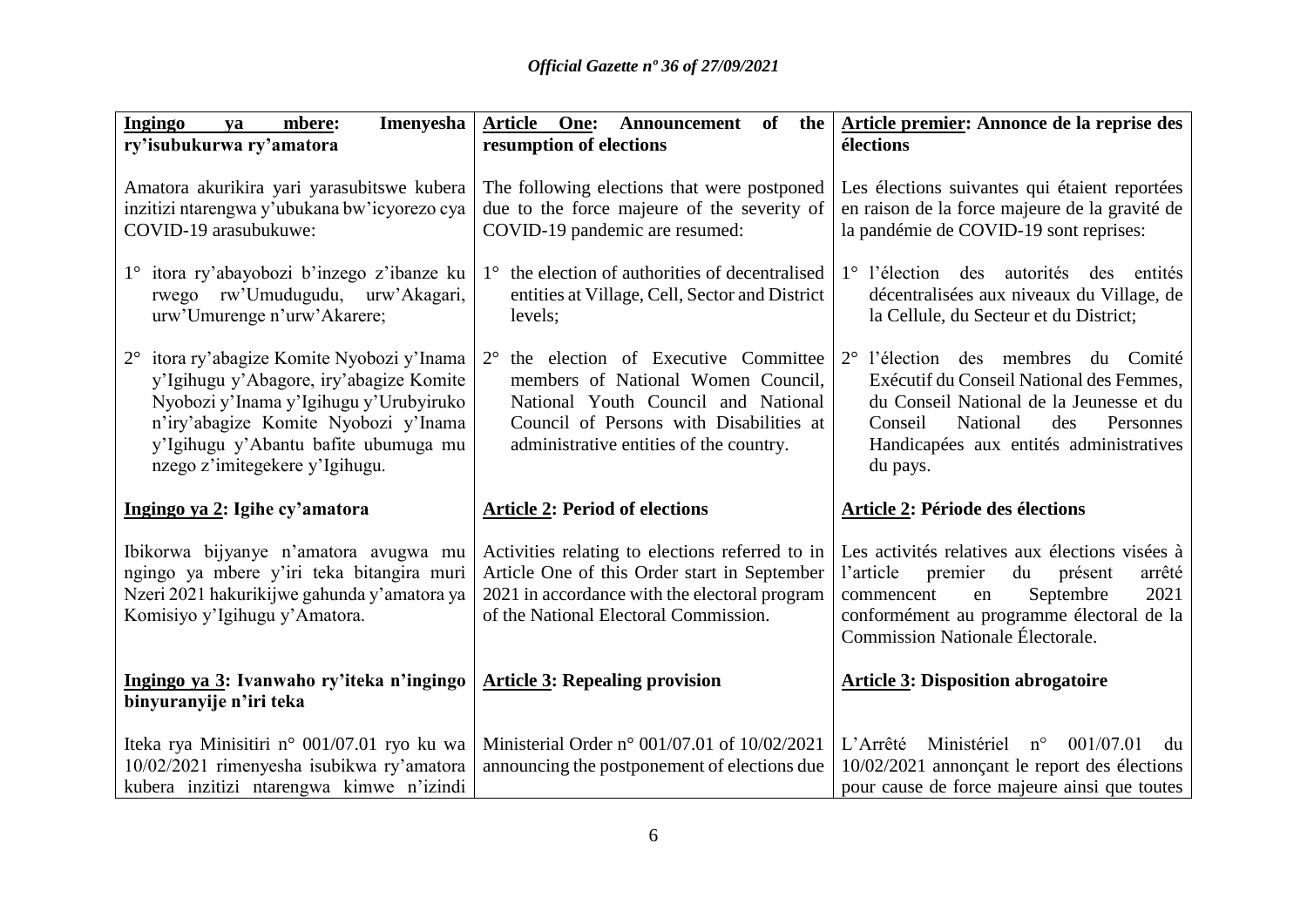| ngingo zose z'amateka abanziriza iri kandi                                                               | to force majeure and all other prior provisions                                                                     | les autres dispositions antérieures contraires                                                                     |
|----------------------------------------------------------------------------------------------------------|---------------------------------------------------------------------------------------------------------------------|--------------------------------------------------------------------------------------------------------------------|
| zinyuranyije na ryo bivanyweho.                                                                          | contrary to this Order are repealed.                                                                                | au présent arrêté sont abrogées.                                                                                   |
|                                                                                                          |                                                                                                                     |                                                                                                                    |
| Ingingo ya 4: Igihe iri teka ritangirira   Article 4: Commencement<br>gukurikizwa                        |                                                                                                                     | Article 4: Entrée en vigueur                                                                                       |
| Iri teka ritangira gukurikizwa ku munsi<br>ritangarijweho mu Igazeti ya Leta ya<br>Republika y'u Rwanda. | This Order comes into force on the date of its<br>publication in the Official Gazette of the<br>Republic of Rwanda. | Le présent arrêté entre en vigueur le jour de sa<br>publication au Journal Officiel de la<br>République du Rwanda. |
|                                                                                                          |                                                                                                                     |                                                                                                                    |
|                                                                                                          |                                                                                                                     |                                                                                                                    |
|                                                                                                          |                                                                                                                     |                                                                                                                    |
|                                                                                                          |                                                                                                                     |                                                                                                                    |
|                                                                                                          |                                                                                                                     |                                                                                                                    |
|                                                                                                          |                                                                                                                     |                                                                                                                    |
|                                                                                                          |                                                                                                                     |                                                                                                                    |
|                                                                                                          |                                                                                                                     |                                                                                                                    |
|                                                                                                          |                                                                                                                     |                                                                                                                    |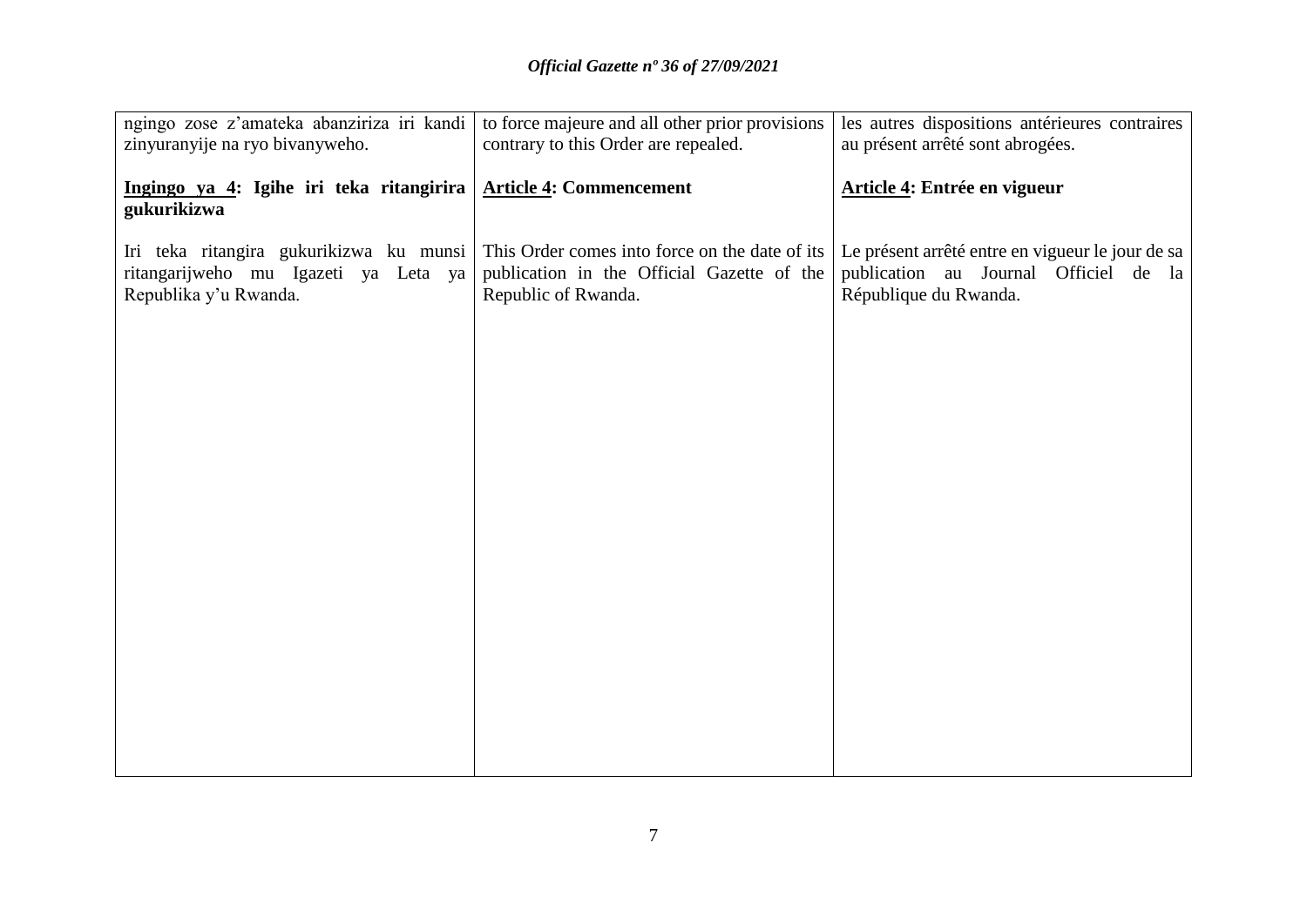| Kigali, 24/09/2021                                                 |
|--------------------------------------------------------------------|
|                                                                    |
|                                                                    |
|                                                                    |
| $(s\acute{e})$                                                     |
|                                                                    |
|                                                                    |
| <b>GATABAZI Jean Marie Vianney</b>                                 |
| Minisitiri w'Ubutegetsi bw'Igihugu<br>Minister of Local Government |
| Ministre de l'Administration Locale                                |
| Bibonywe kandi bishyizweho Ikirango cya Repubulika:                |
| Seen and sealed with the Seal of the Republic:                     |
| Vu et scellé du Sceau de la République:                            |
|                                                                    |
|                                                                    |
| $(s\acute{e})$                                                     |
|                                                                    |
| Dr UGIRASHEBUJA Emmanuel                                           |
| Minisitiri w'Ubutabera akaba n'Intumwa Nkuru ya Leta               |
| Minister of Justice and Attorney General                           |
| Ministre de la Justice et Garde des Sceaux                         |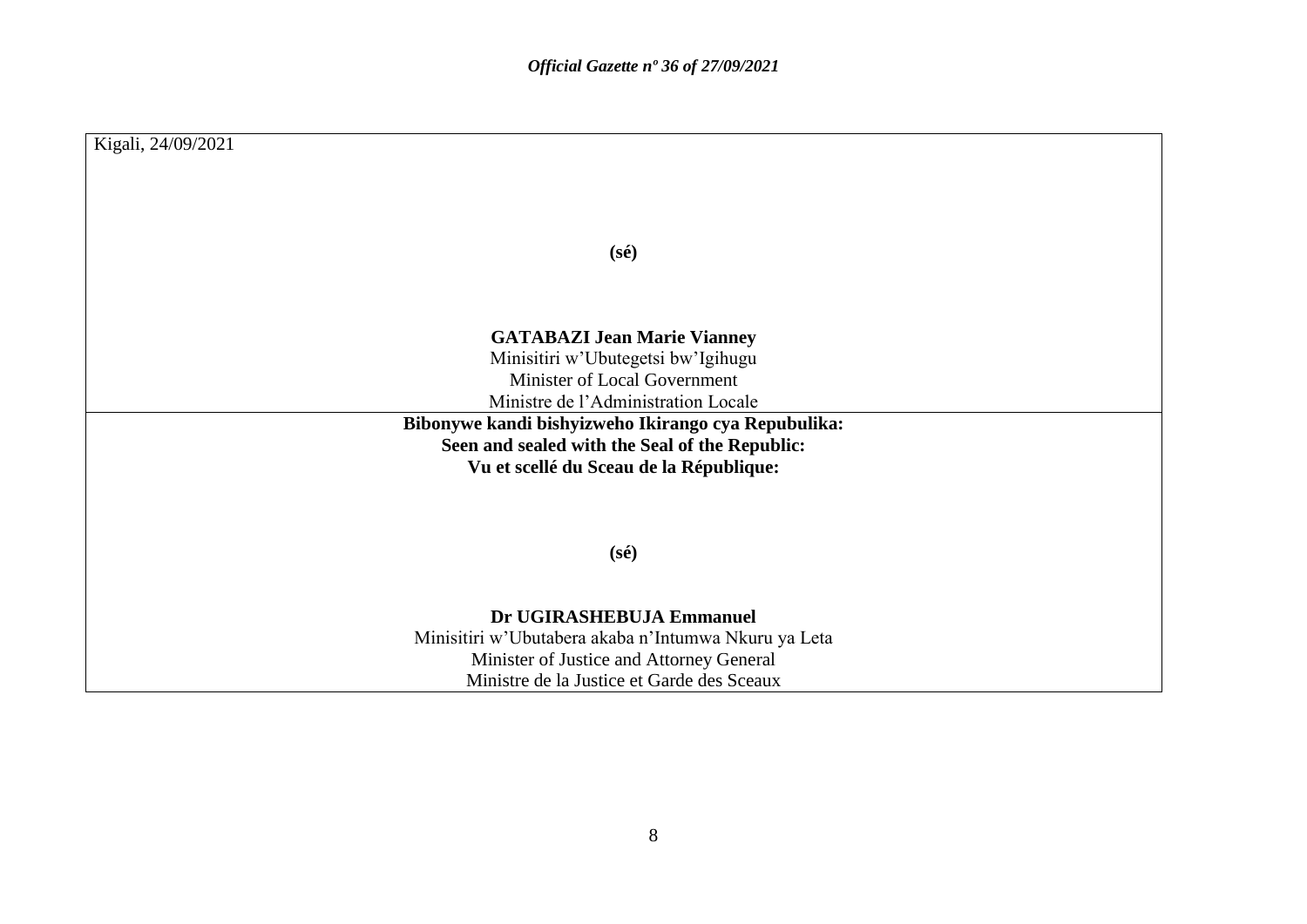

**MINISITERI Y'UBUTEGETSI BW'IGIHUGU**

### **ICYEMEZO CYO GUHINDURA AMAZINA**

Nk'uko biteganywa n'Itegeko n° 32/2016 ryo ku wa 28/08/2016 rigenga abantu n'umuryango nk'uko ryahinduwe kugeza ubu, mu ngingo yaryo ya 42;

Hakurikijwe Iteka rya Minisitiri n° 001/07.01 ryo ku wa 17/01/2017 rishyiraho uburyo n'inzira zikurikizwa mu guhindura izina;

Duhereye ku ibaruwa ya UWINGABIRE isaba guhindura izina yari asanzwe yitwa ryanditse mu irangamimerere;

Twemeje ko:

Madamu UWINGABIRE utuye mu Mudugudu wa Gahango, Akagari ka Giheta, Umurenge wa Munini, Akarere ka Nyaruguru, mu Ntara y'Amajyepfo yahinduye izina yitwaga rihinduka **INGABIRE Charlotte** kuva none.

Byemejwe na: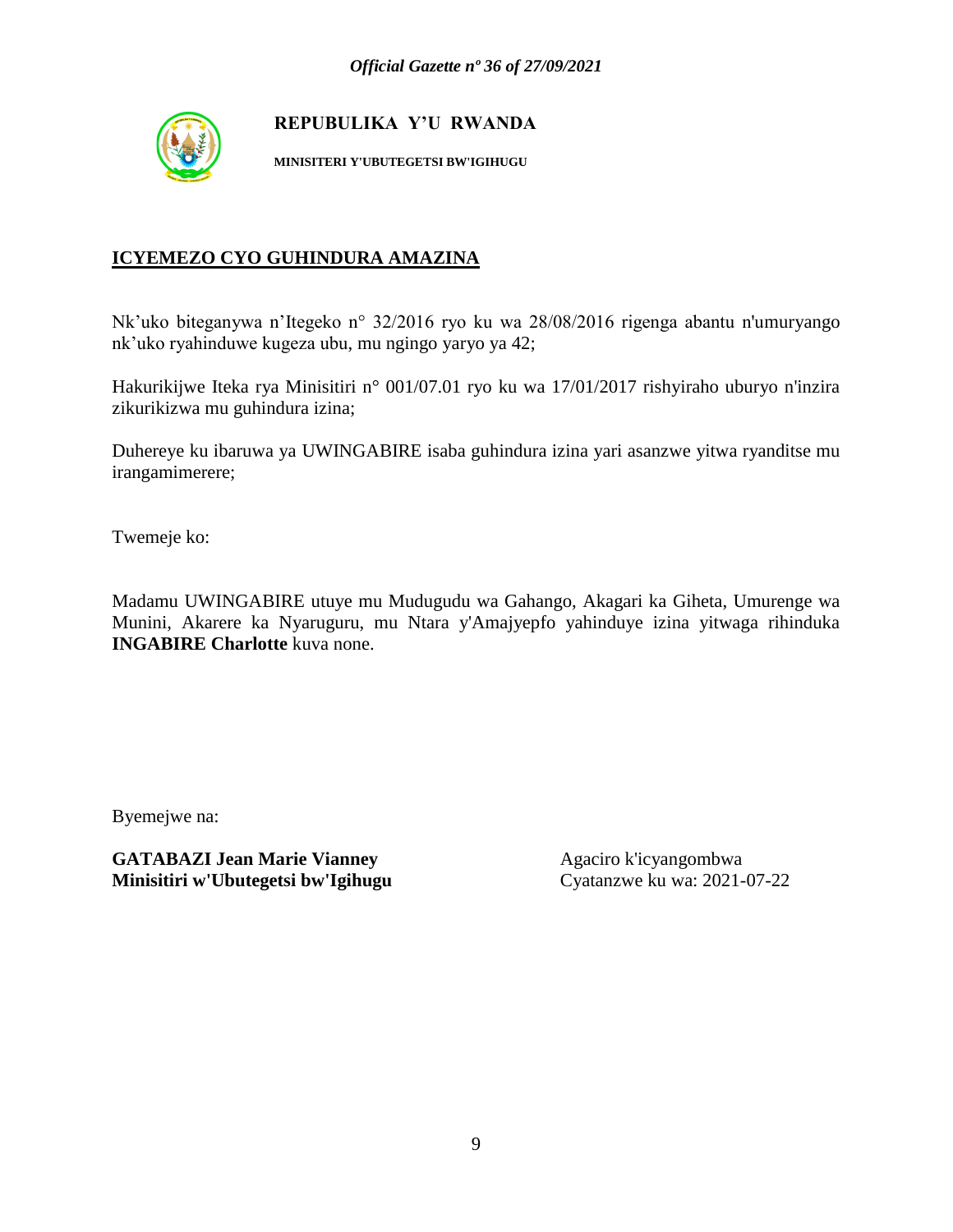

**MINISITERI Y'UBUTEGETSI BW'IGIHUGU**

### **ICYEMEZO CYO GUHINDURA AMAZINA**

Nk'uko biteganywa n'Itegeko n° 32/2016 ryo ku wa 28/08/2016 rigenga abantu n'umuryango nk'uko ryahinduwe kugeza ubu, mu ngingo yaryo ya 42;

Hakurikijwe Iteka rya Minisitiri n° 001/07.01 ryo ku wa 17/01/2017 rishyiraho uburyo n'inzira zikurikizwa mu guhindura izina;

Duhereye ku ibaruwa ya MUHOZA Regis isaba guhindura izina yari asanzwe yitwa ryanditse mu irangamimerere;

Twemeje ko:

Bwana MUHOZA Regis utuye mu Mudugudu wa Mugari, Akagari ka Rutaraka, Umurenge wa Nyagatare, Akarere ka Nyagatare, mu Ntara y'Iburasirazuba yahinduye izina yitwaga rihinduka **MUCYO Regis** kuva none.

Byemejwe na: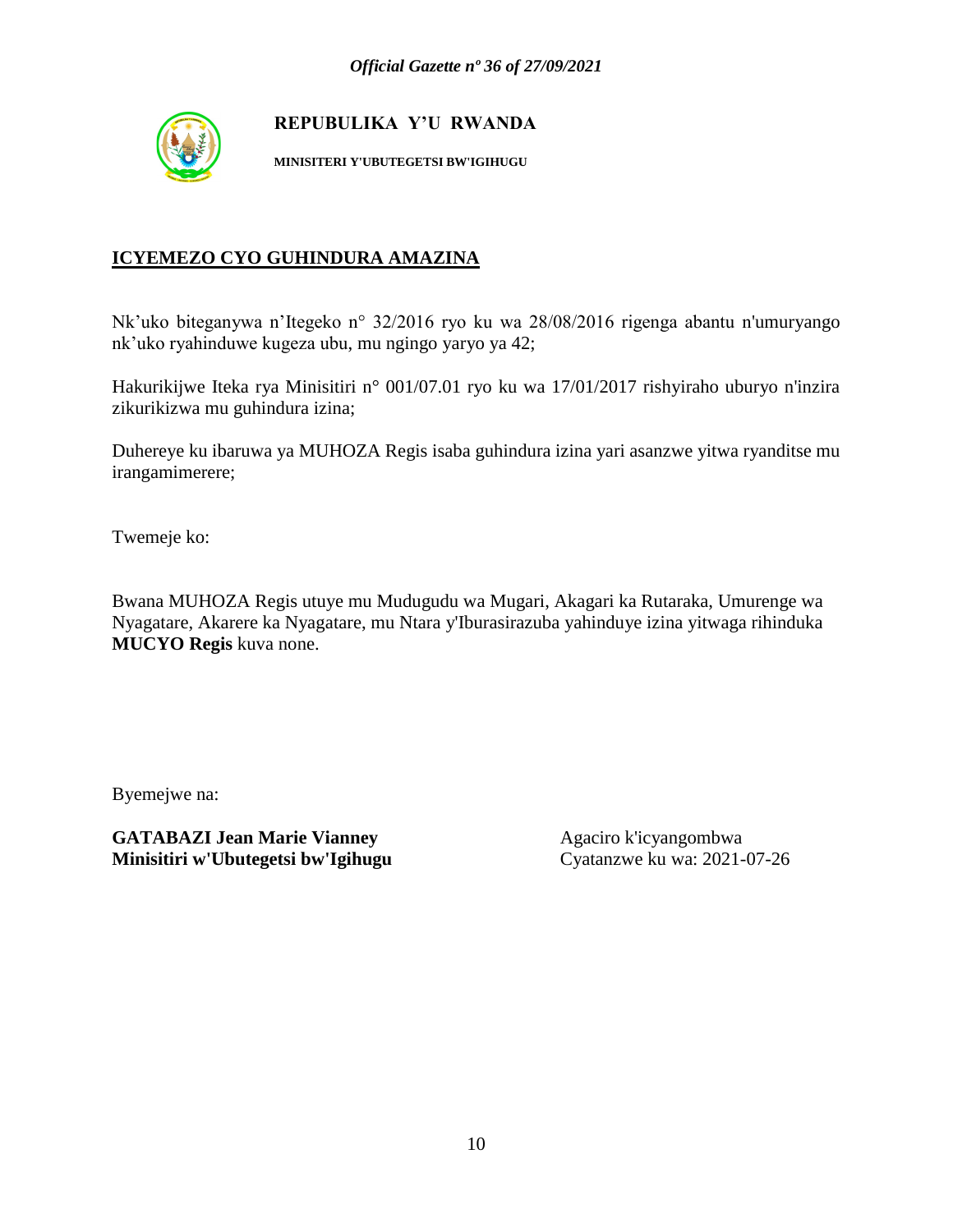

**MINISITERI Y'UBUTEGETSI BW'IGIHUGU**

### **ICYEMEZO CYO GUHINDURA AMAZINA**

Nk'uko biteganywa n'Itegeko n° 32/2016 ryo ku wa 28/08/2016 rigenga abantu n'umuryango nk'uko ryahinduwe kugeza ubu, mu ngingo yaryo ya 42;

Hakurikijwe Iteka rya Minisitiri n° 001/07.01 ryo ku wa 17/01/2017 rishyiraho uburyo n'inzira zikurikizwa mu guhindura izina;

Duhereye ku ibaruwa ya GATO John isaba guhindura izina yari asanzwe yitwa ryanditse mu irangamimerere;

Twemeje ko:

Bwana GATO John utuye mu Mudugudu w'Urugwiro, Akagari ka Nyagatovu, Umurenge wa Kimironko, Akarere ka Gasabo, mu Mujyi wa Kigali yahinduye izina yitwaga rihinduka **RWAMASHAKA John** kuva none.

Byemejwe na: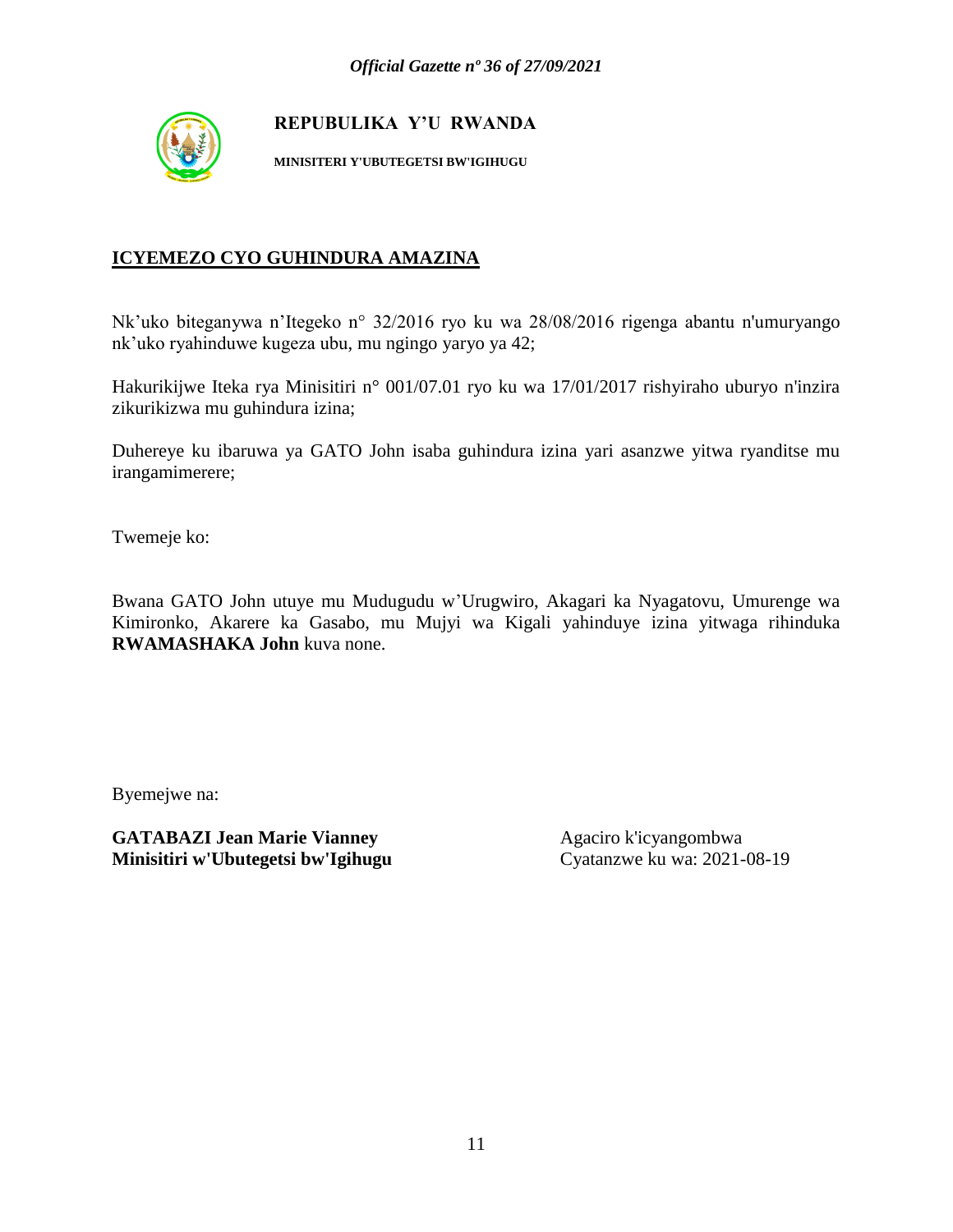

**MINISITERI Y'UBUTEGETSI BW'IGIHUGU**

### **ICYEMEZO CYO GUHINDURA AMAZINA**

Nk'uko biteganywa n'Itegeko n° 32/2016 ryo ku wa 28/08/2016 rigenga abantu n'umuryango nk'uko ryahinduwe kugeza ubu, mu ngingo yaryo ya 42;

Hakurikijwe Iteka rya Minisitiri n° 001/07.01 ryo ku wa 17/01/2017 rishyiraho uburyo n'inzira zikurikizwa mu guhindura izina;

Duhereye ku ibaruwa ya IMANISHIMWE isaba guhindura izina yari asanzwe yitwa ryanditse mu irangamimerere;

Twemeje ko:

Bwana IMANISHIMWE utuye mu Mudugudu wa Rutagara, Akagari ka Kidomo, Umurenge wa Kamubuga, Akarere ka Gakenke, mu Ntara y'Amajyaruguru yahinduye izina yitwaga rihinduka **IMANISHIMWE Patient** kuva none.

Byemejwe na: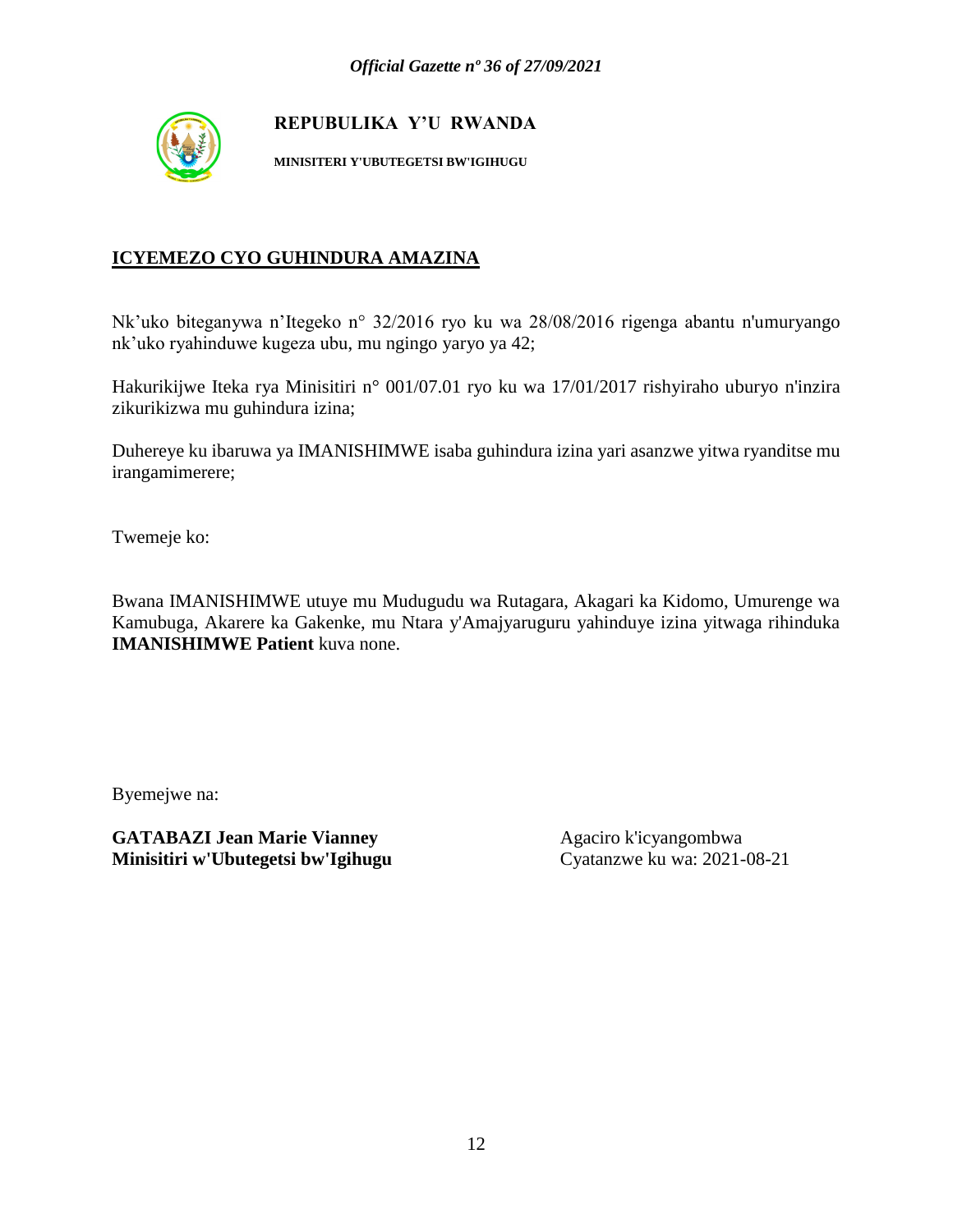

**MINISITERI Y'UBUTEGETSI BW'IGIHUGU**

### **ICYEMEZO CYO GUHINDURA AMAZINA**

Nk'uko biteganywa n'Itegeko n° 32/2016 ryo ku wa 28/08/2016 rigenga abantu n'umuryango nk'uko ryahinduwe kugeza ubu, mu ngingo yaryo ya 42;

Hakurikijwe Iteka rya Minisitiri n° 001/07.01 ryo ku wa 17/01/2017 rishyiraho uburyo n'inzira zikurikizwa mu guhindura izina;

Duhereye ku ibaruwa ya TUMUKUNDE Gerardinne isaba guhindura izina yari asanzwe yitwa ryanditse mu irangamimerere;

Twemeje ko:

Madamu TUMUKUNDE Gerardinne utuye mu Mudugudu wa Gatobotobo, Akagari ka Byeza, Umurenge wa Muhazi, Akarere ka Rwamagana, mu Ntara y'Iburasirazuba yahinduye izina yitwaga rihinduka **TUMUKUNDE Shilla** kuva none.

Byemejwe na: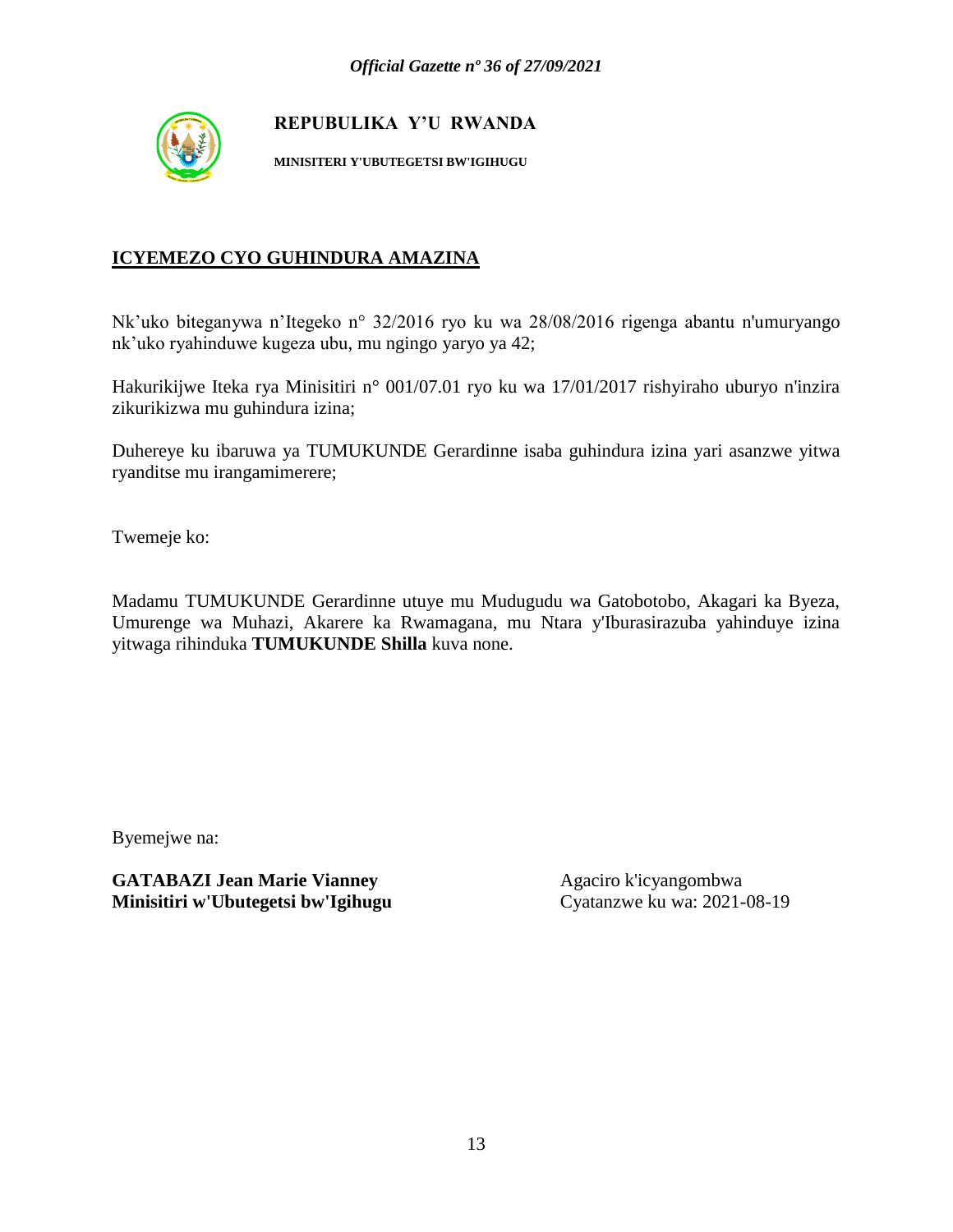

**MINISITERI Y'UBUTEGETSI BW'IGIHUGU**

### **ICYEMEZO CYO GUHINDURA AMAZINA**

Nk'uko biteganywa n'Itegeko n° 32/2016 ryo ku wa 28/08/2016 rigenga abantu n'umuryango nk'uko ryahinduwe kugeza ubu, mu ngingo yaryo ya 42;

Hakurikijwe Iteka rya Minisitiri n° 001/07.01 ryo ku wa 17/01/2017 rishyiraho uburyo n'inzira zikurikizwa mu guhindura izina;

Duhereye ku ibaruwa ya AYINKAMIYE Marie Goretti isaba guhindura izina yari asanzwe yitwa ryanditse mu irangamimerere;

Twemeje ko:

Madamu AYINKAMIYE Marie Goretti utuye mu Mudugudu w'Ubuhanira, Akagari ka Nyamugari, Umurenge wa Mugesera, Akarere ka Ngoma, mu Ntara y'Iburasirazuba yahinduye izina yitwaga rihinduka **AYINKAMIYE Goreth** kuva none.

Byemejwe na: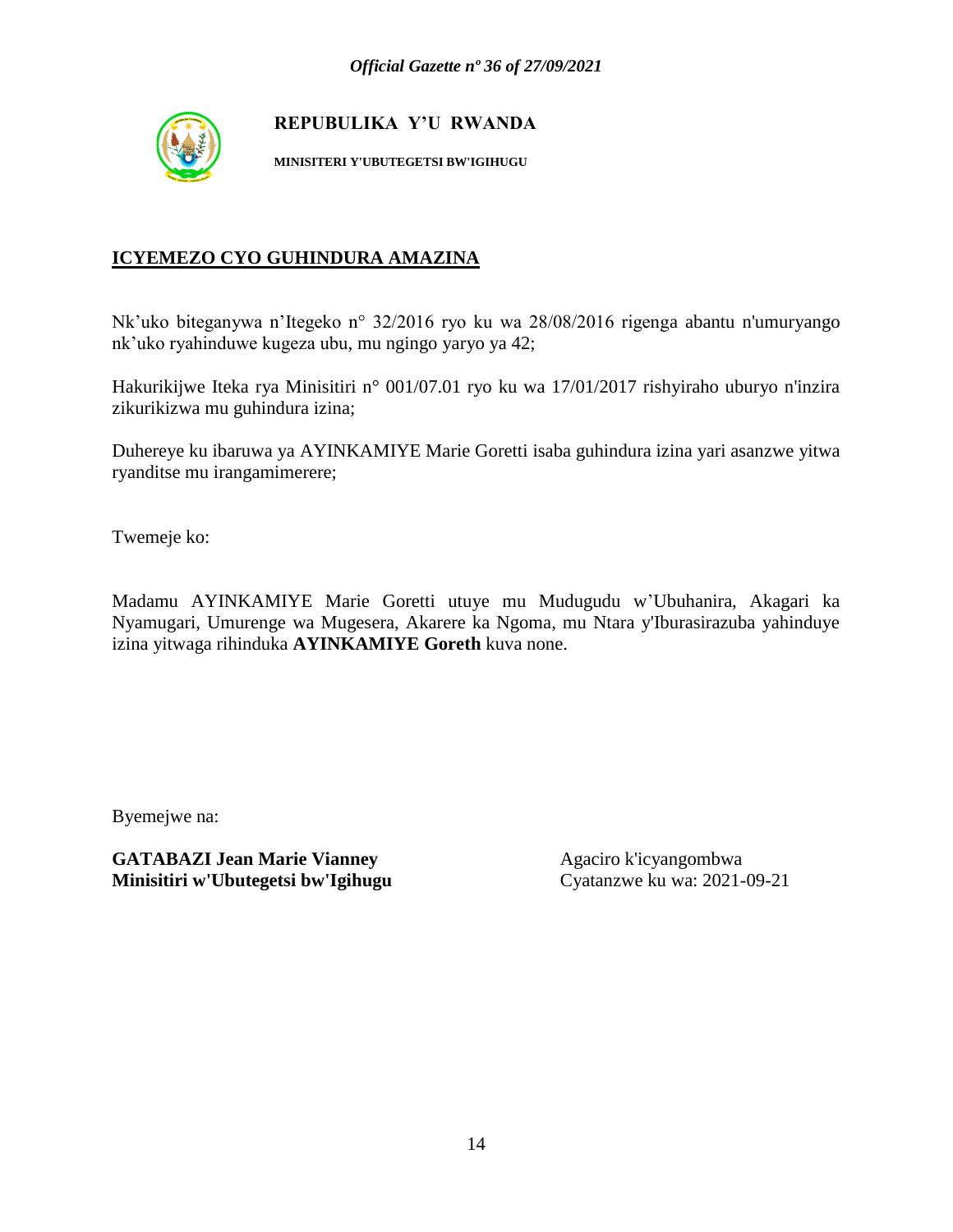

**MINISITERI Y'UBUTEGETSI BW'IGIHUGU**

### **ICYEMEZO CYO GUHINDURA AMAZINA**

Nk'uko biteganywa n'Itegeko n° 32/2016 ryo ku wa 28/08/2016 rigenga abantu n'umuryango nk'uko ryahinduwe kugeza ubu, mu ngingo yaryo ya 42;

Hakurikijwe Iteka rya Minisitiri n° 001/07.01 ryo ku wa 17/01/2017 rishyiraho uburyo n'inzira zikurikizwa mu guhindura izina;

Duhereye ku ibaruwa ya CYUZUZO Faycal isaba guhindura izina yari asanzwe yitwa ryanditse mu irangamimerere;

Twemeje ko:

Bwana CYUZUZO Faycal utuye mu Mudugudu wa Ruhango, Akagari ka Nyamagana, Umurenge wa Ruhango, Akarere ka Ruhango, mu Ntara y'Amajyepfo yahinduye izina yitwaga rihinduka **MUTESA CYUZUZO Faycal** kuva none.

Byemejwe na:

**Prof. SHYAKA Anastase** Agaciro k'icyangombwa **Minisitiri w'Ubutegetsi bw'Igihugu** Cyatanzwe ku wa: 2020-12-19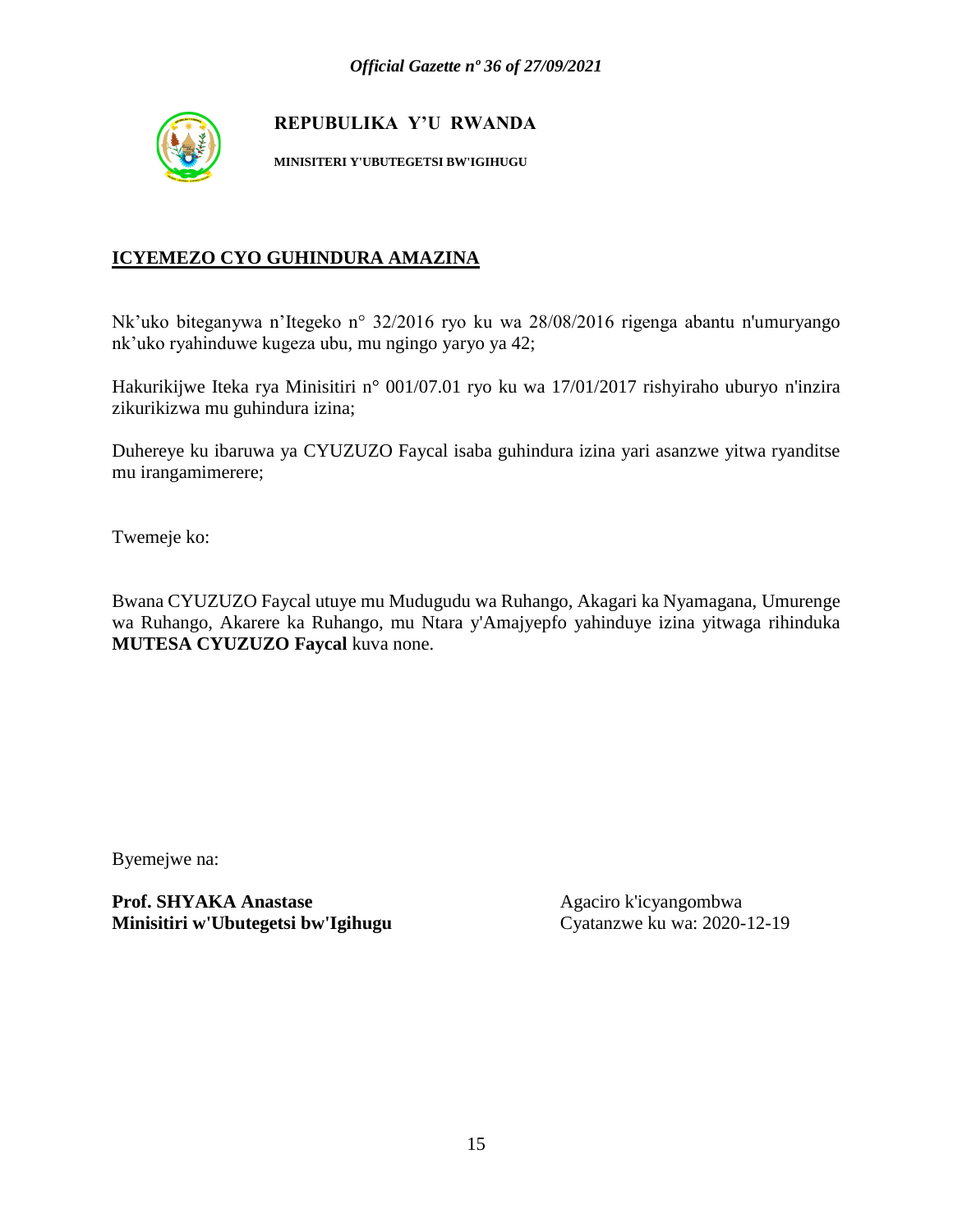

**MINISITERI Y'UBUTEGETSI BW'IGIHUGU**

### **ICYEMEZO CYO GUHINDURA AMAZINA**

Nk'uko biteganywa n'Itegeko n° 32/2016 ryo ku wa 28/08/2016 rigenga abantu n'umuryango nk'uko ryahinduwe kugeza ubu, mu ngingo yaryo ya 42;

Hakurikijwe Iteka rya Minisitiri n° 001/07.01 ryo ku wa 17/01/2017 rishyiraho uburyo n'inzira zikurikizwa mu guhindura izina;

Duhereye ku ibaruwa ya RITARARENGA FALAJA isaba guhindura izina yari asanzwe yitwa ryanditse mu irangamimerere;

Twemeje ko:

Bwana RITARARENGA FALAJA utuye mu Mudugudu w'Imena, Akagari ka Bibare, Umurenge wa Kimironko, Akarere ka Gasabo, mu Mujyi wa Kigali yahinduye izina yitwaga rihinduka **RITARARENGA Alex Ben** kuva none.

Byemejwe na: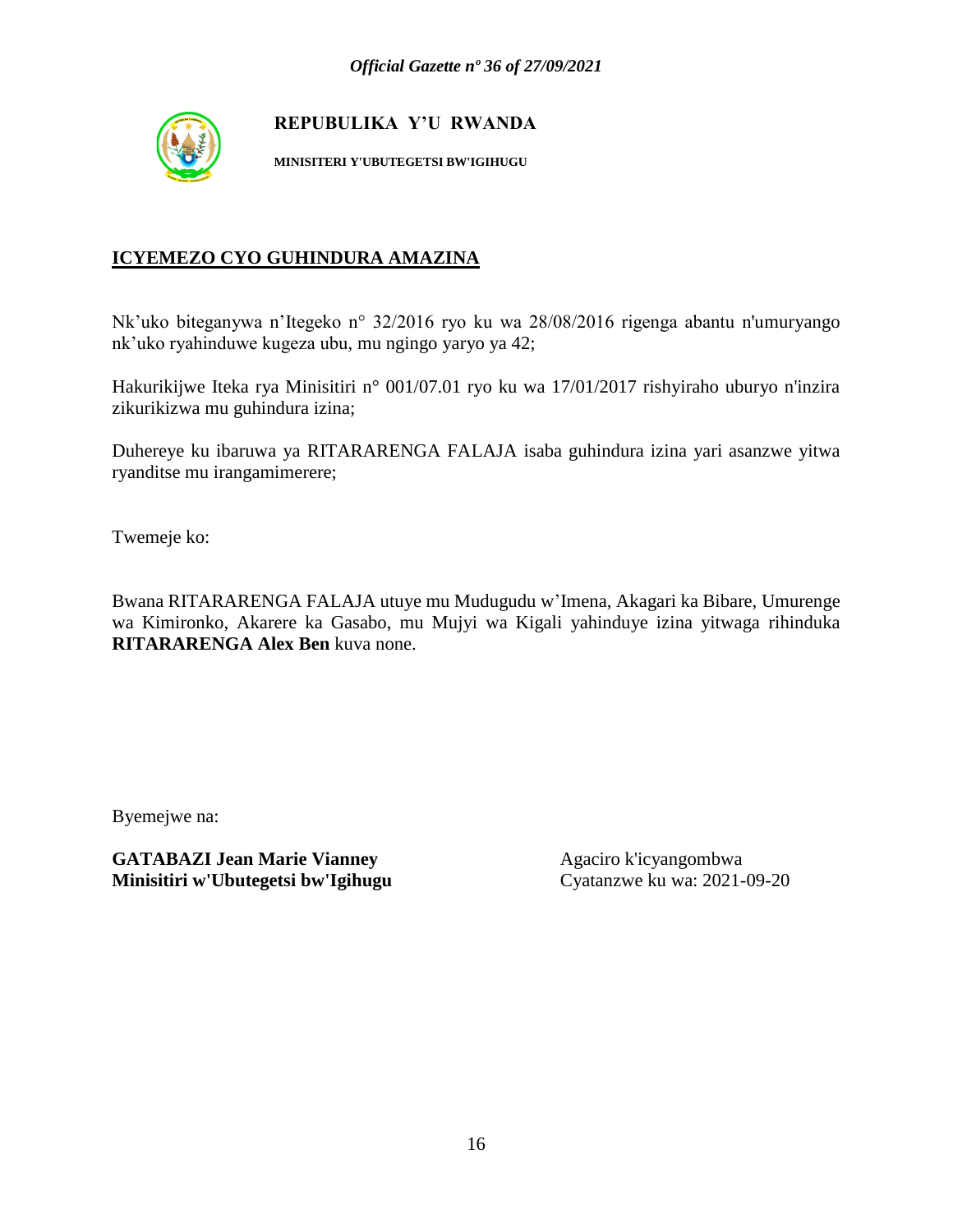

**MINISITERI Y'UBUTEGETSI BW'IGIHUGU**

### **ICYEMEZO CYO GUHINDURA AMAZINA**

Nk'uko biteganywa n'Itegeko n° 32/2016 ryo ku wa 28/08/2016 rigenga abantu n'umuryango nk'uko ryahinduwe kugeza ubu, mu ngingo yaryo ya 42;

Hakurikijwe Iteka rya Minisitiri n° 001/07.01 ryo ku wa 17/01/2017 rishyiraho uburyo n'inzira zikurikizwa mu guhindura izina;

Duhereye ku ibaruwa ya NYIRAMAHIRWE Fany isaba guhindura izina yari asanzwe yitwa ryanditse mu irangamimerere;

Twemeje ko:

Madamu NYIRAMAHIRWE Fany utuye mu Mudugudu wa Kibugazi, Akagari ka Rurengeri, Umurenge wa Mukamira, Akarere ka Nyabihu, mu Ntara y'Iburengerazuba yahinduye izina yitwaga rihinduka **NYIRAMAHIRWE Françoise** kuva none.

Byemejwe na: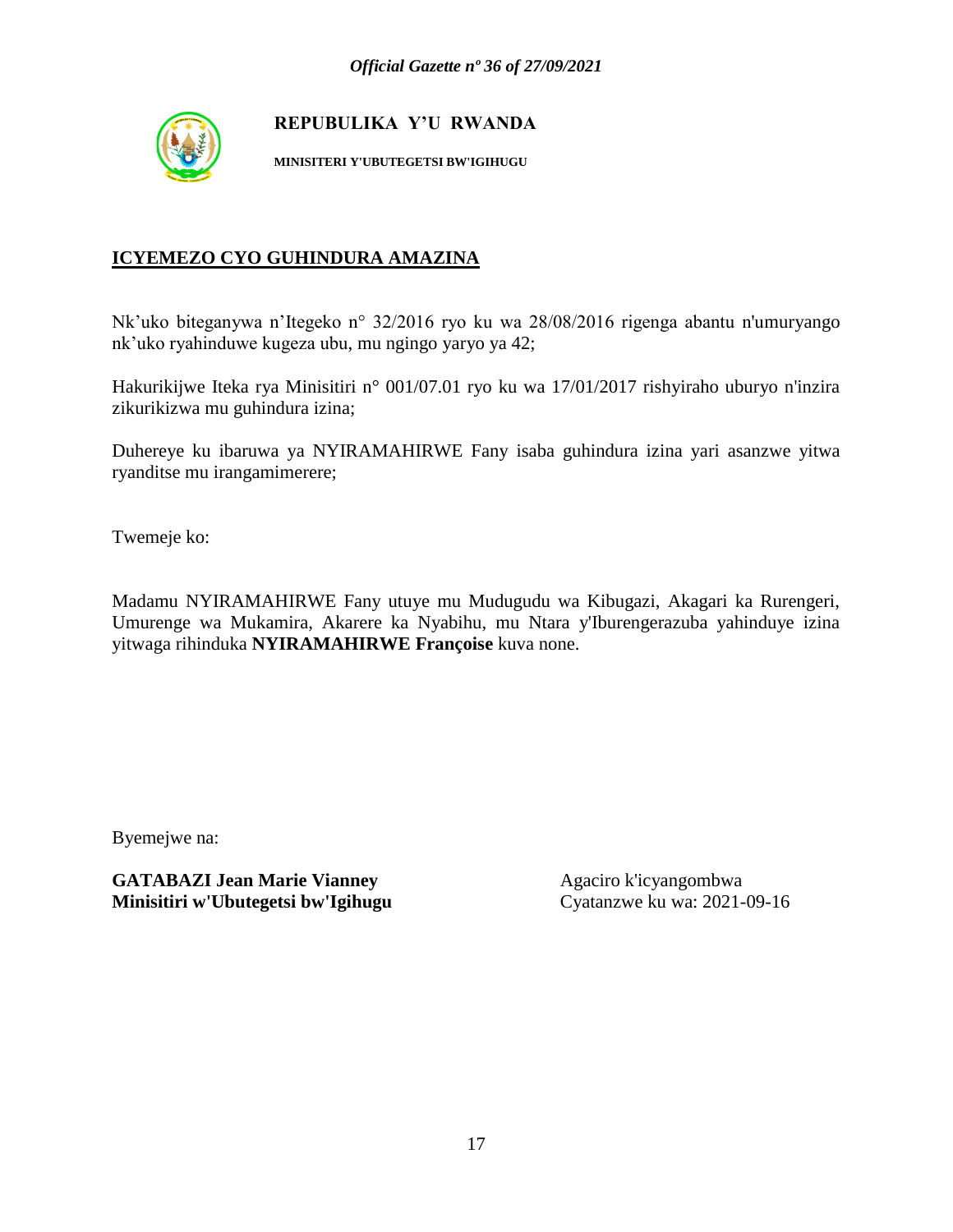

**MINISITERI Y'UBUTEGETSI BW'IGIHUGU**

### **ICYEMEZO CYO GUHINDURA AMAZINA**

Nk'uko biteganywa n'Itegeko n° 32/2016 ryo ku wa 28/08/2016 rigenga abantu n'umuryango nk'uko ryahinduwe kugeza ubu, mu ngingo yaryo ya 42;

Hakurikijwe Iteka rya Minisitiri n° 001/07.01 ryo ku wa 17/01/2017 rishyiraho uburyo n'inzira zikurikizwa mu guhindura izina;

Duhereye ku ibaruwa ya MUHAWENIMANA Jeannette isaba guhindura izina yari asanzwe yitwa ryanditse mu irangamimerere;

Twemeje ko:

Madamu MUHAWENIMANA Jeannette utuye mu Mudugudu wa Rubumba, Akagari ka Ruyenzi, Umurenge wa Runda, Akarere ka Kamonyi, mu Ntara y'Amajyepfo yahinduye izina yitwaga rihinduka **UWIDUHAYE Jeannette** kuva none..

Byemejwe na: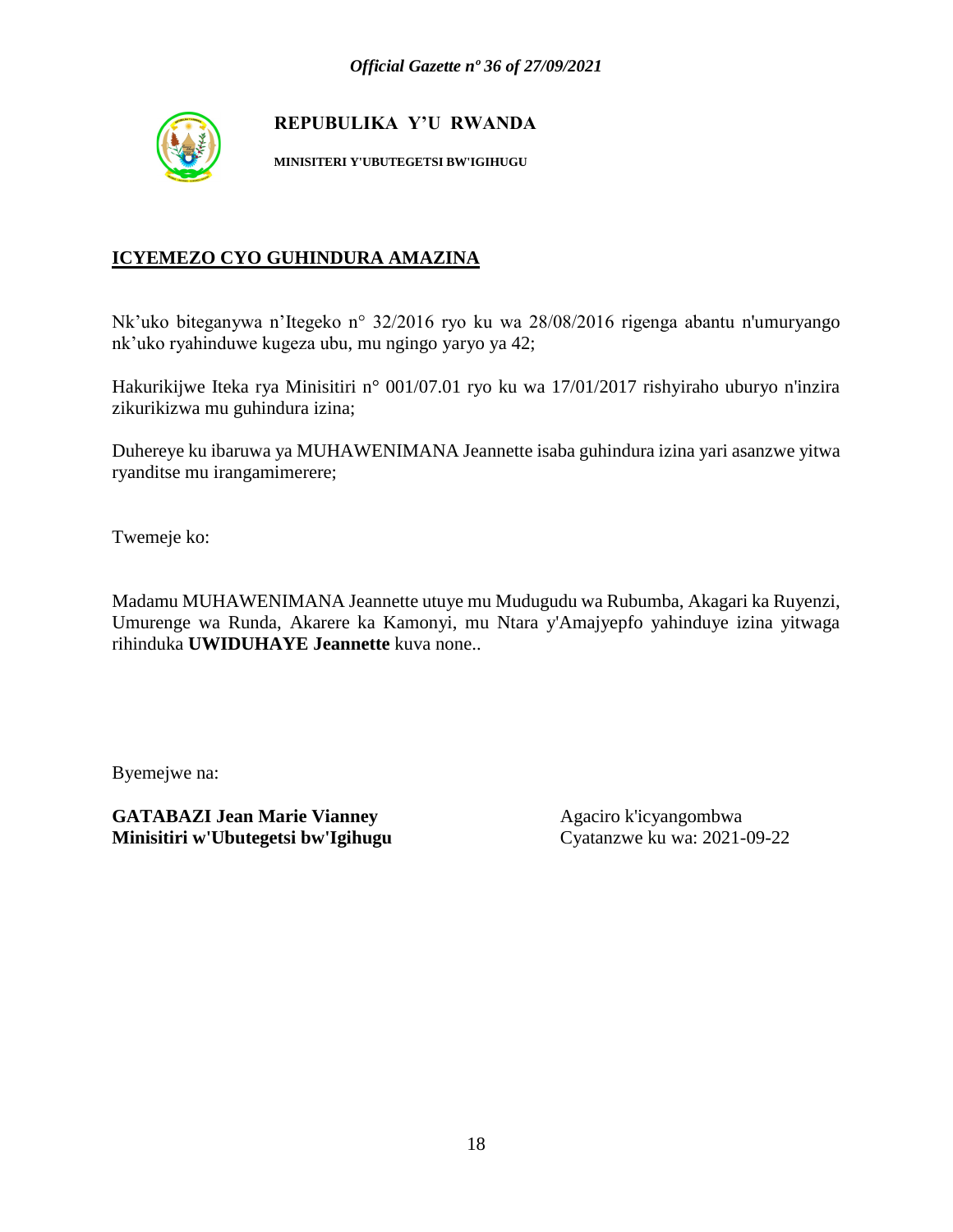

# **REPUBLIC OF RWANDA**

**MINISTRY OF LOCAL GOVERNMENT**

# **CHANGE OF NAME CERTIFICATE**

Pursuant to Law n° 32/2016 of 28/08/2016 governing persons and family as amended to date, in Article 42;

Pursuant to Ministerial Order n° 001/07.01 of 17/01/2017 establishing modalities and procedures for change of name;

Reference is made to the letter from IYAKAREMYE Eric Pacifique requesting to change his current name registered in the civil register;

**Decides that**:

Mr IYAKAREMYE Eric Pacifique domiciled at Juru Village, Nyanza Cell, Gatenga Sector, Kicukiro District, in the City of Kigali changes his usual name to **MUGISHA Eric Pacifique** from now on.

Approved by:

**GATABAZI Jean Marie Vianney** Document Validity **Minister of Local Government** Issued on: 2021-09-21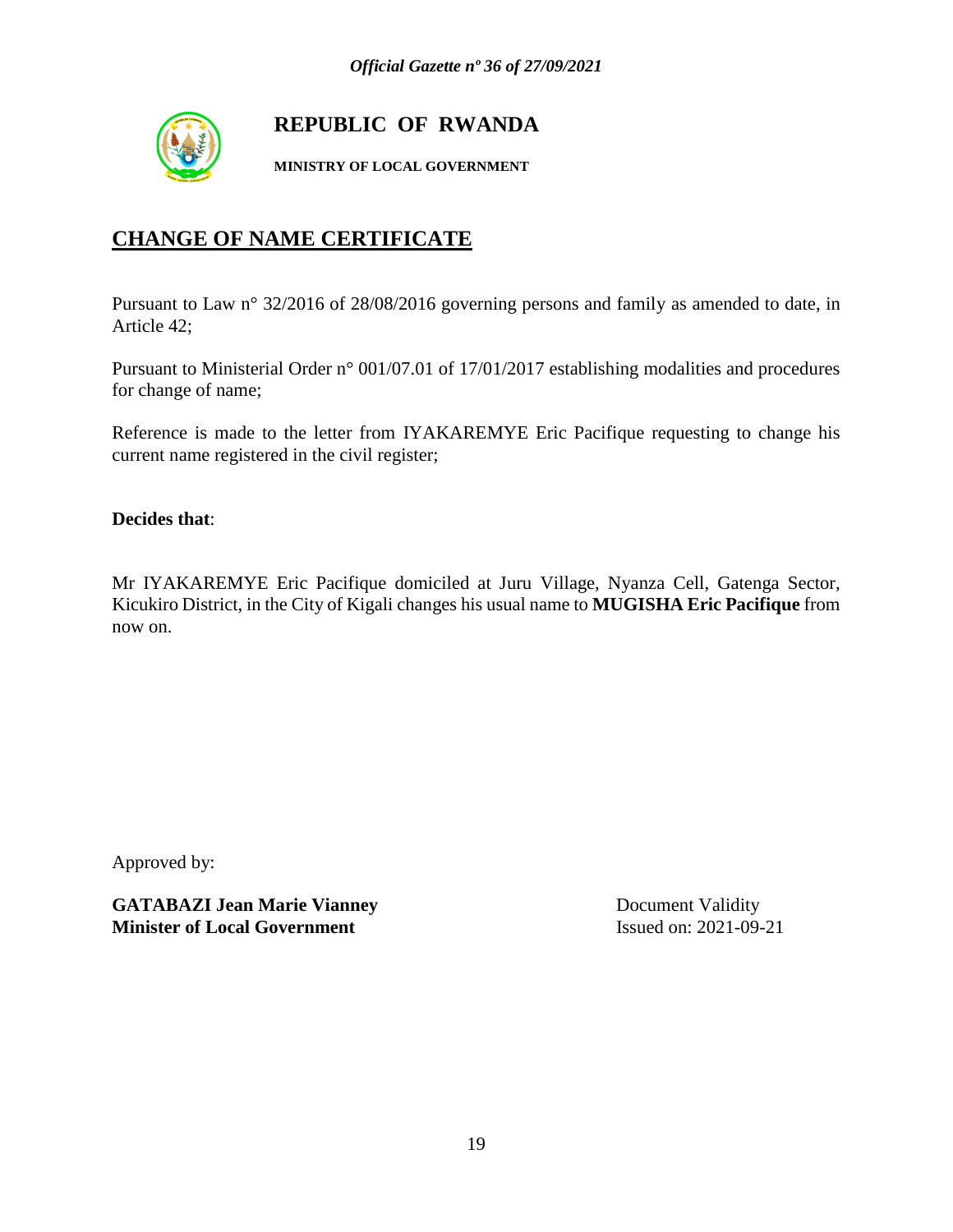

#### **MINISITERI Y'UBUTEGETSI BW'IGIHUGU**

# **ICYEMEZO CYO GUHINDURA AMAZINA**

Nk'uko biteganywa n'Itegeko n° 32/2016 ryo ku wa 28/08/2016 rigenga abantu n'umuryango nk'uko ryahinduwe kugeza ubu, mu ngingo yaryo ya 42;

Hakurikijwe Iteka rya Minisitiri n° 001/07.01 ryo ku wa 17/01/2017 rishyiraho uburyo n'inzira zikurikizwa mu guhindura izina;

Duhereye ku ibaruwa USANASE Uwitonze Joselyne guhindura izina yari asanzwe yitwa ryanditse mu irangamimerere;

Twemeje ko:

Madamu USANASE Uwitonze Joselyne utuye mu Mudugudu wa Nyarubande, Akagari ka Rwebeya, Umurenge wa Cyuve, Akarere ka Musanze, mu Ntara y'Amajyaruguru yahinduye izina yitwaga rihinduka **UWITONZE Joselyne** kuva none.

Byemejwe na: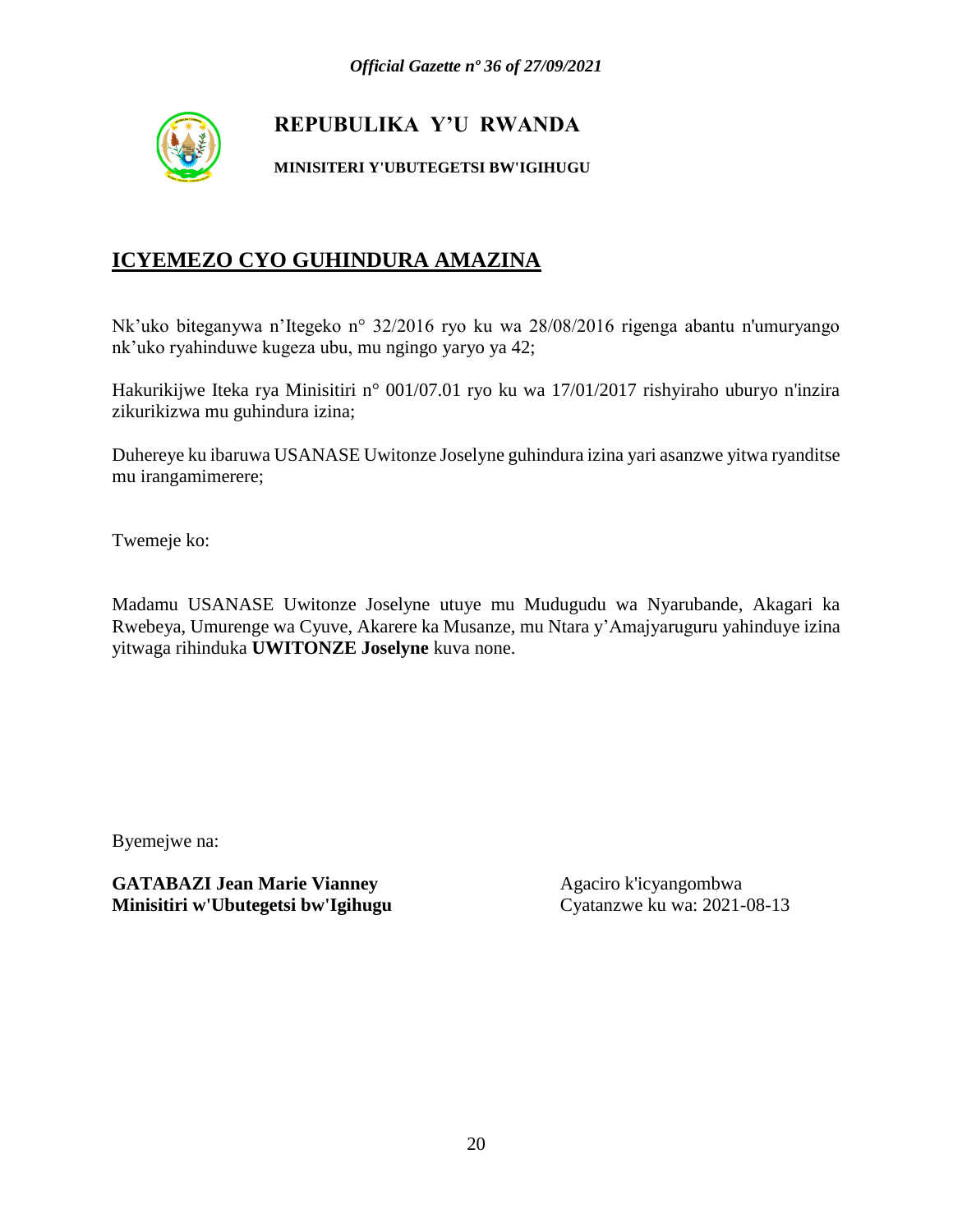

#### **MINISITERI Y'UBUTEGETSI BW'IGIHUGU**

# **ICYEMEZO CYO GUHINDURA AMAZINA**

Nk'uko biteganywa n'Itegeko n° 32/2016 ryo ku wa 28/08/2016 rigenga abantu n'umuryango nk'uko ryahinduwe kugeza ubu, mu ngingo yaryo ya 42;

Hakurikijwe Iteka rya Minisitiri n° 001/07.01 ryo ku wa 17/01/2017 rishyiraho uburyo n'inzira zikurikizwa mu guhindura izina;

Duhereye ku ibaruwa NTAWENDERUNDI Stephan guhindura izina yari asanzwe yitwa ryanditse mu irangamimerere;

Twemeje ko:

Bwana NTAWENDERUNDI Stephan utuye mu Mudugudu wa Karama, Akagari ka Nyakabanda, Umurenge wa Niboye, Akarere ka Kicukiro, mu Mujyi wa Kigali yahinduye izina yitwaga rihinduka **Stephen DUHIRWE** kuva none.

Byemejwe na: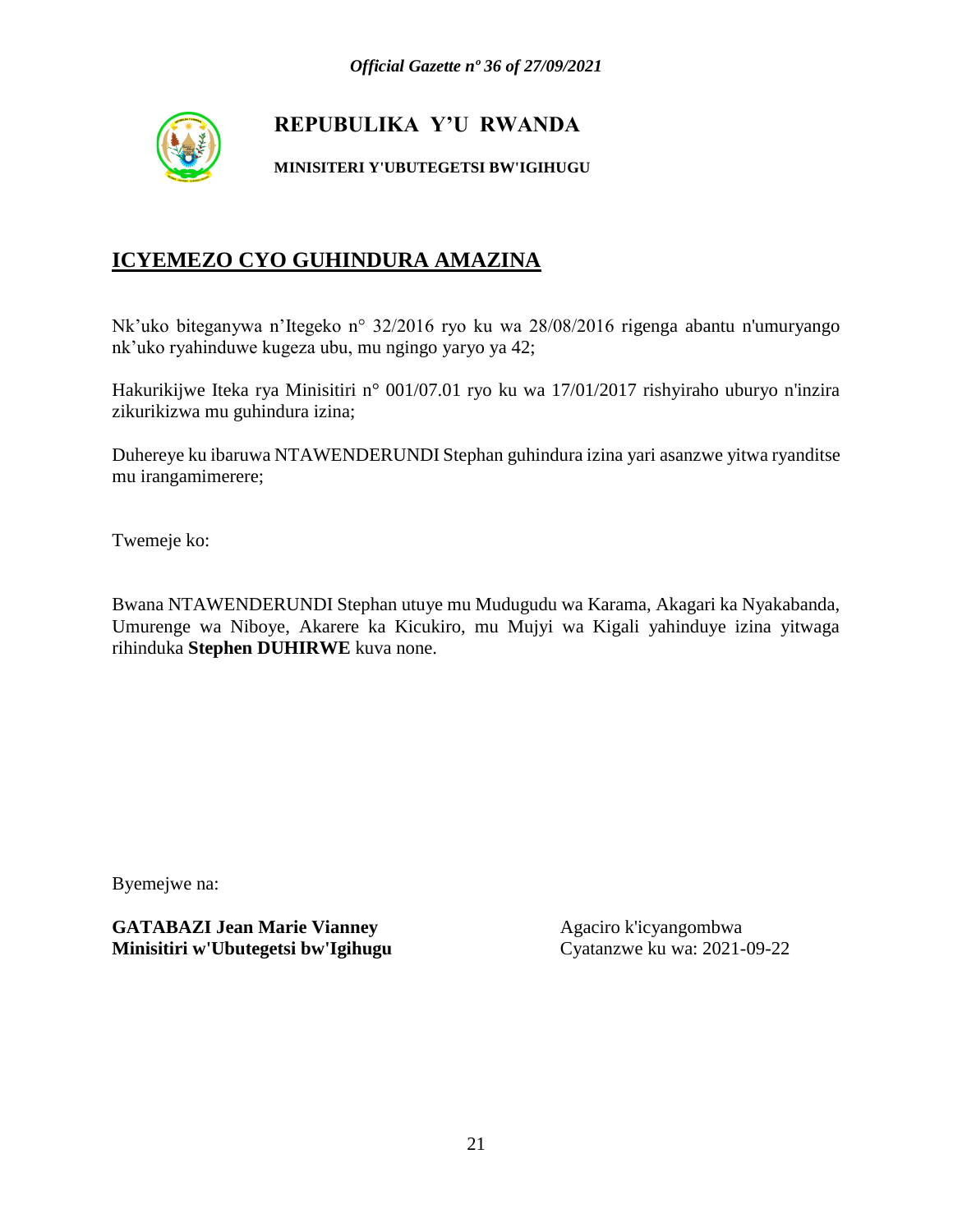

#### **MINISITERI Y'UBUTEGETSI BW'IGIHUGU**

# **ICYEMEZO CYO GUHINDURA AMAZINA**

Nk'uko biteganywa n'Itegeko n° 32/2016 ryo ku wa 28/08/2016 rigenga abantu n'umuryango nk'uko ryahinduwe kugeza ubu, mu ngingo yaryo ya 42;

Hakurikijwe Iteka rya Minisitiri n° 001/07.01 ryo ku wa 17/01/2017 rishyiraho uburyo n'inzira zikurikizwa mu guhindura izina;

Duhereye ku ibaruwa NKUNDIMANA Théophile guhindura izina yari asanzwe yitwa ryanditse mu irangamimerere;

Twemeje ko:

Bwana NKUNDIMANA Théophile utuye mu Mudugudu wa Nyakabanda, Akagari ka Nyakabanda I, Umurenge wa Nyakabanda, Akarere ka Nyarugenge, mu Mujyi wa Kigali yahinduye izina yitwaga rihinduka **MBAGA NKUNDIMANA Théophile** kuva none.

Byemejwe na: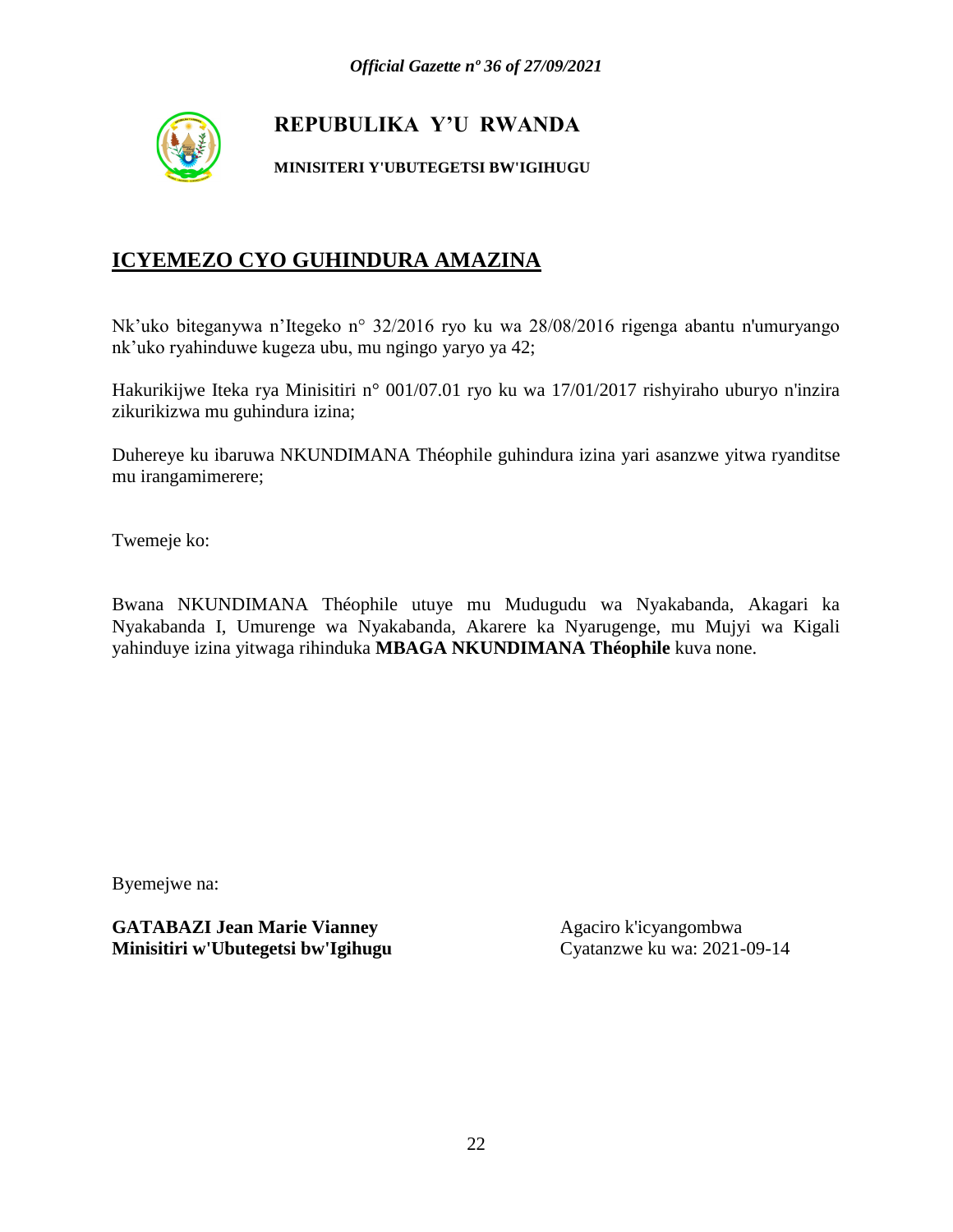

#### **P.O.BOX 3445, KIGALI Website**: [www.minaloc.gov.rw](http://www.minaloc.gov.rw/)

# **ICYEMEZO GITANGA UBURENGANZIRA BWO GUHINDURA IZINA**

#### **Minisitiri w'Ubutegetsi bw'Igihugu;**

Ashingiye ku Itegeko nº 32/2016 ryo ku wa 28/08/2016 rigenga abantu n'umuryango nk'uko ryahinduwe kugeza ubu, cyane cyane mu ngingo yaryo ya 42;

Ashingiye ku Iteka rya Minisitiri n<sup>o</sup> 001/07.01 ryo ku wa 17/01/2017 rishyiraho uburyo n'inzira bikurikizwa mu guhindura izina;

Amaze kubona ibaruwa ya KAMANA Eric yakiriwe ku wa 13/07/2020 isaba uburenganzira bwo guhindura amazina asanzwe yanditse mu gitabo cy'Irangamimerere;

#### **Yemeje ko:**

Bwana KAMANA Eric mwene SAFARI BIRUTWA Oswald na NYIRABAGORO Elisabeth utuye mu Mudugudu wa Kabahura, Akagari ka Rusumo, Umurenge wa Butaro, Akarere ka Burera, mu Ntara y'Amajyaruguru; uboneka kuri telefone № 0784686876/0789250198; ahinduye amazina asanganywe.

Kuva ubu yiswe**: KAMANA Héritier**

Bikorewe i Kigali, ku wa 18/05/2021

**GATABAZI Jean Marie Vianney Minisitiri w'Ubutegetsi bw'Igihugu**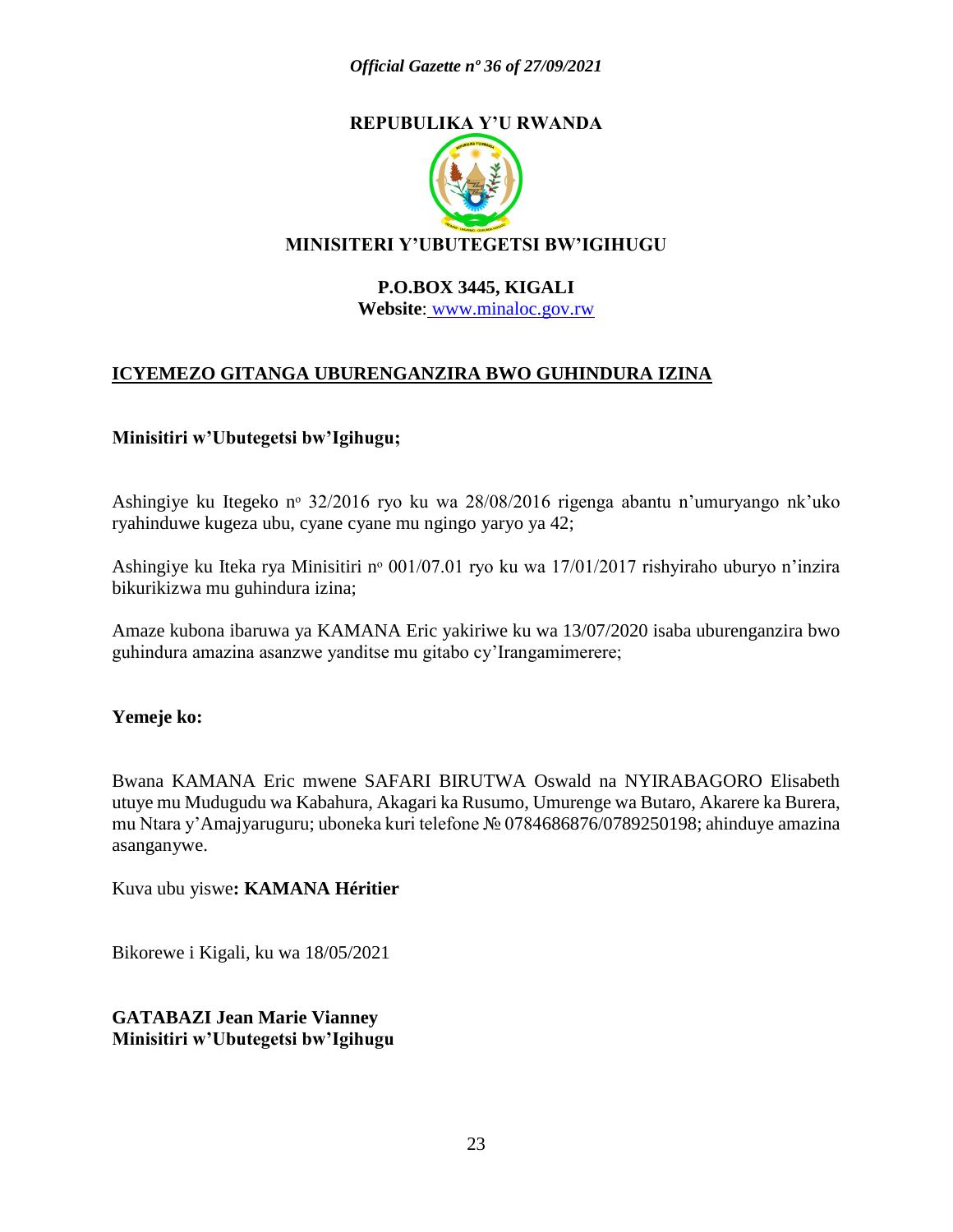

#### **MINISITERI Y'UBUTEGETSI BW'IGIHUGU**

# **ICYEMEZO CYO GUHINDURA AMAZINA**

Nk'uko biteganywa n'Itegeko n° 32/2016 ryo ku wa 28/08/2016 rigenga abantu n'umuryango nk'uko ryahinduwe kugeza ubu, mu ngingo yaryo ya 42;

Hakurikijwe Iteka rya Minisitiri n° 001/07.01 ryo ku wa 17/01/2017 rishyiraho uburyo n'inzira zikurikizwa mu guhindura izina;

Duhereye ku ibaruwa NTARWANDA Jean Marie Vianney guhindura izina yari asanzwe yitwa ryanditse mu irangamimerere;

Twemeje ko:

Bwana NTARWANDA Jean Marie Vianney utuye mu Mudugudu w'Ihuriro, Akagari ka Gatenga, Umurenge wa Gatenga, Akarere ka Kicukiro, mu Mujyi wa Kigali yahinduye izina yitwaga rihinduka **AHIMANA Jean Marie Vianney** kuva none.

Byemejwe na: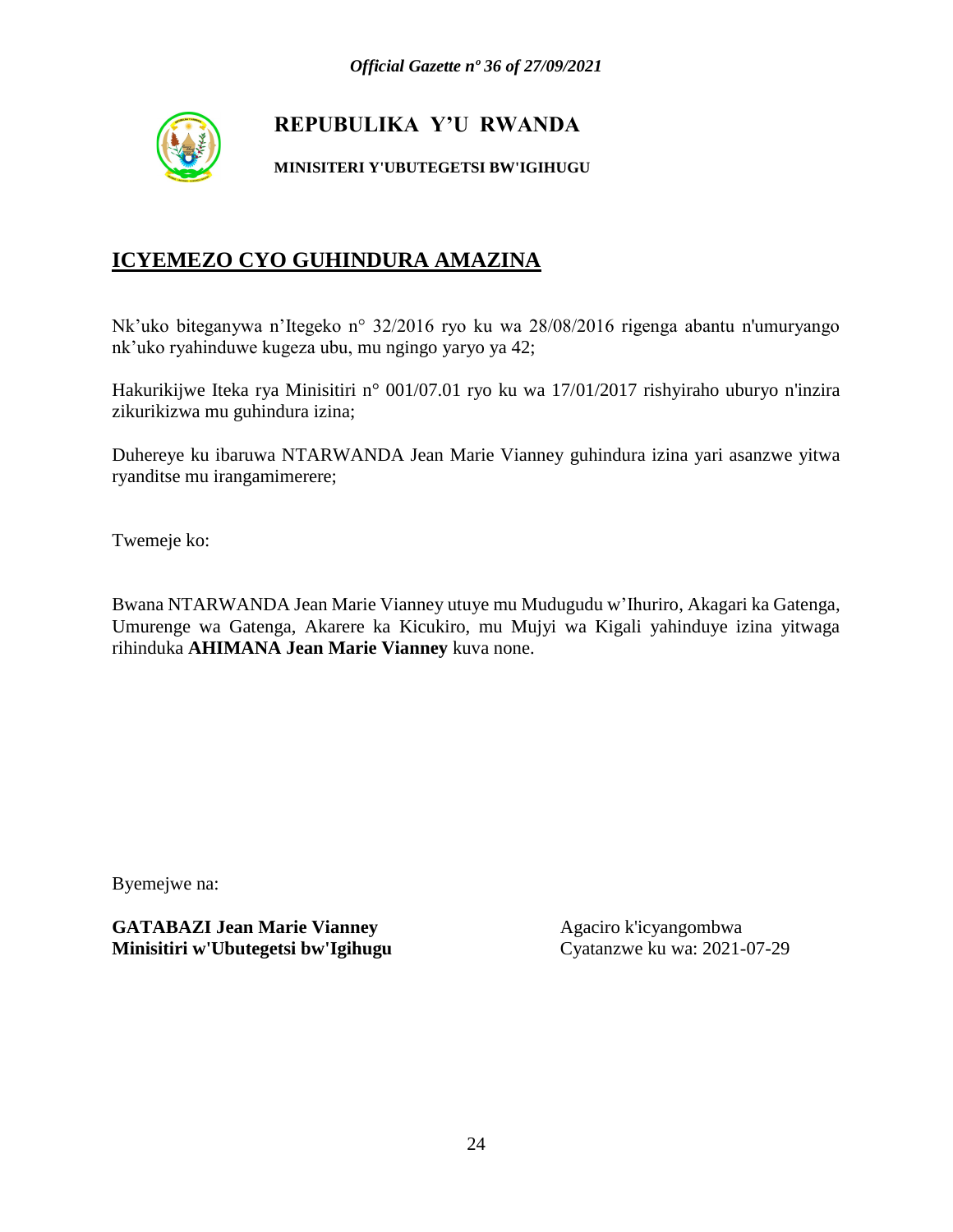

#### **MINISITERI Y'UBUTEGETSI BW'IGIHUGU**

# **ICYEMEZO CYO GUHINDURA AMAZINA**

Nk'uko biteganywa n'Itegeko n° 32/2016 ryo ku wa 28/08/2016 rigenga abantu n'umuryango nk'uko ryahinduwe kugeza ubu, mu ngingo yaryo ya 42;

Hakurikijwe Iteka rya Minisitiri n° 001/07.01 ryo ku wa 17/01/2017 rishyiraho uburyo n'inzira zikurikizwa mu guhindura izina;

Duhereye ku ibaruwa MAZIMPAKA Patrick guhindura izina yari asanzwe yitwa ryanditse mu irangamimerere;

Twemeje ko:

Bwana MAZIMPAKA Patrick utuye mu Mudugudu wa Nyakabanda, Akagari ka Nyakabanda I, Umurenge wa Nyakabanda, Akarere ka Nyarugenge, mu Mujyi wa Kigali yahinduye izina yitwaga rihinduka **NKANIKA KIZA Sam** kuva none.

Byemejwe na: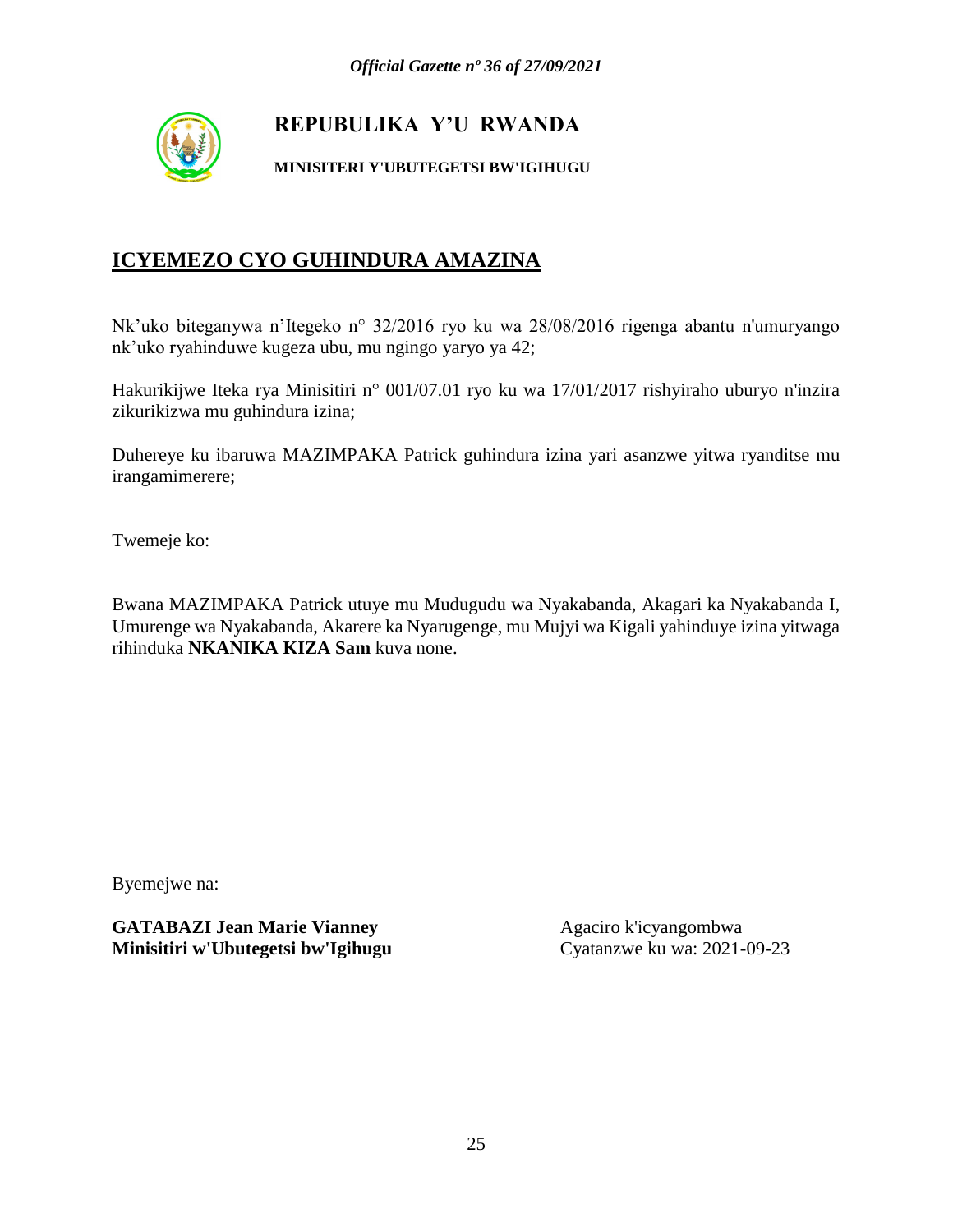

#### **MINISITERI Y'UBUTEGETSI BW'IGIHUGU**

# **ICYEMEZO CYO GUHINDURA AMAZINA**

Nk'uko biteganywa n'Itegeko n° 32/2016 ryo ku wa 28/08/2016 rigenga abantu n'umuryango nk'uko ryahinduwe kugeza ubu, mu ngingo yaryo ya 42;

Hakurikijwe Iteka rya Minisitiri n° 001/07.01 ryo ku wa 17/01/2017 rishyiraho uburyo n'inzira zikurikizwa mu guhindura izina;

Duhereye ku ibaruwa IGIRANEZA Jean Paul guhindura izina yari asanzwe yitwa ryanditse mu irangamimerere;

Twemeje ko:

Bwana IGIRANEZA Jean Paul utuye mu Mudugudu wa Kiruhura, Akagari ka Munini, Umurenge wa Ruhango, Akarere ka Ruhango, mu Ntara y'Amajyepfo yahinduye izina yitwaga rihinduka **IMANIGIRANEZA Jean Paul** kuva none.

Byemejwe na: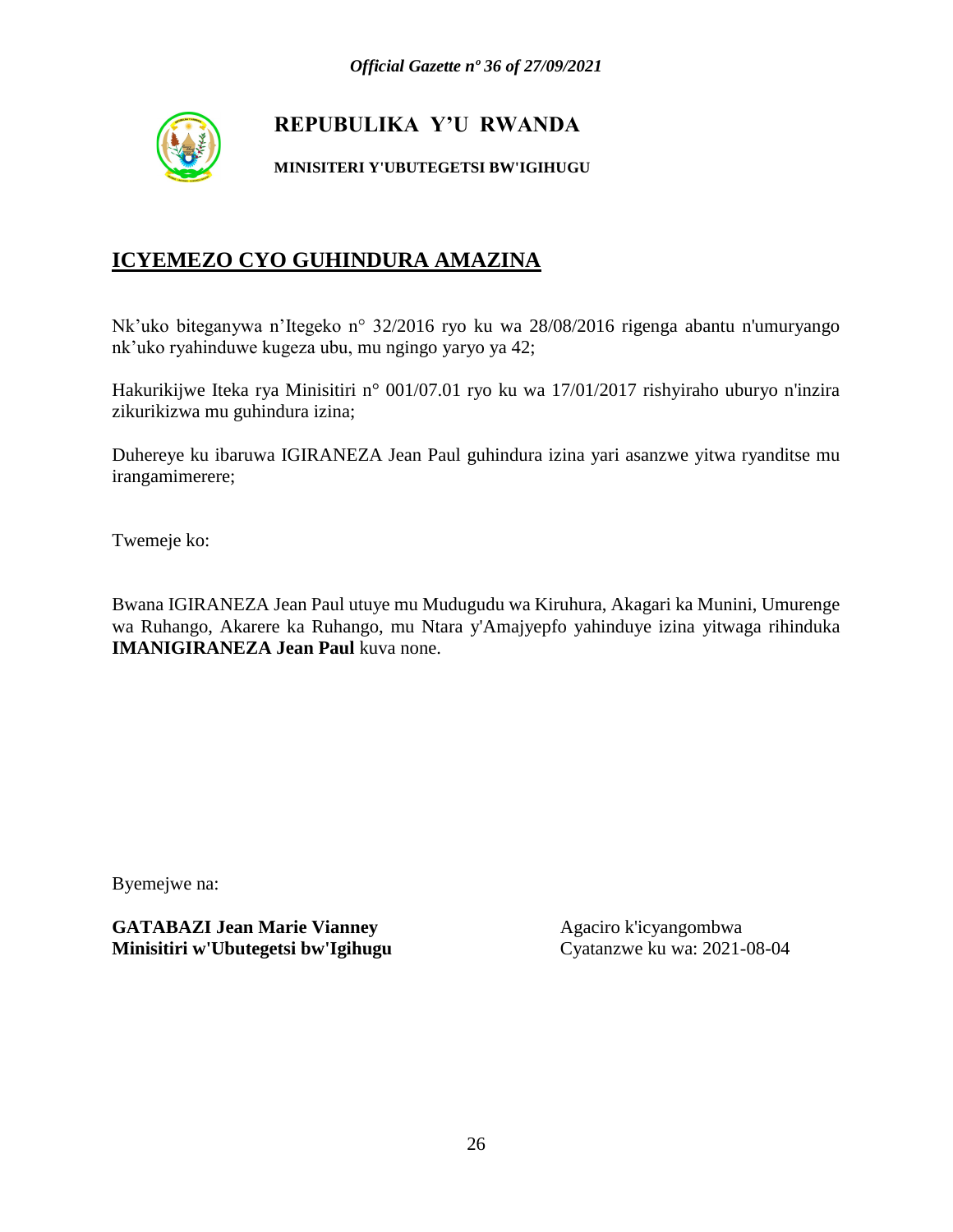

#### **MINISITERI Y'UBUTEGETSI BW'IGIHUGU**

# **ICYEMEZO CYO GUHINDURA AMAZINA**

Nk'uko biteganywa n'Itegeko n° 32/2016 ryo ku wa 28/08/2016 rigenga abantu n'umuryango nk'uko ryahinduwe kugeza ubu, mu ngingo yaryo ya 42;

Hakurikijwe Iteka rya Minisitiri n° 001/07.01 ryo ku wa 17/01/2017 rishyiraho uburyo n'inzira zikurikizwa mu guhindura izina;

Duhereye ku ibaruwa MUGABO Diveque guhindura izina yari asanzwe yitwa ryanditse mu irangamimerere;

Twemeje ko:

Bwana MUGABO Diveque utuye mu Mudugudu wa Kagarama, Akagari ka Umukamba, Umurenge wa Kazo, Akarere ka Ngoma, mu Ntara y'Iburasirazuba yahinduye izina yitwaga rihinduka MUGABO Theophile kuva none.

Byemejwe na: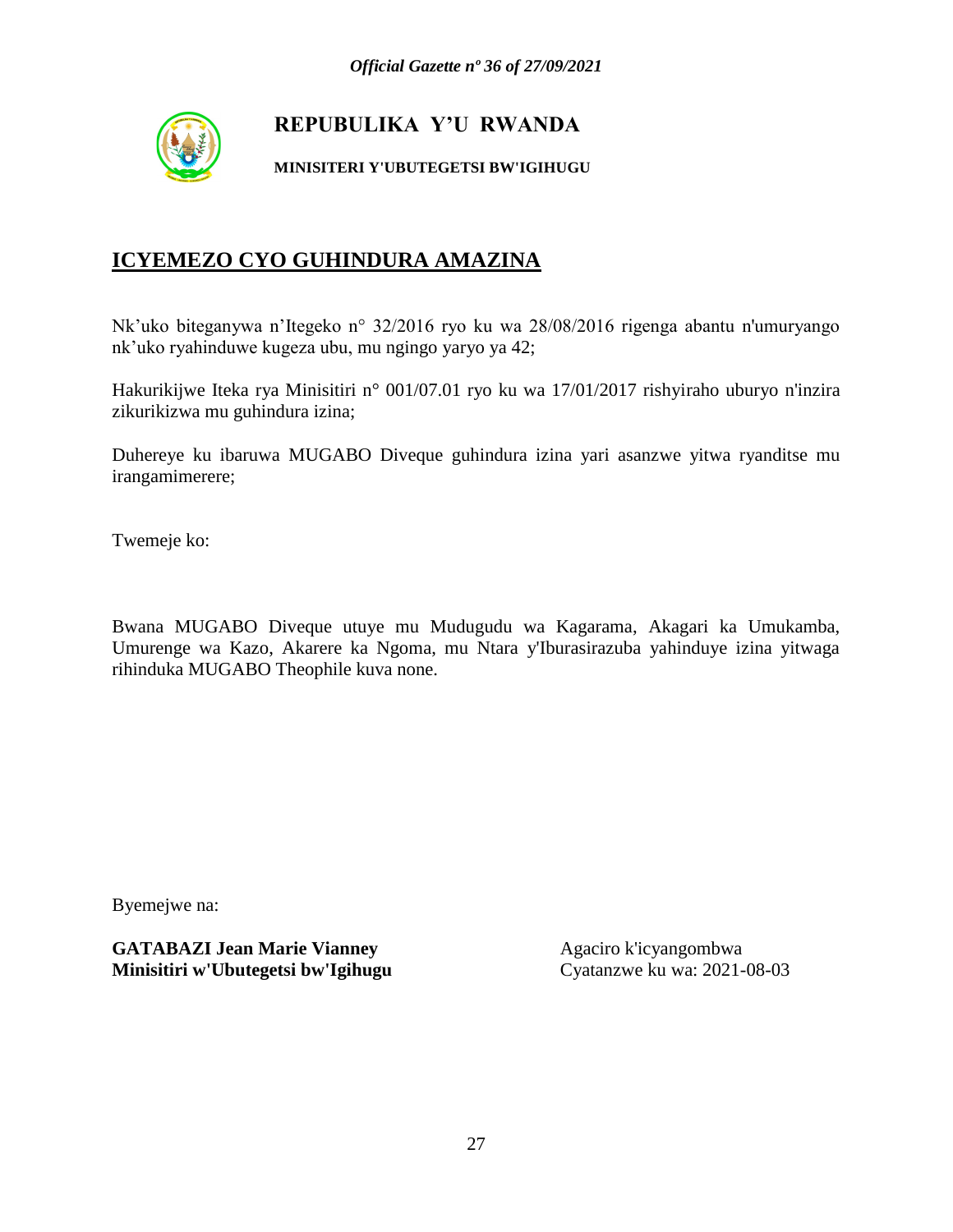

#### **MINISITERI Y'UBUTEGETSI BW'IGIHUGU**

# **ICYEMEZO CYO GUHINDURA AMAZINA**

Nk'uko biteganywa n'Itegeko n° 32/2016 ryo ku wa 28/08/2016 rigenga abantu n'umuryango nk'uko ryahinduwe kugeza ubu, mu ngingo yaryo ya 42;

Hakurikijwe Iteka rya Minisitiri n° 001/07.01 ryo ku wa 17/01/2017 rishyiraho uburyo n'inzira zikurikizwa mu guhindura izina;

Duhereye ku ibaruwa NYIRAMAHORO guhindura izina yari asanzwe yitwa ryanditse mu irangamimerere;

Twemeje ko:

Madamu NYIRAMAHORO utuye mu Mudugudu wa Rango, Akagari ka Karama, Umurenge wa Kazo, Akarere ka Ngoma, mu Ntara y'Iburasirazuba yahinduye izina yitwaga rihinduka **MUKABASINGA Valentine** kuva none.

Byemejwe na: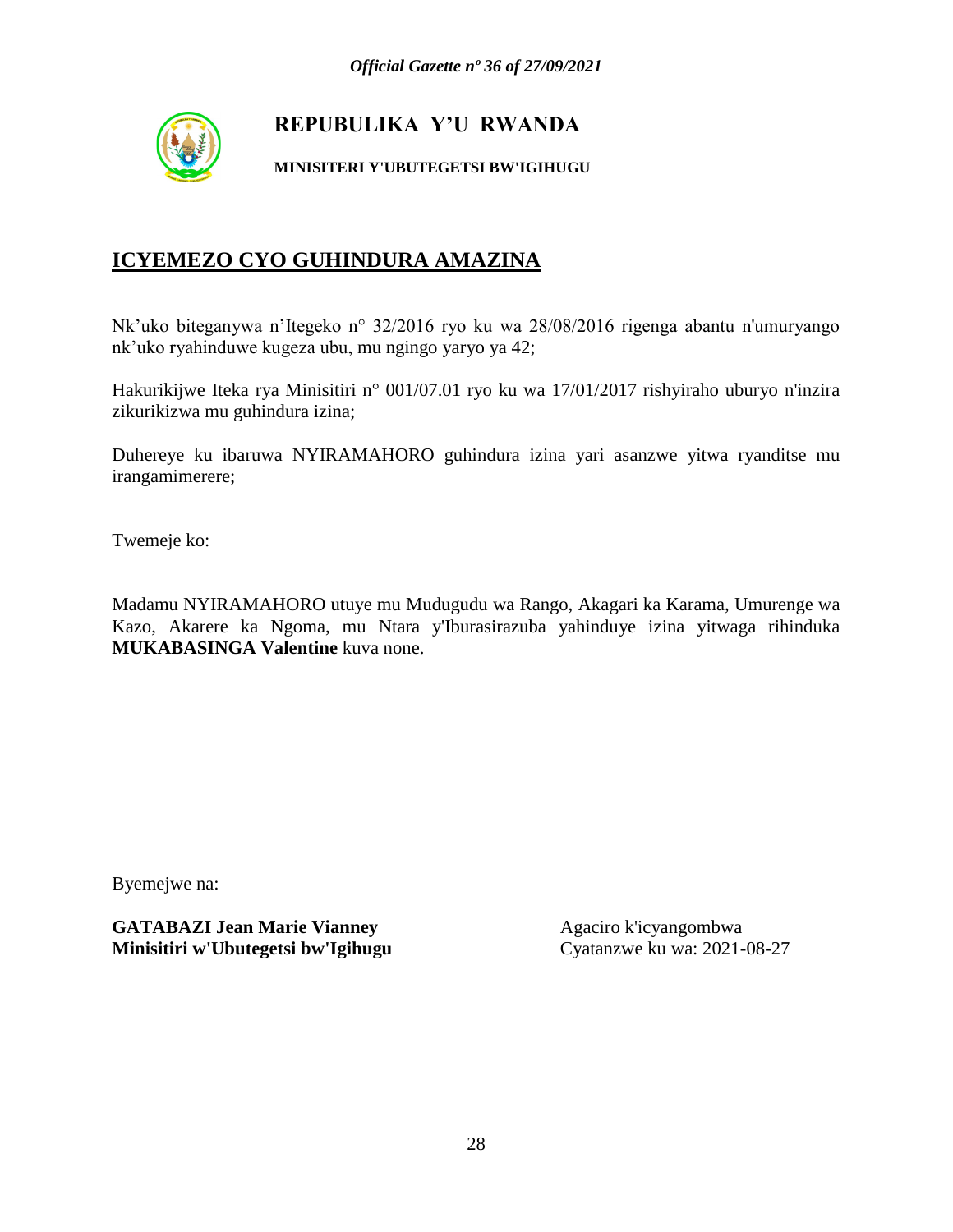

#### **P.O.BOX 3445, KIGALI Website**: [www.minaloc.gov.rw](http://www.minaloc.gov.rw/)

# **ICYEMEZO GITANGA UBURENGANZIRA BWO GUHINDURA IZINA**

#### **Minisitiri w'Ubutegetsi bw'Igihugu;**

Ashingiye ku Itegeko nº 32/2016 ryo ku wa 28/08/2016 rigenga abantu n'umuryango nk'uko ryahinduwe kugeza ubu, cyane cyane mu ngingo yaryo ya 42;

Ashingiye ku Iteka rya Minisitiri n<sup>o</sup> 001/07.01 ryo ku wa 17/01/2017 rishyiraho uburyo n'inzira bikurikizwa mu guhindura izina;

Amaze kubona ibaruwa ya UMUTANGUHA Ester yakiriwe ku wa 27/03/2019 isaba uburenganzira bwo guhindura amazina asanzwe yanditse mu gitabo cy'Irangamimerere;

#### **Yemeje ko:**

Madamu UMUTANGUHA Ester utuye mu Mudugudu wa Karubanda, Akagari ka Rukara, Umurenge wa Rukara, Akarere ka Kayonza, mu Ntara y'Iburasirazuba; uboneka kuri telefone № 0787792396; ahinduye amazina asanganywe.

Kuva ubu yiswe**: UMUTANGUHA Ester Gisèle**

Bikorewe i Kigali, ku wa 06/05/2019

**Prof. SHYAKA Anastase Minisitiri w'Ubutegetsi bw'Igihugu**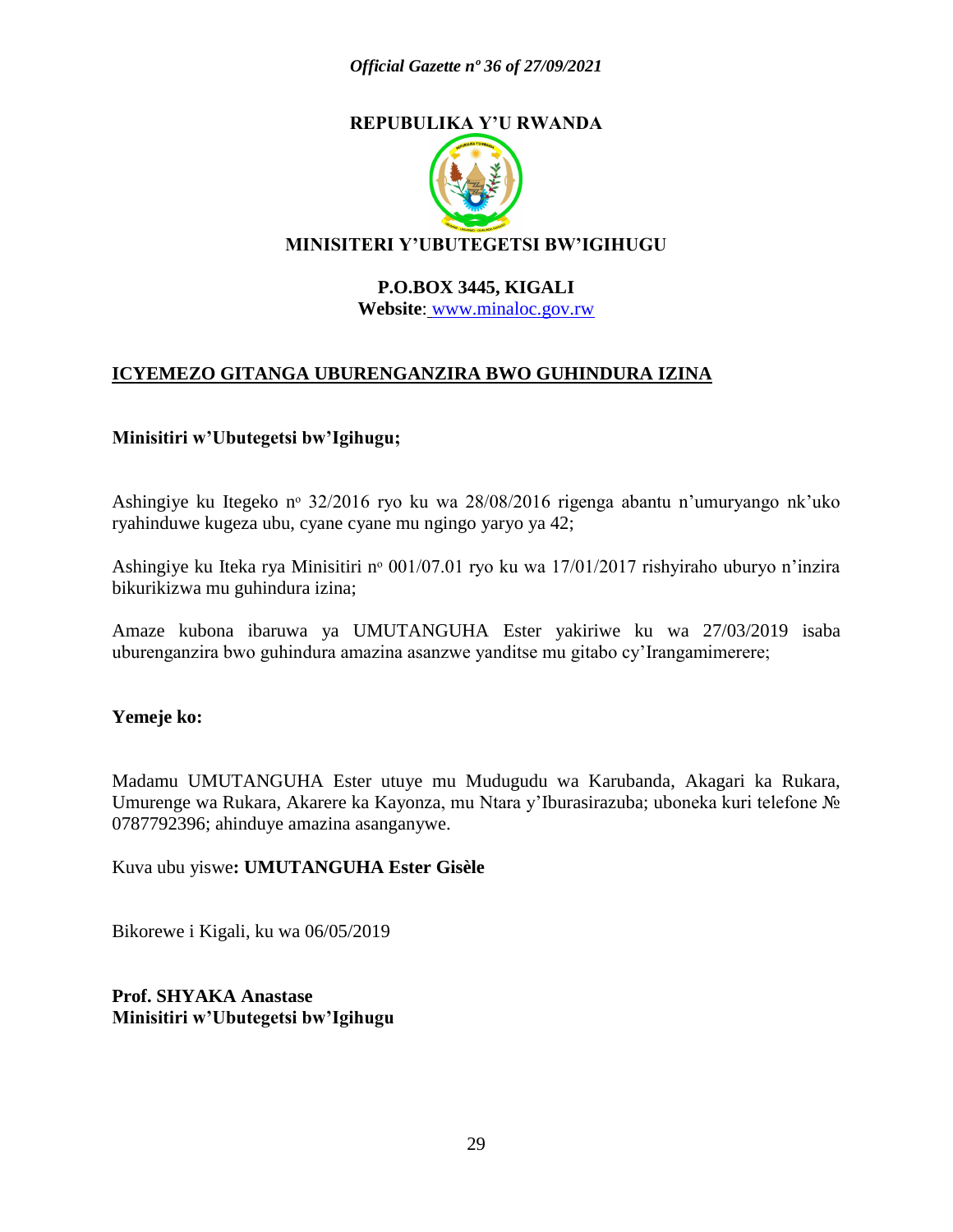

#### **MINISITERI Y'UBUTEGETSI BW'IGIHUGU**

# **ICYEMEZO CYO GUHINDURA AMAZINA**

Nk'uko biteganywa n'Itegeko n° 32/2016 ryo ku wa 28/08/2016 rigenga abantu n'umuryango nk'uko ryahinduwe kugeza ubu, mu ngingo yaryo ya 42;

Hakurikijwe Iteka rya Minisitiri n° 001/07.01 ryo ku wa 17/01/2017 rishyiraho uburyo n'inzira zikurikizwa mu guhindura izina;

Duhereye ku ibaruwa TUYIRINGIRE guhindura izina yari asanzwe yitwa ryanditse mu irangamimerere;

Twemeje ko:

Bwana TUYIRINGIRE utuye mu Mudugudu wa Gasizi, Akagari ka Nyabigoma, Umurenge wa Kinigi, Akarere ka Musanze, mu Ntara y'Amajyaruguru yahinduye izina yitwaga rihinduka **TUYIRINGIRE Alpha Gabriel** kuva none.

Byemejwe na: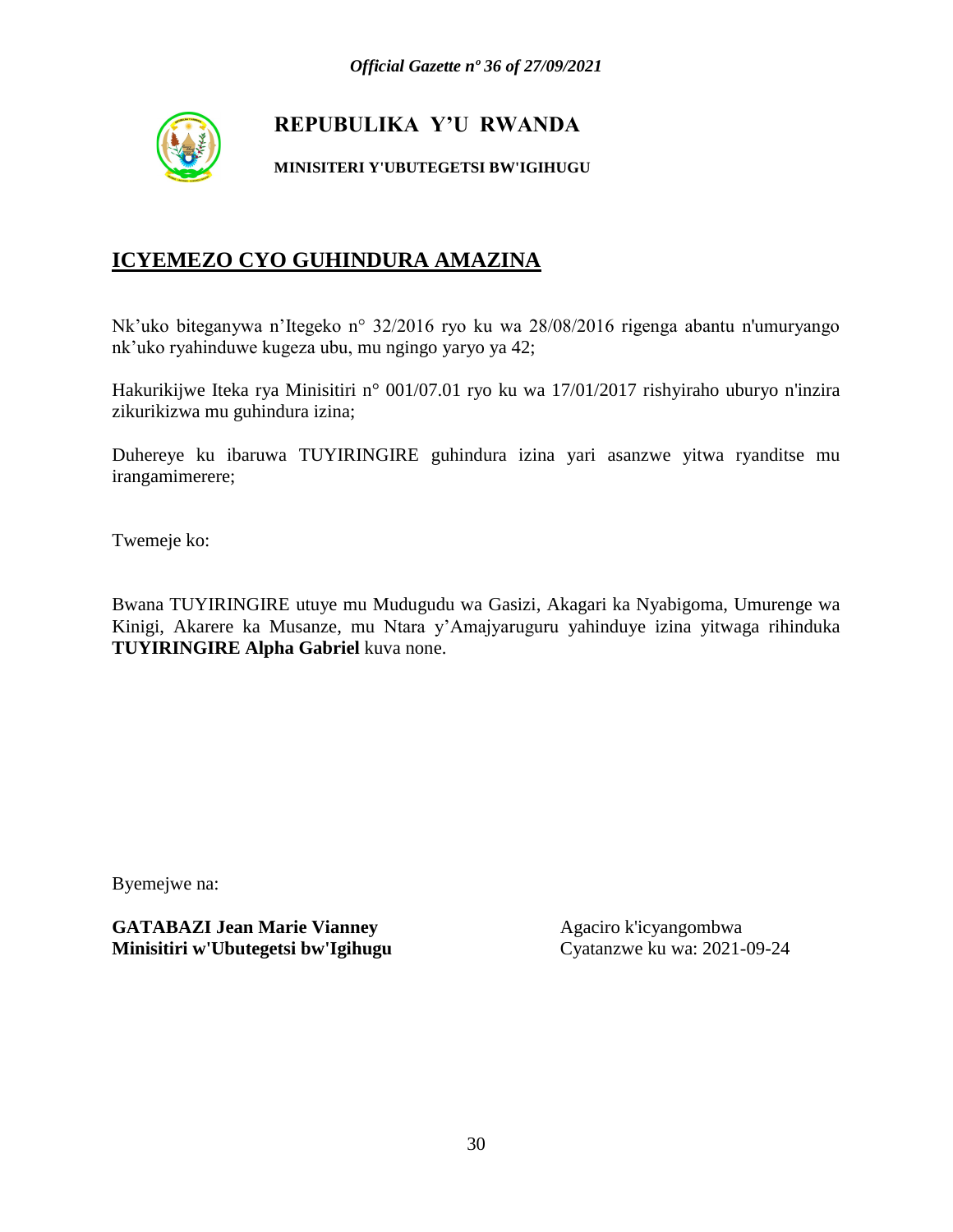

#### **MINISITERI Y'UBUTEGETSI BW'IGIHUGU**

# **ICYEMEZO CYO GUHINDURA AMAZINA**

Nk'uko biteganywa n'Itegeko n° 32/2016 ryo ku wa 28/08/2016 rigenga abantu n'umuryango nk'uko ryahinduwe kugeza ubu, mu ngingo yaryo ya 42;

Hakurikijwe Iteka rya Minisitiri n° 001/07.01 ryo ku wa 17/01/2017 rishyiraho uburyo n'inzira zikurikizwa mu guhindura izina;

Duhereye ku ibaruwa TUYISENGE Claire guhindura izina yari asanzwe yitwa ryanditse mu irangamimerere;

Twemeje ko:

Madamu TUYISENGE Claire utuye mu Mudugudu wa Gatandaganya, Akagari ka Kibibi, Umurenge wa Kibumbwe, Akarere ka Nyamagabe, mu Ntara y'Amajyepfo yahinduye izina yitwaga rihinduka **TUYISENGE Marie Claire** kuva none.

Byemejwe na: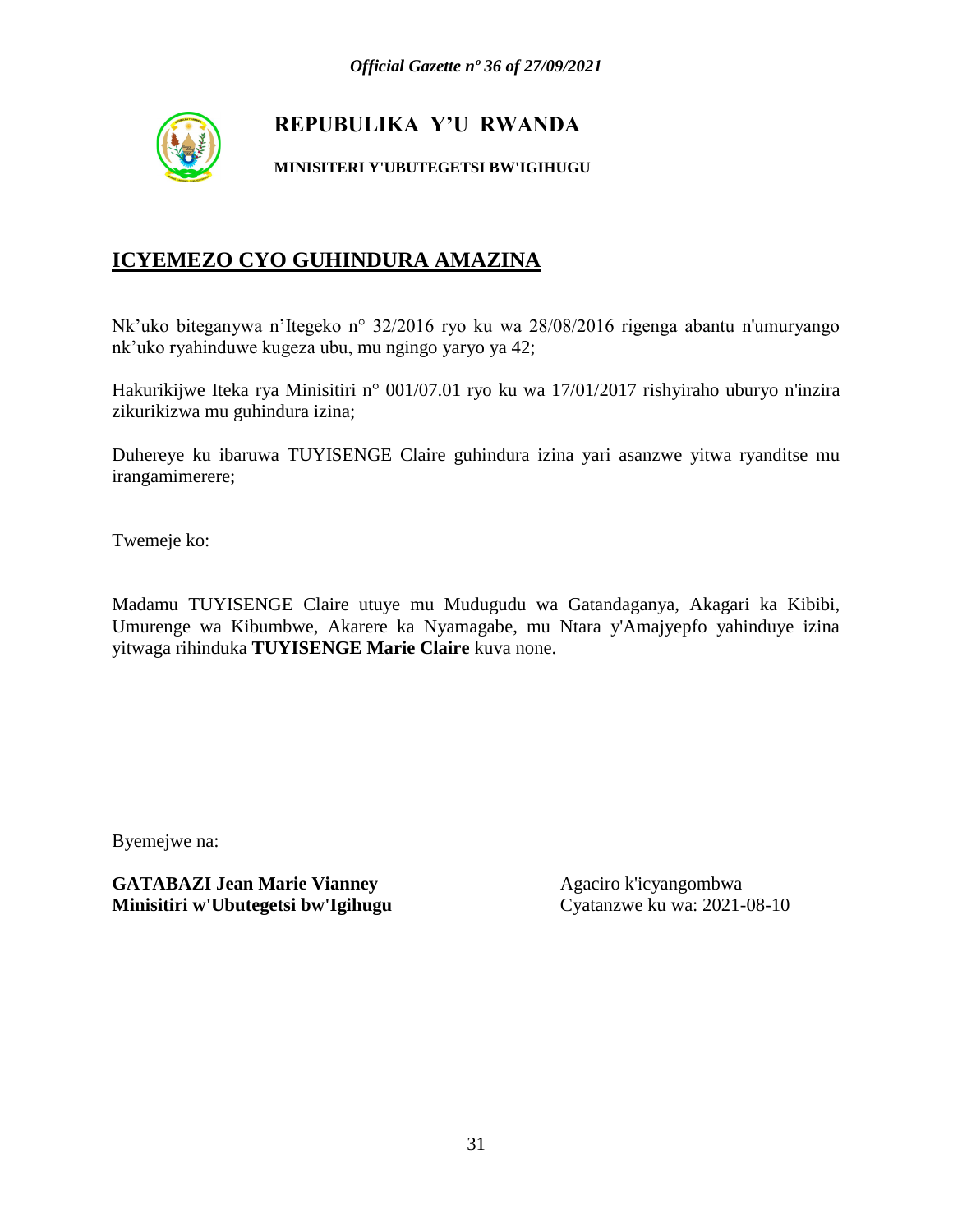

#### **MINISITERI Y'UBUTEGETSI BW'IGIHUGU**

# **ICYEMEZO CYO GUHINDURA AMAZINA**

Nk'uko biteganywa n'Itegeko n° 32/2016 ryo ku wa 28/08/2016 rigenga abantu n'umuryango nk'uko ryahinduwe kugeza ubu, mu ngingo yaryo ya 42;

Hakurikijwe Iteka rya Minisitiri n° 001/07.01 ryo ku wa 17/01/2017 rishyiraho uburyo n'inzira zikurikizwa mu guhindura izina;

Duhereye ku ibaruwa SEMPABWA Samuel guhindura izina yari asanzwe yitwa ryanditse mu irangamimerere;

Twemeje ko:

Bwana SEMPABWA Samuel utuye mu Mudugudu wa Rwebishirira, Akagari ka Kabuga, Umurenge wa Karama, Akarere ka Nyagatare, mu Ntara y'Iburasirazuba yahinduye izina yitwaga rihinduka **MUGISHA SAM** kuva none.

Byemejwe na: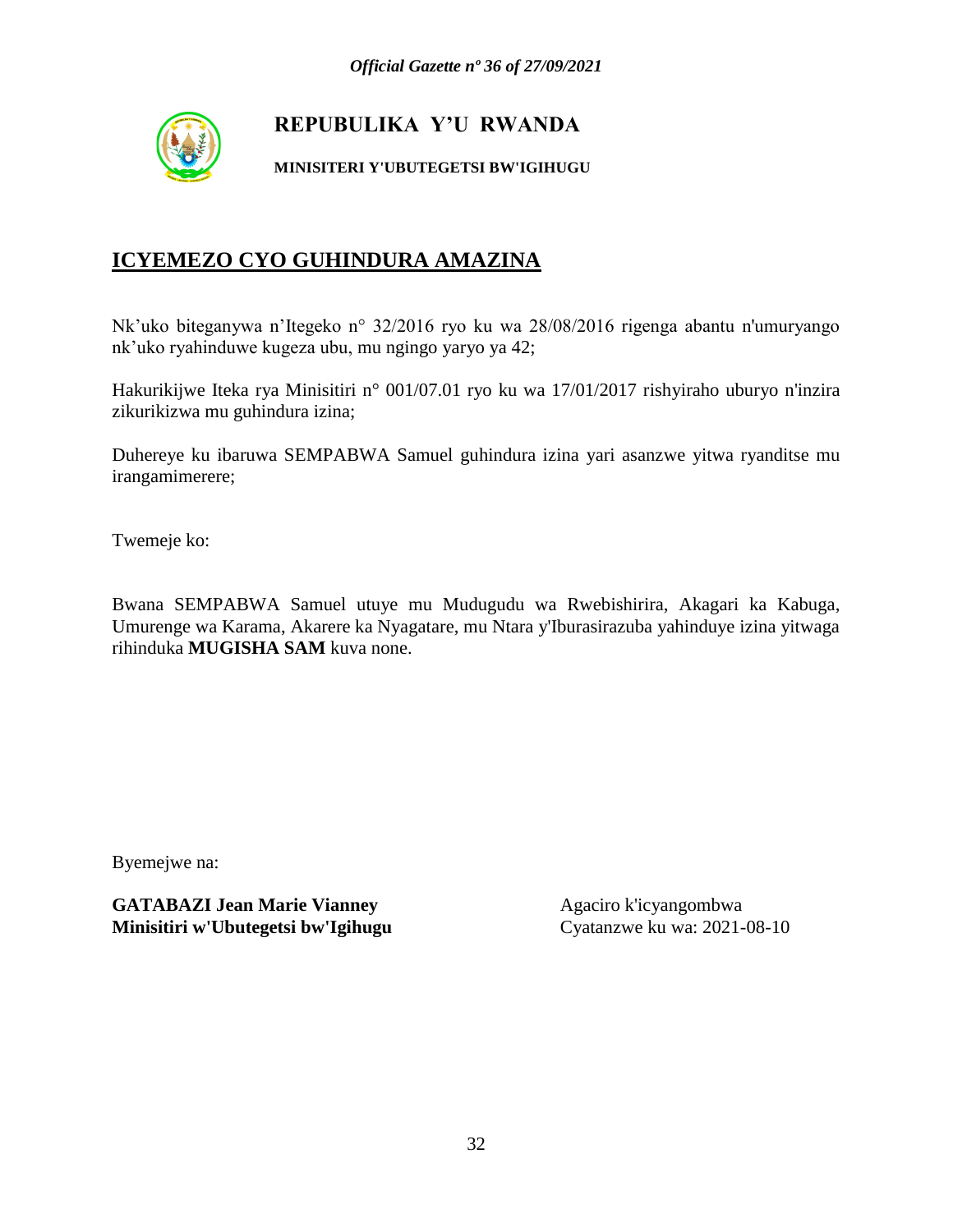

**MINISITERI Y'UBUTEGETSI BW'IGIHUGU**

#### **INGINGO Z'INGENZI Z'IMPAMVU YO GUSABA GUHINDUZA AMAZINA**

Turamenyesha ko uwitwa NYIRANSEKABUCYEYE Chantal mwene Ruvumbuka na Nyirahabimana, utuye mu Mudugudu w'Inshuti, Akagari ka Rukatsa, Umurenge wa Kagarama, Akarere ka Kicukiro, mu Mujyi wa Kigali yanditse asaba uburenganzira bwo guhinduza amazina asanganywe ari yo NYIRANSEKABUCYEYE Chantal, akitwa YAMFASHIJE Chantal mu gitabo cy'irangamimerere. Impamvu atanga yo guhinduza izina ni uko ari izina ry'irigenurano rikaba rimuteye ipfunwe.

Byemejwe na:

**GATABAZI Jean Marie Vianney** Agaciro k'icyangombwa **Minisitiri w'Ubutegetsi bw'Igihugu** Cyatanzwe ku wa: 2021-08-03



**REPUBULIKA Y'U RWANDA**

**MINISITERI Y'UBUTEGETSI BW'IGIHUGU**

#### **INGINGO Z'INGENZI Z'IMPAMVU YO GUSABA GUHINDUZA AMAZINA**

Turamenyesha ko uwitwa BAHATI Jean Paul mwene Bapfakurera na Mukandamage, utuye mu Mudugudu wa Munazi, Akagari ka Kayonza, Umurenge wa Mukarange, Akarere ka Kayonza, mu Ntara y'Iburasirazuba yanditse asaba uburenganzira bwo guhinduza amazina asanganywe ari yo BAHATI Jean Paul, akitwa BAHATI John mu gitabo cy'irangamimerere. Impamvu atanga yo guhinduza izina ni uko ari izina yabatijwe.

Byemejwe na: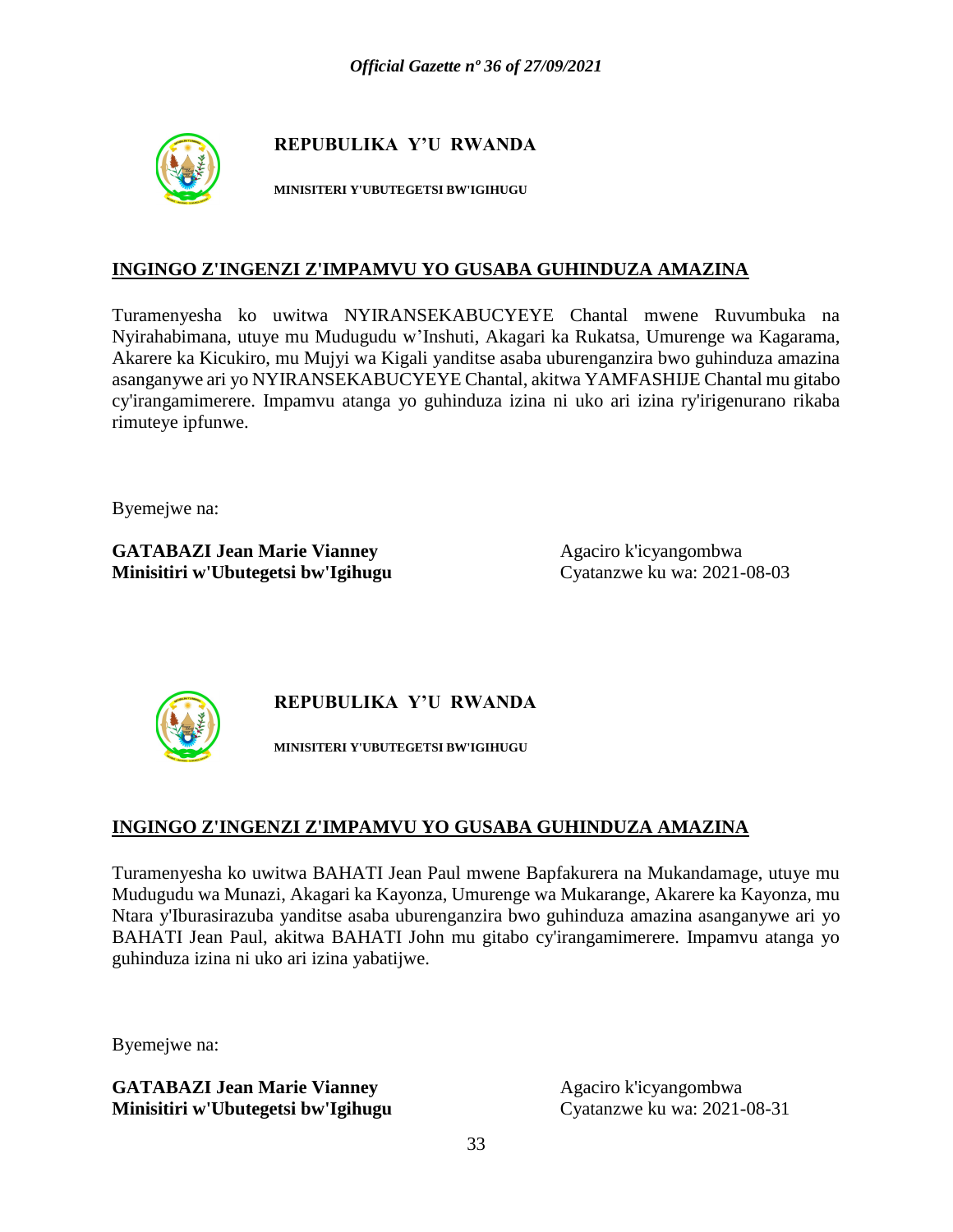

**MINISITERI Y'UBUTEGETSI BW'IGIHUGU**

#### **INGINGO Z'INGENZI Z'IMPAMVU YO GUSABA GUHINDUZA AMAZINA**

Turamenyesha ko uwitwa CYUBAHIRO Daouda mwene Nyerere Issa na Kayitesi Liliose, utuye mu Mudugudu wa Cyugamo, Akagari ka Gako, Umurenge wa Masaka, Akarere ka Kicukiro, mu Mujyi wa Kigali yanditse asaba uburenganzira bwo guhinduza amazina asanganywe ari yo CYUBAHIRO Daouda, akitwa CYUBAHIRO David mu gitabo cy'irangamimerere. Impamvu atanga yo guhinduza izina ni uko ari yo mazina yakoresheje mu ishuri kuva agitangira kwiga.

Byemejwe na:

**GATABAZI Jean Marie Vianney** Agaciro k'icyangombwa **Minisitiri w'Ubutegetsi bw'Igihugu** Cyatanzwe ku wa: 2021-08-20



**REPUBULIKA Y'U RWANDA**

**MINISITERI Y'UBUTEGETSI BW'IGIHUGU**

# **INGINGO Z'INGENZI Z'IMPAMVU YO GUSABA GUHINDUZA AMAZINA**

Turamenyesha ko uwitwa DUSENGUMUREMYI Emmanuel Diogene mwene Nyandwi Xaverin na Musabyemariya Ancilla, utuye mu Mudugudu w'Ikana, Akagari ka Kabasengerezi, Umurenge wa Muhima, Akarere ka Nyarugenge, mu Mujyi wa Kigali yanditse asaba uburenganzira bwo guhinduza amazina asanganywe ari yo DUSENGUMUREMYI Emmanuel Diogene, akitwa Rwema Rugili mu gitabo cy'irangamimerere. Impamvu atanga yo guhinduza izina ni uko ashaka izina ry'umuco nyarwanda

Byemejwe na: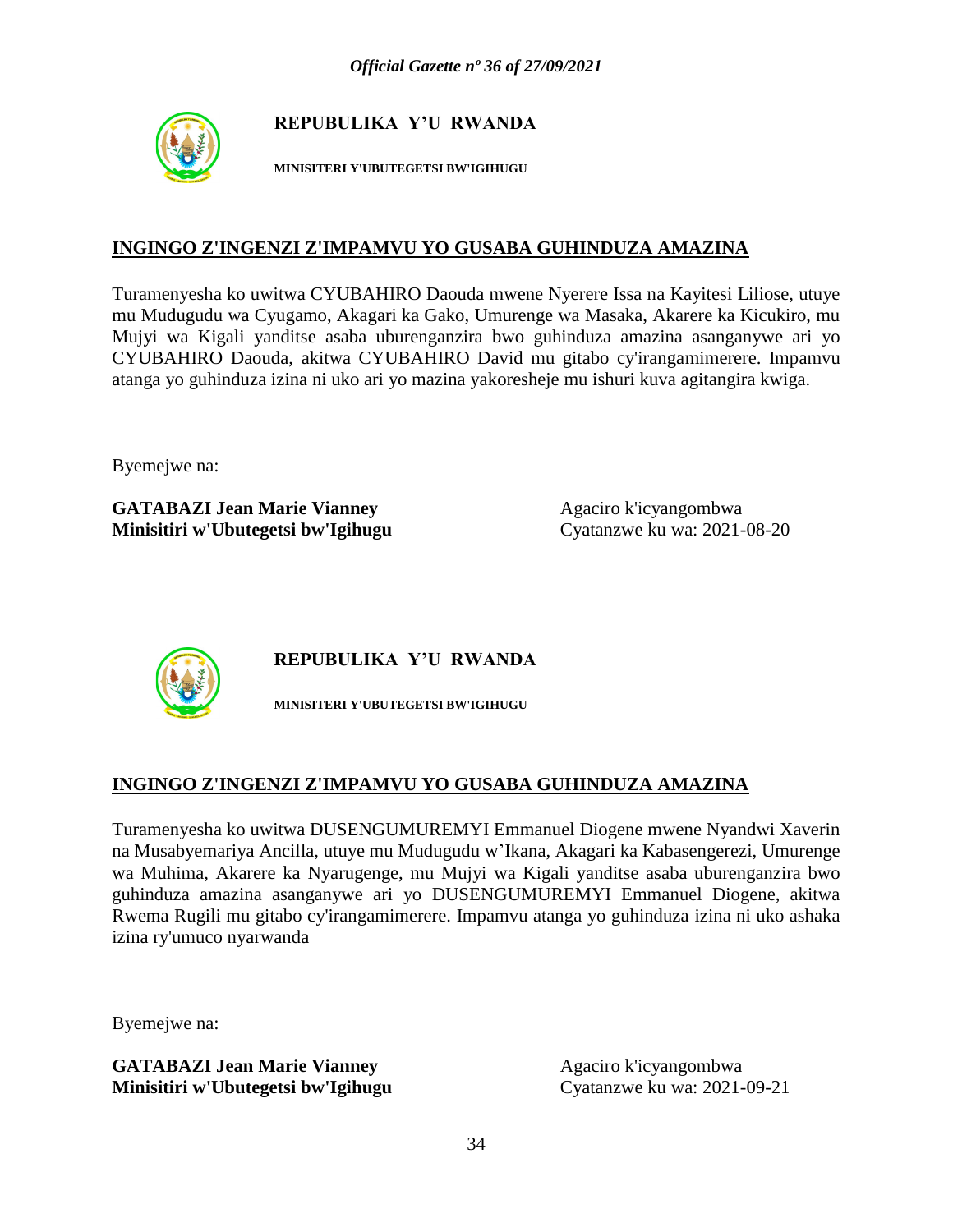

**MINISITERI Y'UBUTEGETSI BW'IGIHUGU**

#### **INGINGO Z'INGENZI Z'IMPAMVU YO GUSABA GUHINDUZA AMAZINA**

Turamenyesha ko uwitwa GAHUTU Samuel mwene Gahutu na Nyirandegeya, utuye mu Mudugudu wa Rebero, Akagari ka Rwimiyaga, Umurenge wa Rwimiyaga, Akarere ka Nyagatare, mu Ntara y'Iburasirazuba yanditse asaba uburenganzira bwo guhinduza amazina asanganywe ari yo GAHUTU Samuel, akitwa ITAHIWACU Samuel mu gitabo cy'irangamimerere. Impamvu atanga yo guhinduza izina ni uko ari izina ry'irigenurano rikaba rimuteye ipfunwe.

Byemejwe na:

**GATABAZI Jean Marie Vianney** Agaciro k'icyangombwa **Minisitiri w'Ubutegetsi bw'Igihugu** Cyatanzwe ku wa: 2021-09-21



**REPUBLIC OF RWANDA**

**MINISTRY OF LOCAL GOVERNMENT**

#### **NAME CHANGE REQUEST**

We inform the public that the named IGIRANEZA Muhimpundu, daughter of Rugengamanzi and Mujawayezu Agnes, domiciled at Ayabakora Village, Cyaruzinge Cell, Ndera Sector, Gasabo District, in the City of Kigali applied for the authorization of the change of name from his current name IGIRANEZA Muhimpundu to be called IGIRANEZA Harriet in the National Population Registry. The reason for the change of name is that it is a name used at school since the beginning of her studies.

Approved by

**GATABAZI Jean Marie Vianney** Document Validity **Minister of Local Government** Issued on: 2021-08-19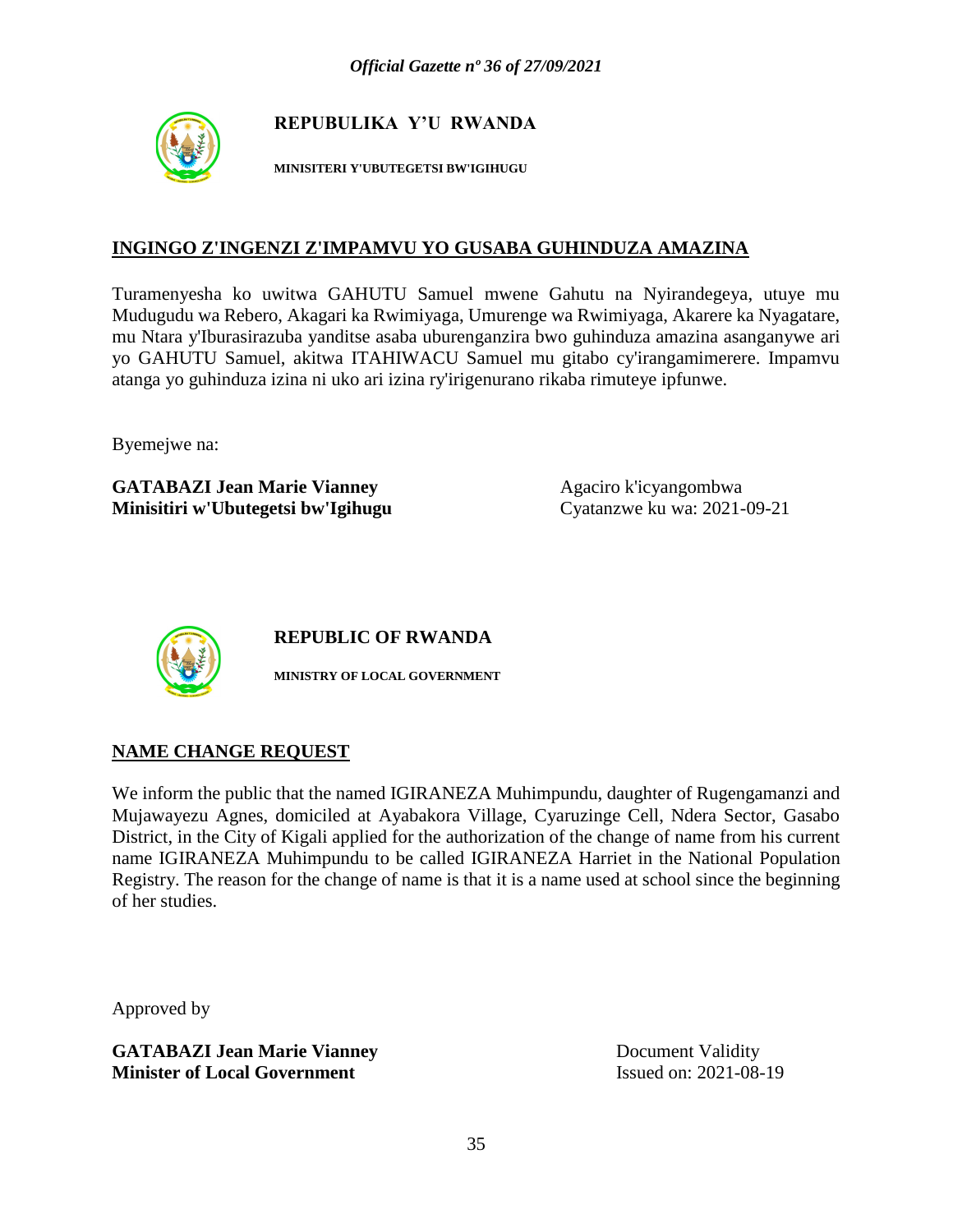

# **MINISITERI Y'UBUTEGETSI BW'IGIHUGU**

### **INGINGO Z'INGENZI Z'IMPAMVU YO GUSABA GUHINDUZA AMAZINA**

Turamenyesha ko uwitwa NSHIMIYIMANA Hassan mwene Kayibanda Gerard na Kamugwera Azziza, utuye mu Mudugudu wa Rushakamba, Akagari ka Kamashangi, Umurenge wa Kamembe, Akarere ka Rusizi, mu Ntara y'Iburengerazuba yanditse asaba uburenganzira bwo guhinduza amazina asanganywe ari yo NSHIMIYIMANA Hassan, akitwa NTIVUGURUZWA Hassan mu gitabo cy'irangamimerere. Impamvu atanga yo guhinduza izina ni uko ari yo mazina yakoresheje mu ishuri kuva agitangira kwiga.

Byemejwe na:

**GATABAZI Jean Marie Vianney** Agaciro k'icyangombwa **Minisitiri w'Ubutegetsi bw'Igihugu** Cyatanzwe ku wa: 2021-09-20



**REPUBULIKA Y'U RWANDA**

**MINISITERI Y'UBUTEGETSI BW'IGIHUGU**

#### **INGINGO Z'INGENZI Z'IMPAMVU YO GUSABA GUHINDUZA AMAZINA**

Turamenyesha ko uwitwa NYIRANDEMESHA Charlotte mwene Rwumbuguza John na Nyirantebuka Penina, utuye mu Mudugudu wa Rutagara, Akagari ka Cyabajwa, Umurenge wa Kabarondo, Akarere ka Kayonza, mu Ntara y'Iburasirazuba yanditse asaba uburenganzira bwo guhinduza amazina asanganywe ari yo NYIRANDEMESHA Charlotte, akitwa UWASE Charlotte mu gitabo cy'irangamimerere. Impamvu atanga yo guhinduza izina ni uko ari yo mazina yakoresheje mu ishuri kuva agitangira kwiga.

Byemejwe na: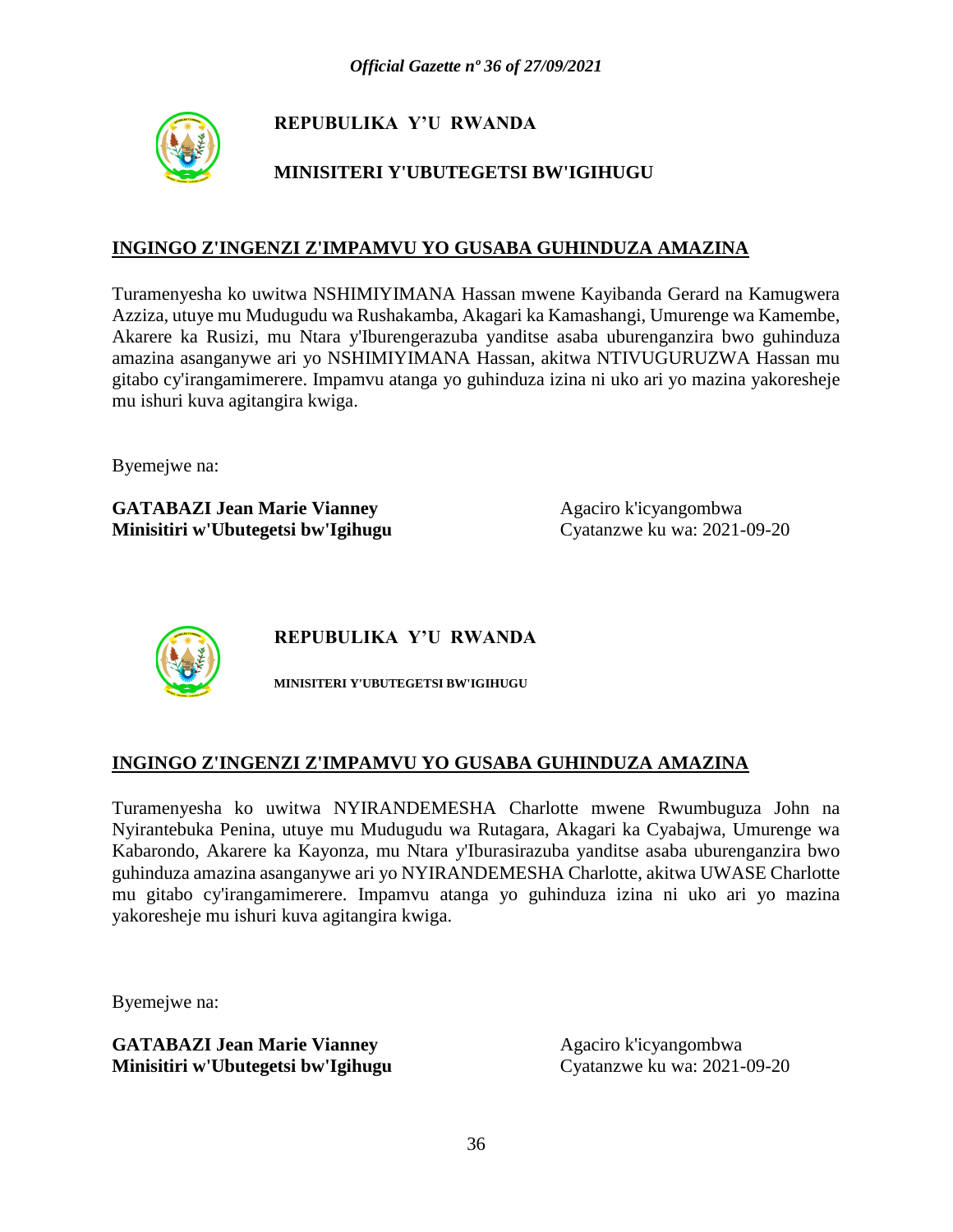

**MINISITERI Y'UBUTEGETSI BW'IGIHUGU**

#### **INGINGO Z'INGENZI Z'IMPAMVU YO GUSABA GUHINDUZA AMAZINA**

Turamenyesha ko uwitwa RWIGAMBA Calvin mwene Kanyoni John na Tumukunde Denyse, utuye mu Mudugudu w'Uruhongore, Akagari ka Kamashashi, Umurenge wa Nyarugunga, Akarere ka Kicukiro, mu Mujyi wa Kigali yanditse asaba uburenganzira bwo guhinduza amazina asanganywe ari yo RWIGAMBA Calvin, akitwa Kanyoni Gavin Jonathan mu gitabo cy'irangamimerere. Impamvu atanga yo guhinduza izina ni uko ari izina yiswe n'ababyeyi.

Byemejwe na:

**GATABAZI Jean Marie Vianney** Agaciro k'icyangombwa **Minisitiri w'Ubutegetsi bw'Igihugu** Cyatanzwe ku wa: 2021-09-21



**REPUBULIKA Y'U RWANDA**

**MINISITERI Y'UBUTEGETSI BW'IGIHUGU**

#### **INGINGO Z'INGENZI Z'IMPAMVU YO GUSABA GUHINDUZA AMAZINA**

Turamenyesha ko uwitwa UWABABYEYI Elina-Ada mwene Turikunkiko na Mukantabana, utuye mu Mudugudu wa Reramacu, Akagari ka Buhoro, Umurenge wa Musambira, Akarere ka Kamonyi, mu Ntara y'Amajyepfo yanditse asaba uburenganzira bwo guhinduza amazina asanganywe ari yo UWABABYEYI Elina-Ada, akitwa NIYOMUBYEYI Aline mu gitabo cy'irangamimerere. Impamvu atanga yo guhinduza izina ni uko ari yo mazina yakoresheje mu ishuri kuva agitangira kwiga.

Byemejwe na: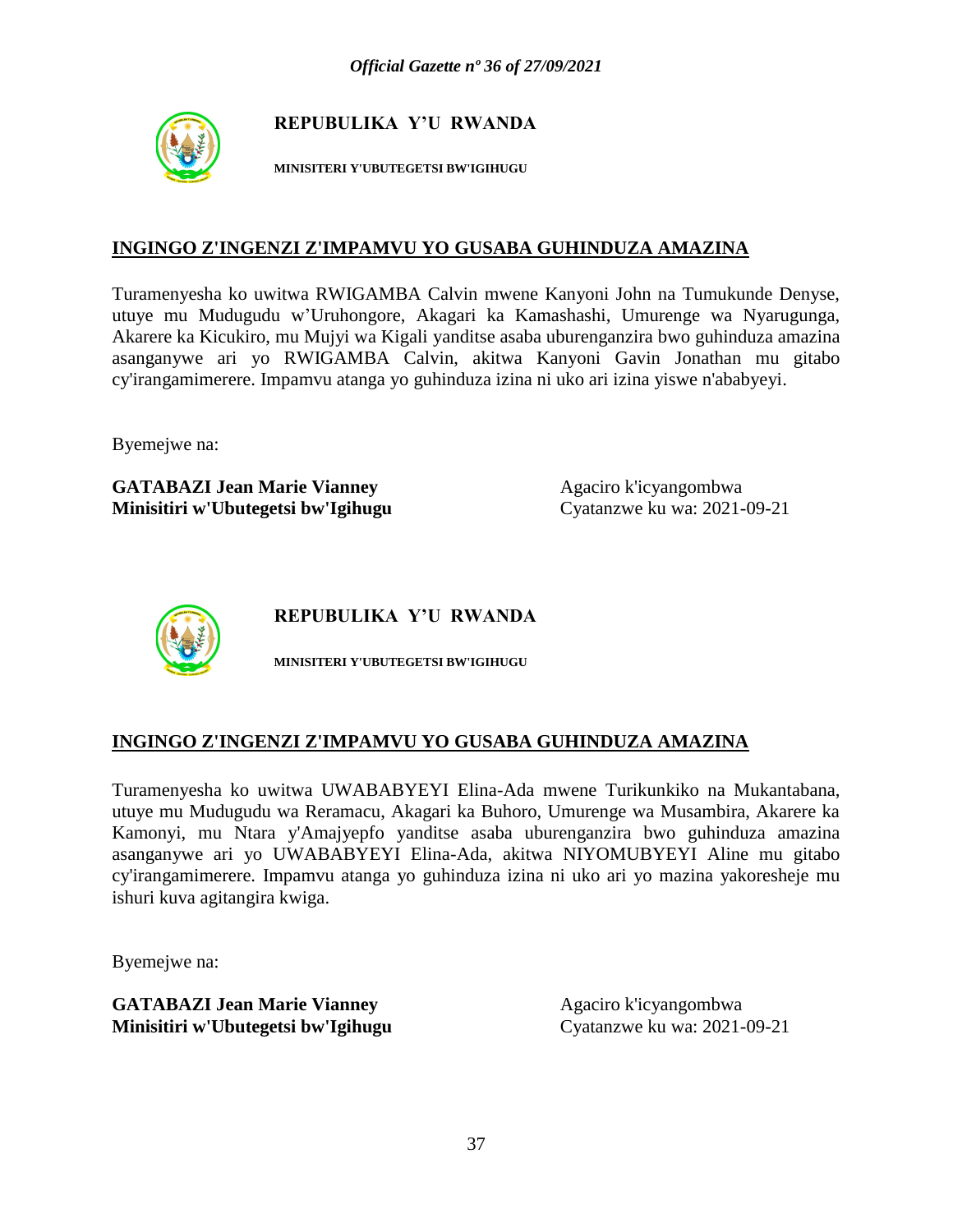

**MINISITERI Y'UBUTEGETSI BW'IGIHUGU**

#### **INGINGO Z'INGENZI Z'IMPAMVU YO GUSABA GUHINDUZA AMAZINA**

Turamenyesha ko uwitwa UWINEZA Umurisa mwene Cyimana na Mutuyimana, utuye mu Mudugudu wa Kanyinya, Akagari ka Ruhango, Umurenge wa Gisozi, Akarere ka Gasabo, mu Mujyi wa Kigali yanditse asaba uburenganzira bwo guhinduza amazina asanganywe ari yo UWINEZA Umurisa, akitwa UMULISA Ange mu gitabo cy'irangamimerere. Impamvu atanga yo guhinduza izina ni uko ari izina yiswe n'ababyeyi.

Byemejwe na:

**GATABAZI Jean Marie Vianney** Agaciro k'icyangombwa **Minisitiri w'Ubutegetsi bw'Igihugu** Cyatanzwe ku wa: 2021-09-21



**REPUBULIKA Y'U RWANDA**

**MINISITERI Y'UBUTEGETSI BW'IGIHUGU**

# **INGINGO Z'INGENZI Z'IMPAMVU YO GUSABA GUHINDUZA AMAZINA**

Turamenyesha ko uwitwa VUMIRIYA Floride mwene Ngirabakunzi Foroduard na Mukasitirida Domithila, utuye mu Mudugudu wa Busekanka, Akagari ka Kangazi, Umurenge wa Nkanka, Akarere ka Rusizi, mu Ntara y'Iburengerazuba yanditse asaba uburenganzira bwo guhinduza amazina asanganywe ari yo VUMIRIYA Floride, akitwa MUKANKURUNZIZA Valerie mu gitabo cy'irangamimerere. Impamvu atanga yo guhinduza izina ni uko ari yo mazina yakoresheje mu ishuri kuva agitangira kwiga.

Byemejwe na: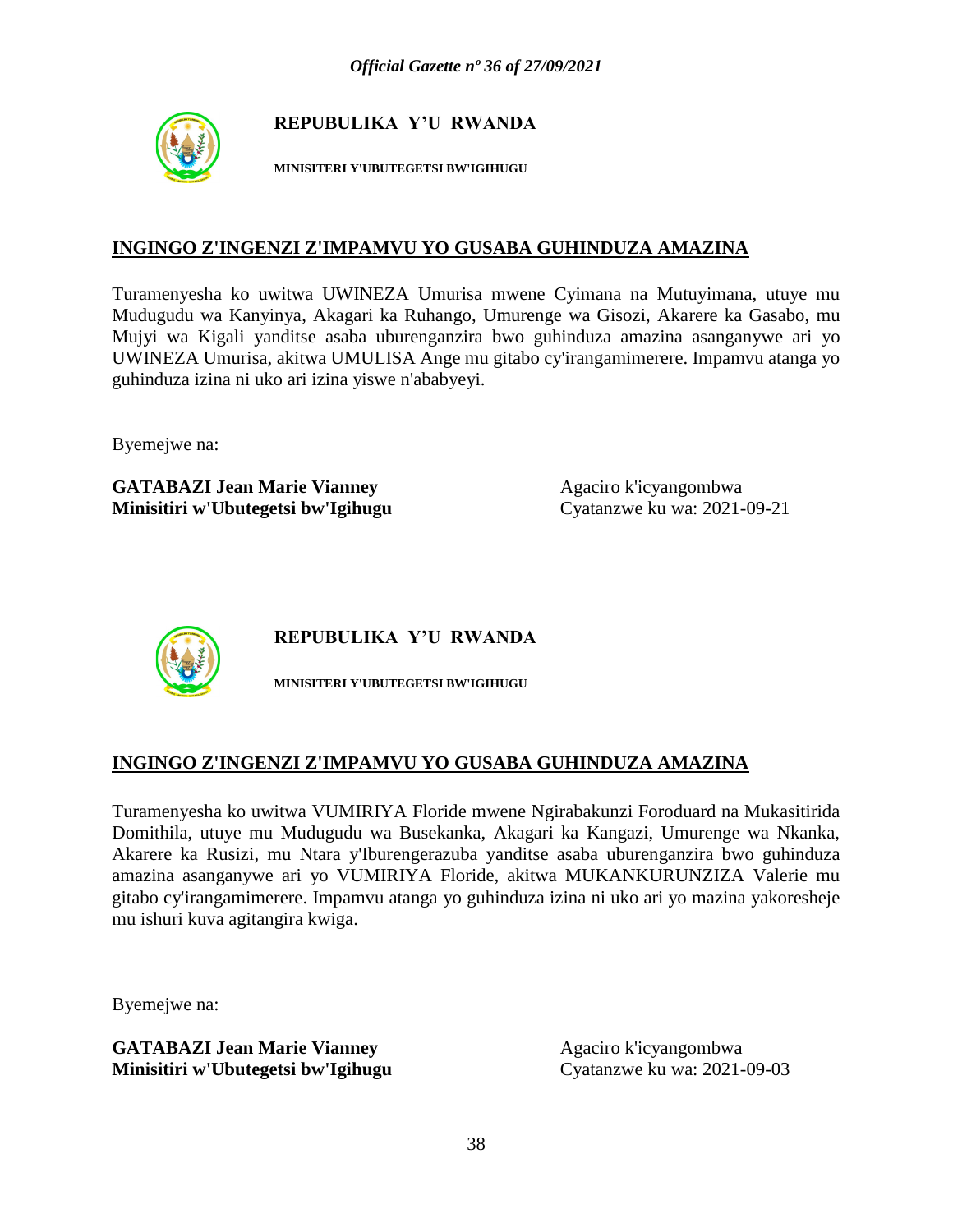

# **MINISITERI Y'UBUTEGETSI BW'IGIHUGU**

### **INGINGO Z'INGENZI Z'IMPAMVU YO GUSABA GUHINDUZA AMAZINA**

Turamenyesha ko uwitwa MUKUNZI Prince mwene Dunia na Murekatete, utuye mu Mudugudu wa Marembo Ii, Akagari ka Kanserege, Umurenge wa Gikondo, Akarere ka Kicukiro, mu Mujyi wa Kigali yanditse asaba uburenganzira bwo guhinduza amazina asanganywe ari yo MUKUNZI Prince, akitwa MUPENZI Prince mu gitabo cy'irangamimerere. Impamvu atanga yo guhinduza izina ni uko ari yo mazina yakoresheje mu ishuri kuva agitangira kwiga.

Byemejwe na:

**GATABAZI Jean Marie Vianney** Agaciro k'icyangombwa **Minisitiri w'Ubutegetsi bw'Igihugu** Cyatanzwe ku wa: 2021-08-27



**REPUBLIC OF RWANDA**

**MINISTRY OF LOCAL GOVERNMENT**

#### **NAME CHANGE REQUEST**

We inform the public that the named MBAZEMUTIMA GISA Yasir, son of Habimana Zacharie and Uwase Francoise, domiciled at Iriba Village, Kibaza Cell, Kacyiru Sector, Gasabo District, in the City of Kigali applied for the authorization of the change of name from his current name MBAZEMUTIMA GISA Yasir to be called Gisa Yasir in the National Population Registry. The reason for the change of name is that it is an undesired name.

Approved by

**GATABAZI Jean Marie Vianney** Document Validity **Minister of Local Government** Issued on: 2021-08-21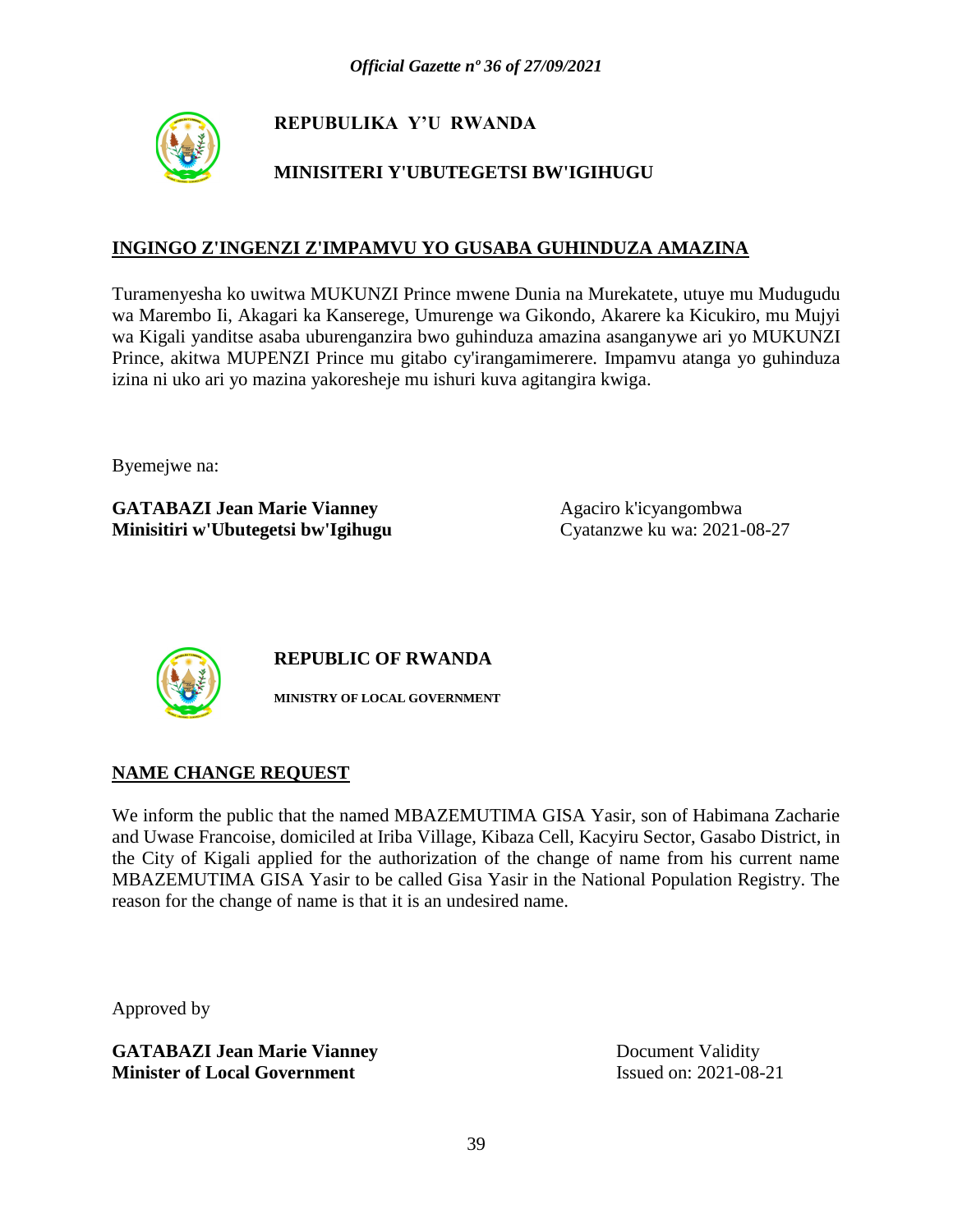

**MINISITERI Y'UBUTEGETSI BW'IGIHUGU**

#### **INGINGO Z'INGENZI Z'IMPAMVU YO GUSABA GUHINDUZA AMAZINA**

Turamenyesha ko uwitwa NYIRANSEKABUCYEYE Chantal mwene Ruvumbuka na Nyirahabimana, utuye mu Mudugudu wa Inshuti, Akagari ka Rukatsa, Umurenge wa Kagarama, Akarere ka Kicukiro, mu Mujyi wa Kigali yanditse asaba uburenganzira bwo guhinduza amazina asanganywe ari yo NYIRANSEKABUCYEYE Chantal, akitwa YAMFASHIJE CHANTAL mu gitabo cy'irangamimerere. Impamvu atanga yo guhinduza izina ni uko ari izina ry'irigenurano rikaba rimuteye ipfunwe.

Byemejwe na:

**GATABAZI Jean Marie Vianney** Agaciro k'icyangombwa **Minisitiri w'Ubutegetsi bw'Igihugu** Cyatanzwe ku wa: 2021-08-03



**REPUBULIKA Y'U RWANDA**

**MINISITERI Y'UBUTEGETSI BW'IGIHUGU**

#### **INGINGO Z'INGENZI Z'IMPAMVU YO GUSABA GUHINDUZA AMAZINA**

Turamenyesha ko uwitwa NZAYISENGA Emmanuel mwene Nsekuye na Mucumarugendso, utuye mu Mudugudu wa Kanombe, Akagari ka Gihirwa, Umurenge wa Karago, Akarere ka Nyabihu, mu Ntara y'Iburengerazuba yanditse asaba uburenganzira bwo guhinduza amazina asanganywe ari yo NZAYISENGA Emmanuel, akitwa NZAYISENGA Emmanuel Ford mu gitabo cy'irangamimerere. Impamvu atanga yo guhinduza izina ni uko ari izina ry'umuryango.

Byemejwe na: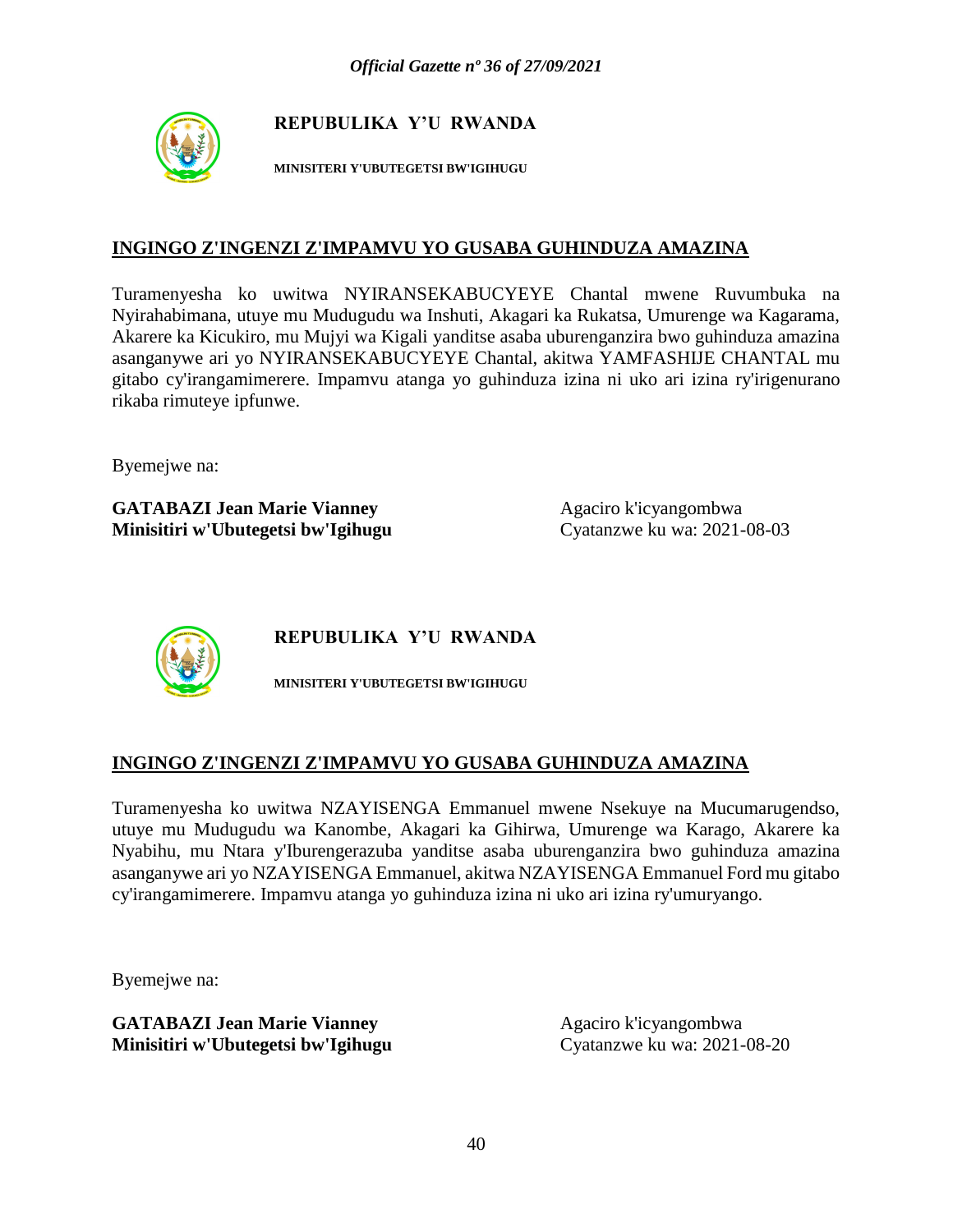

**MINISITERI Y'UBUTEGETSI BW'IGIHUGU**

#### **INGINGO Z'INGENZI Z'IMPAMVU YO GUSABA GUHINDUZA AMAZINA**

Turamenyesha ko uwitwa SEBAHIRE Emmanuel Bienvenue Didier mwene Sebahire na Uwamariya, utuye mu Mudugudu wa Nyakabungo, Akagari ka Gasanze, Umurenge wa Nduba, Akarere ka Gasabo, mu Mujyi wa Kigali yanditse asaba uburenganzira bwo guhinduza amazina asanganywe ari yo SEBAHIRE Emmanuel Bienvenue Didier, akitwa SEBAHIRE Emmanuel Didier mu gitabo cy'irangamimerere. Impamvu atanga yo guhinduza izina ni uko ari amazina menshi cyangwa maremare.

Byemejwe na:

**GATABAZI Jean Marie Vianney** Agaciro k'icyangombwa **Minisitiri w'Ubutegetsi bw'Igihugu** Cyatanzwe ku wa: 2021-09-22



**REPUBLIC OF RWANDA**

**MINISTRY OF LOCAL GOVERNMENT**

#### **NAME CHANGE REQUEST**

We inform the public that the named MANISHIMWE Jean d'Amour, son of Munyaburanga Syprien and Mukamana Domithille, domiciled at Ntungamo Village, Kayenzi Cell, Ntongwe Sector, Ruhango District, in the Southern Province applied for the authorization of the change of name from his current name MANISHIMWE Jean d'Amour to be called ISHIMWE Jean d'Amour in the National Population Registry. The reason for the change of name is that it is a name used at school since the beginning of his studies.

Approved by

**GATABAZI Jean Marie Vianney** Document Validity **Minister of Local Government** Issued on: 2021-09-21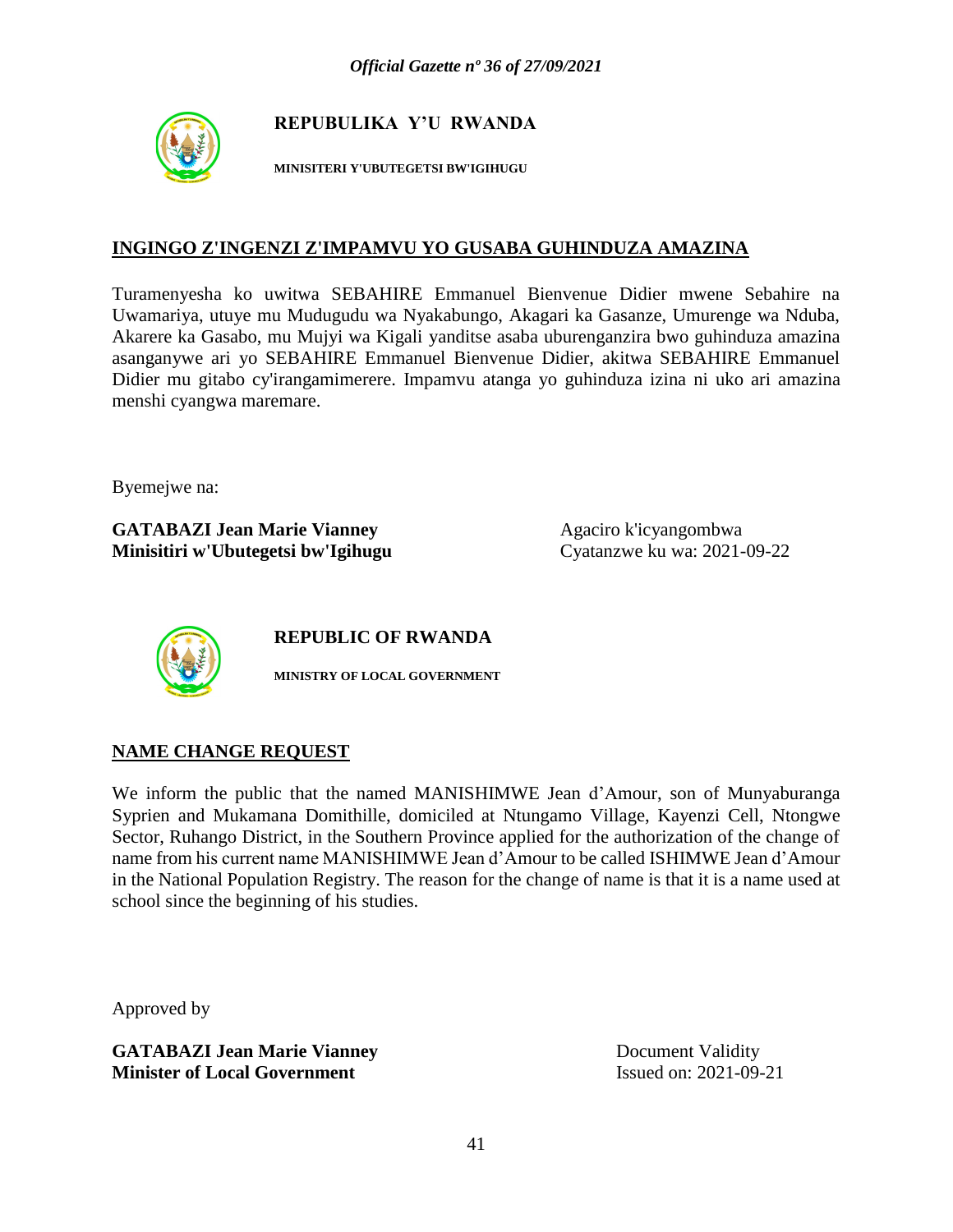

**MINISITERI Y'UBUTEGETSI BW'IGIHUGU**

#### **INGINGO Z'INGENZI Z'IMPAMVU YO GUSABA GUHINDUZA AMAZINA**

Turamenyesha ko uwitwa UBARUTASATE Claudette mwene Nshimiyimana Jean de Dieu na Uwingabire Olive, utuye mu Mudugudu wa Mumena, Akagari ka Mumena, Umurenge wa Nyamirambo, Akarere ka Nyarugenge, mu Mujyi wa Kigali yanditse asaba uburenganzira bwo guhinduza amazina asanganywe ari yo UBARUTASATE Claudette, akitwa UWASE Claudette mu gitabo cy'irangamimerere. Impamvu atanga yo guhinduza izina ni uko ari izina rimutera ipfunwe.

Byemejwe na:

**Prof. SHYAKA Anastase** Agaciro k'icyangombwa **Minisitiri w'Ubutegetsi bw'Igihugu** Cyatanzwe ku wa: 2020-10-30



**REPUBULIKA Y'U RWANDA**

**MINISITERI Y'UBUTEGETSI BW'IGIHUGU**

#### **INGINGO Z'INGENZI Z'IMPAMVU YO GUSABA GUHINDUZA AMAZINA**

Turamenyesha ko uwitwa URIMUBENSHI Obed mwene Ubonyemenshi na Mujawamariya, utuye mu Mudugudu wa Mulindi, Akagari ka Kabeza, Umurenge wa Kanombe, Akarere ka Kicukiro, mu Mujyi wa Kigali yanditse asaba uburenganzira bwo guhinduza amazina asanganywe ari yo URIMUBENSHI Obed, akitwa IRATWUMVA Obed mu gitabo cy'irangamimerere. Impamvu atanga yo guhinduza izina ni uko ari yo mazina yakoresheje mu ishuri kuva agitangira kwiga.

Byemejwe na: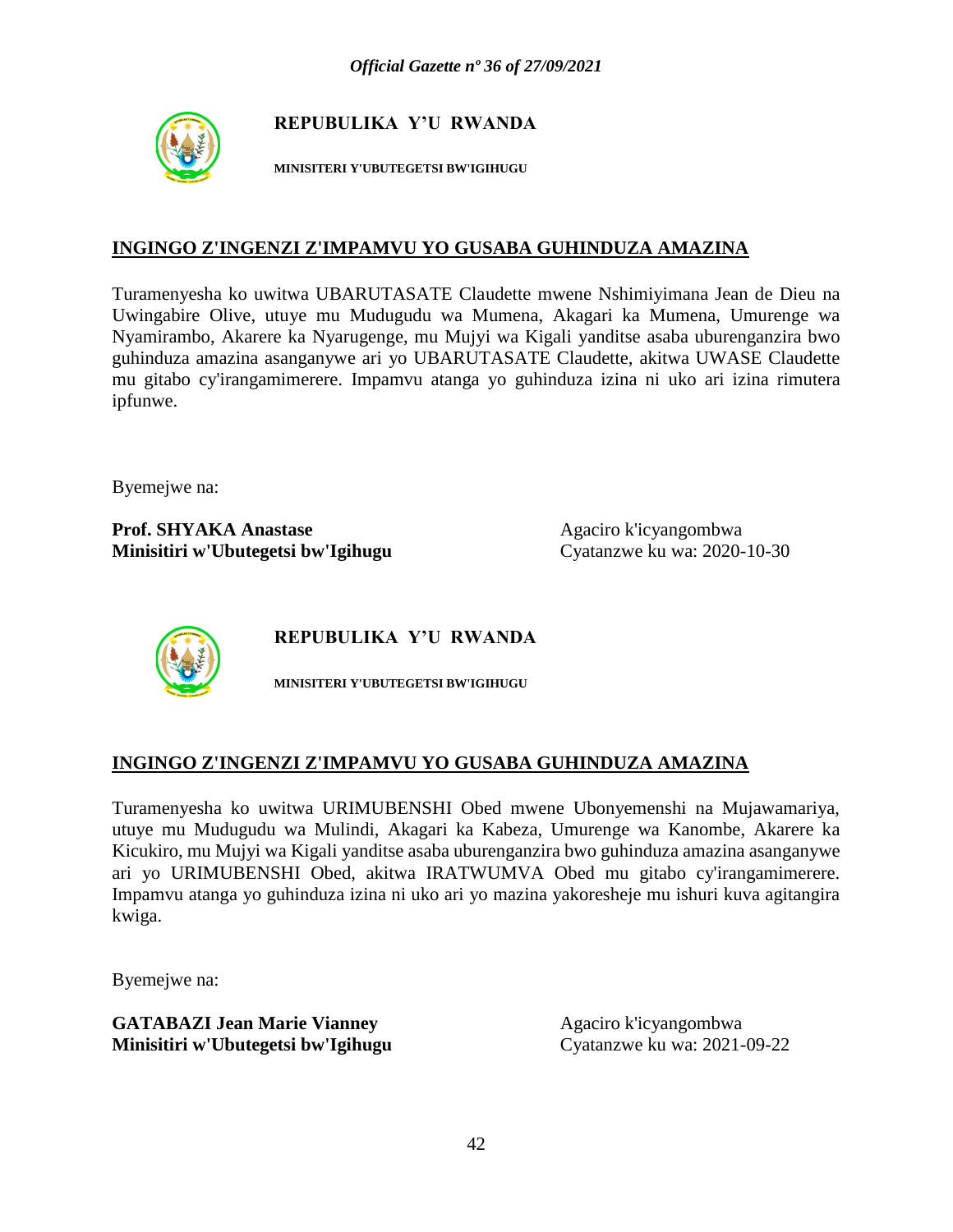

**MINISITERI Y'UBUTEGETSI BW'IGIHUGU**

#### **INGINGO Z'INGENZI Z'IMPAMVU YO GUSABA GUHINDUZA AMAZINA**

Turamenyesha ko uwitwa UMWEMA Anaise mwene Mwemanani Eugene na Mukangaruye Clemence, utuye mu Mudugudu wa Kagarama, Akagari ka Kigali, Umurenge wa Kigali, Akarere ka Nyarugenge, mu Mujyi wa Kigali yanditse asaba uburenganzira bwo guhinduza amazina asanganywe ari yo UMWEMA Anaise, akitwa UMWEMA Anaice Lucky mu gitabo cy'irangamimerere. Impamvu atanga yo guhinduza izina ni uko ari izina yiswe n'ababyeyi.

Byemejwe na:

**GATABAZI Jean Marie Vianney** Agaciro k'icyangombwa **Minisitiri w'Ubutegetsi bw'Igihugu** Cyatanzwe ku wa: 2021-09-22



**REPUBULIKA Y'U RWANDA**

**MINISITERI Y'UBUTEGETSI BW'IGIHUGU**

#### **INGINGO Z'INGENZI Z'IMPAMVU YO GUSABA GUHINDUZA AMAZINA**

Turamenyesha ko uwitwa NDIKUMANA Elyse mwene Ntakirutimana na Mukahirwa, utuye mu Mudugudu wa Bitaba, Akagari ka Nyamugari, Umurenge wa Shangi, Akarere ka Nyamasheke, mu Ntara y'Iburengerazuba yanditse asaba uburenganzira bwo guhinduza amazina asanganywe ari yo NDIKUMANA Elyse, akitwa Ndikumana Elissa mu gitabo cy'irangamimerere. Impamvu atanga yo guhinduza izina ni uko ari yo mazina yakoresheje mu ishuri kuva agitangira kwiga.

Byemejwe na: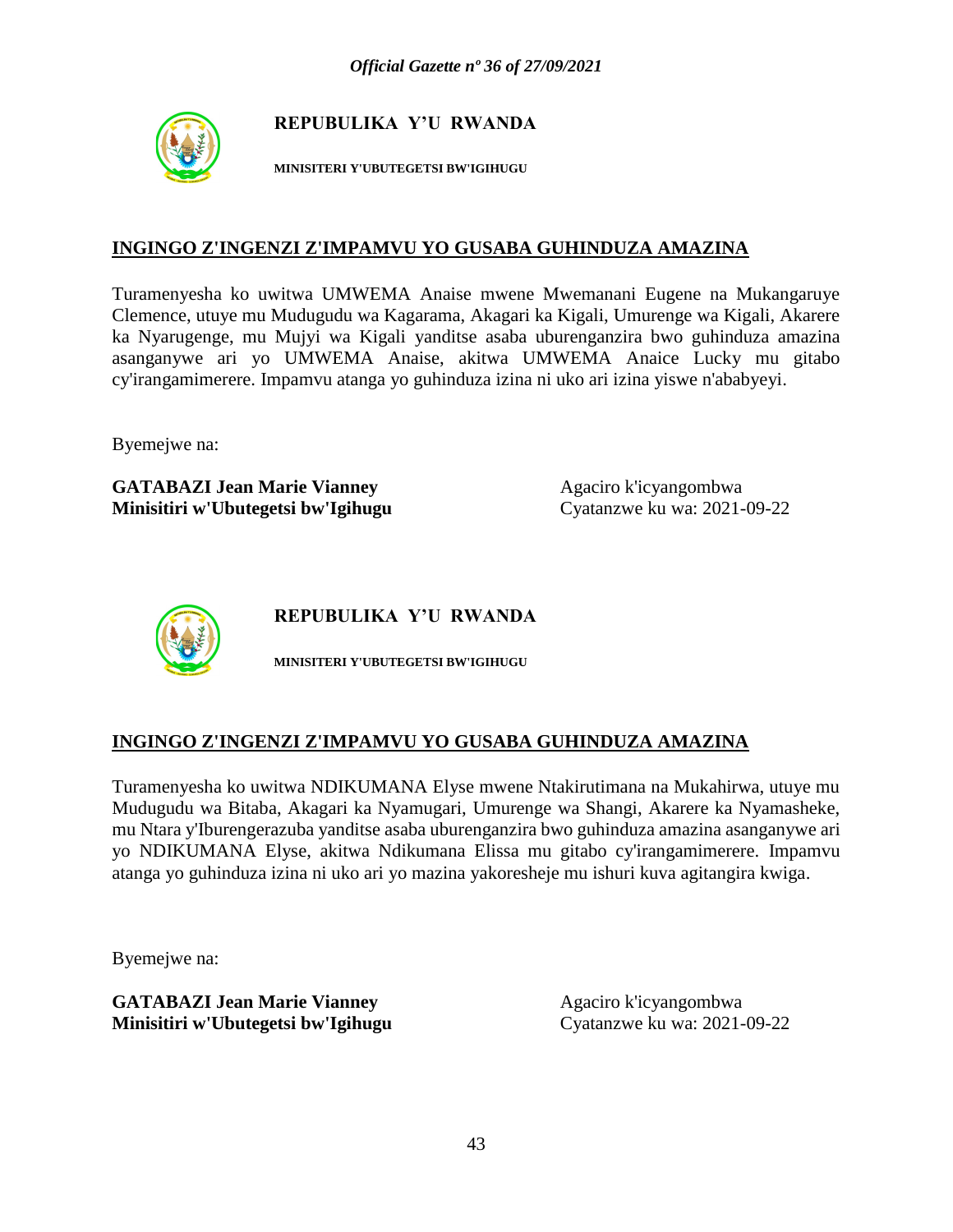

**MINISITERI Y'UBUTEGETSI BW'IGIHUGU**

### **INGINGO Z'INGENZI Z'IMPAMVU YO GUSABA GUHINDUZA AMAZINA**

Turamenyesha ko uwitwa UWIMANA mwene Sentashya na Nyirabuseruka, utuye mu Mudugudu wa Murambi, Akagari ka Nyanza, Umurenge wa Gatenga, Akarere ka Kicukiro, mu Mujyi wa Kigali yanditse asaba uburenganzira bwo guhinduza izina asanganywe ari ryo UWIMANA, akitwa UWIMANA Jean Claude mu gitabo cy'irangamimerere. Impamvu atanga yo guhinduza izina ni uko ari izina yiswe n'ababyeyi.

Byemejwe na:

**GATABAZI Jean Marie Vianney** Agaciro k'icyangombwa **Minisitiri w'Ubutegetsi bw'Igihugu** Cyatanzwe ku wa: 2021-09-21



**REPUBULIKA Y'U RWANDA**

**MINISITERI Y'UBUTEGETSI BW'IGIHUGU**

#### **INGINGO Z'INGENZI Z'IMPAMVU YO GUSABA GUHINDUZA AMAZINA**

Turamenyesha ko uwitwa KANYESHUMBA Libert mwene Nyandwi callixte na Uwamariya Odette, utuye mu Mudugudu wa Kabuga, Akagari ka Kavumu, Umurenge wa Kabacuzi, Akarere ka Muhanga, mu Ntara y'Amajyepfo yanditse asaba uburenganzira bwo guhinduza amazina asanganywe ari yo KANYESHUMBA Libert, akitwa ISHIMWE Hubert mu gitabo cy'irangamimerere. Impamvu atanga yo guhinduza izina ni uko ari yo mazina yakoresheje mu ishuri kuva agitangira kwiga.

Byemejwe na: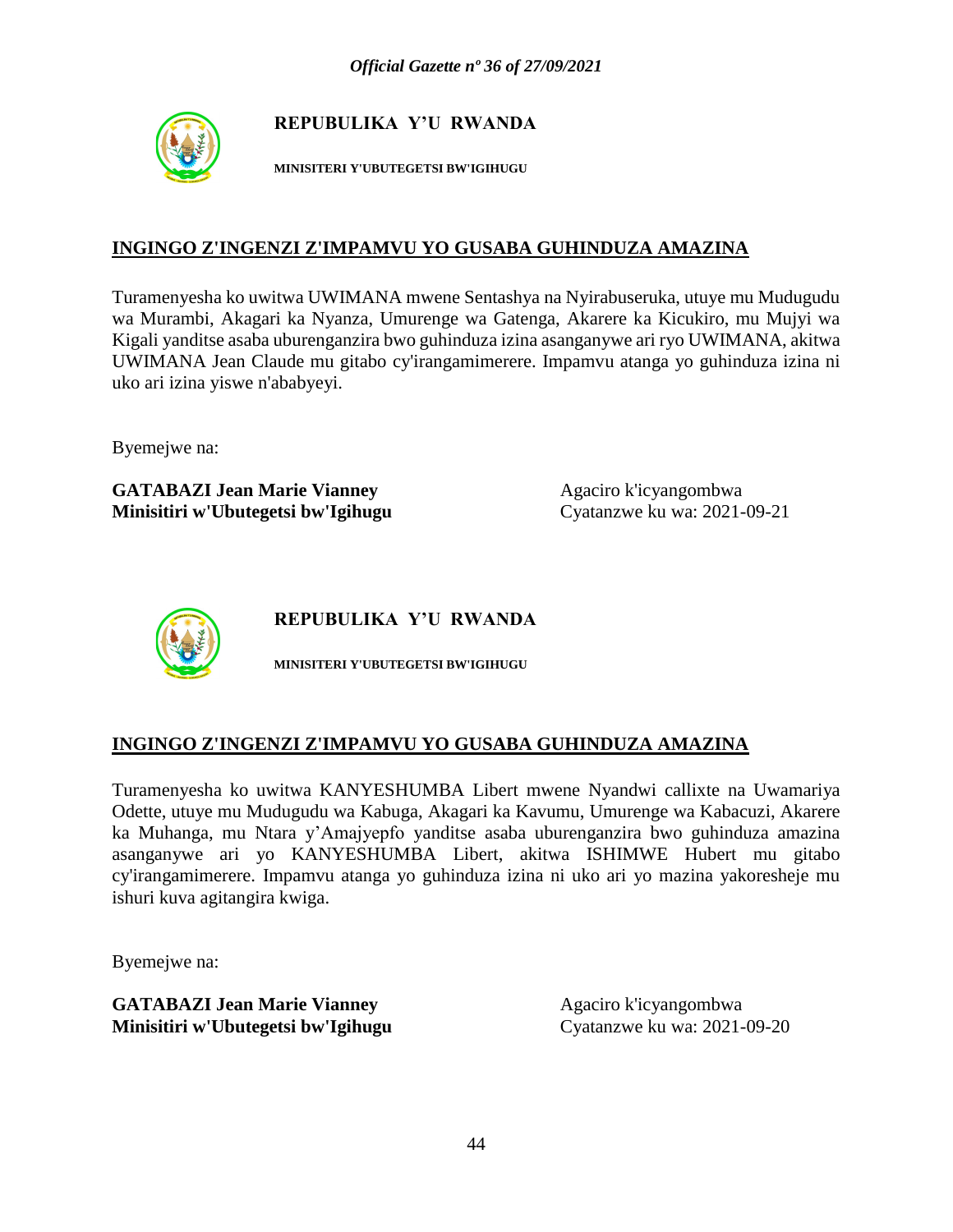

**MINISITERI Y'UBUTEGETSI BW'IGIHUGU**

#### **INGINGO Z'INGENZI Z'IMPAMVU YO GUSABA GUHINDUZA AMAZINA**

Turamenyesha ko uwitwa TUMUKUNDE Pacifique mwene Habiyambere na Mujawayezu Consolee, utuye mu Mudugudu wa Mugali, Akagari ka Nyakarera, Umurenge wa Ruhango, Akarere ka Rutsiro, mu Ntara y'Iburengerazuba yanditse asaba uburenganzira bwo guhinduza amazina asanganywe ari yo TUMUKUNDE Pacifique, akitwa TUMUKUNDE Jean Marie Pacifique mu gitabo cy'irangamimerere. Impamvu atanga yo guhinduza izina ni uko ari izina yabatijwe.

Byemejwe na:

**GATABAZI Jean Marie Vianney Agaciro k'icyangombwa Minisitiri w'Ubutegetsi bw'Igihugu** Cyatanzwe ku wa: 2021-09-22



**REPUBULIKA Y'U RWANDA**

**MINISITERI Y'UBUTEGETSI BW'IGIHUGU**

#### **INGINGO Z'INGENZI Z'IMPAMVU YO GUSABA GUHINDUZA AMAZINA**

Turamenyesha ko uwitwa UWITONZE Edmond mwene Gatabana Andre na Nyiraperu Suzane, utuye mu Mudugudu wa Kabashanja, Akagari ka Gisa, Umurenge wa Rugerero, Akarere ka Rubavu, mu Ntara y'Iburengerazuba yanditse asaba uburenganzira bwo guhinduza amazina asanganywe ari yo UWITONZE Edmond, akitwa UWITONZE Jean Edmond mu gitabo cy'irangamimerere. Impamvu atanga yo guhinduza izina ni uko ari izina yabatijwe.

Byemejwe na:

**Prof. SHYAKA Anastase** Agaciro k'icyangombwa **Minisitiri w'Ubutegetsi bw'Igihugu** Cyatanzwe ku wa: 2021-02-11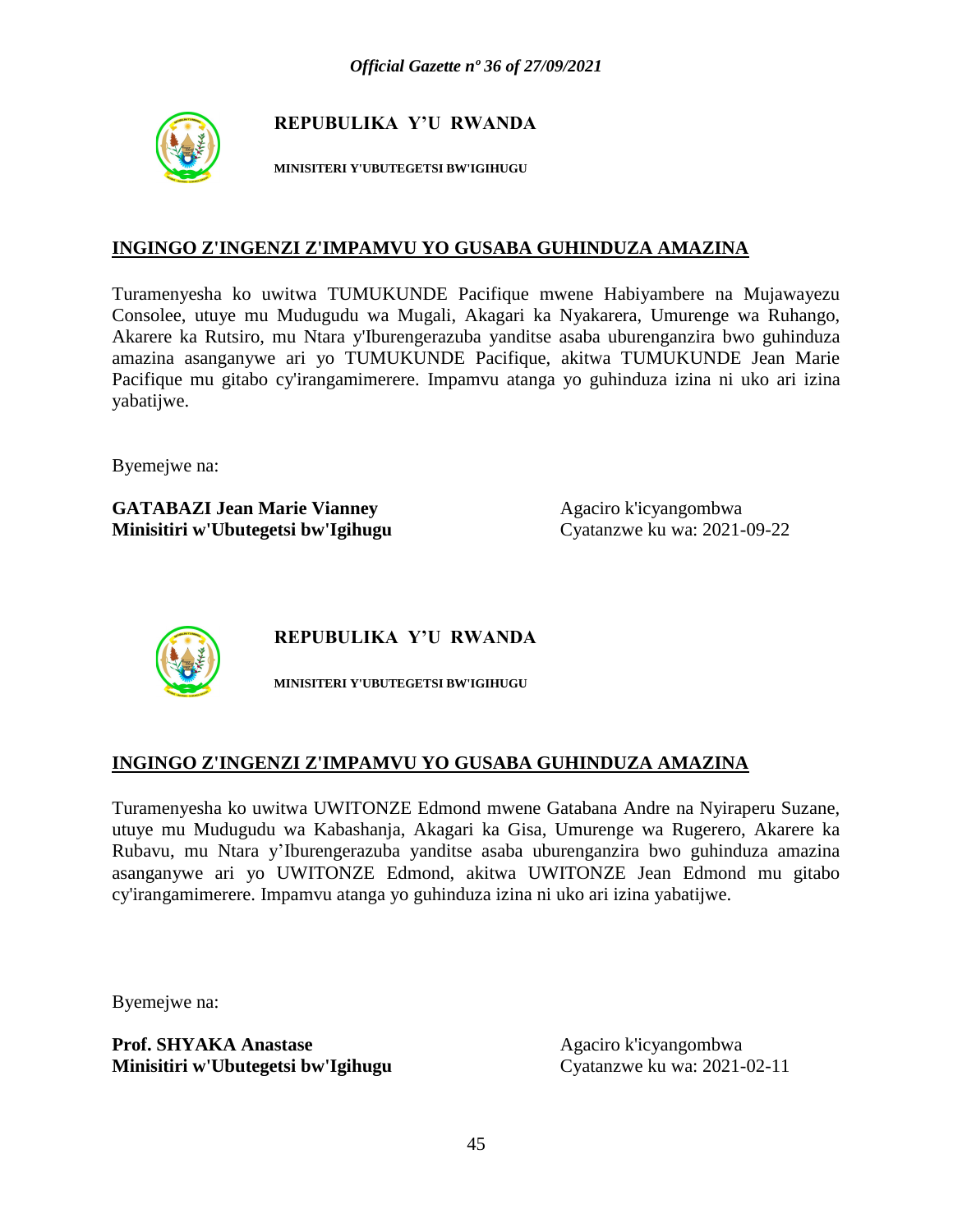

**MINISITERI Y'UBUTEGETSI BW'IGIHUGU**

#### **INGINGO Z'INGENZI Z'IMPAMVU YO GUSABA GUHINDUZA AMAZINA**

Turamenyesha ko uwitwa NIYONKURU Ayinkamiye Yvergiste mwene Sebatware celestin na Nyiraharindintwari, utuye mu Mudugudu wa Bishyiga, Akagari ka Byimana, Umurenge wa Buruhukiro, Akarere ka Nyamagabe, mu Ntara y'Amajyepfo yanditse asaba uburenganzira bwo guhinduza amazina asanganywe ari yo NIYONKURU Ayinkamiye Yvergiste, akitwa NIYONKURU Yvergiste mu gitabo cy'irangamimerere. Impamvu atanga yo guhinduza izina ni uko ari amazina menshi cyangwa maremare.

Byemejwe na:

**GATABAZI Jean Marie Vianney** Agaciro k'icyangombwa **Minisitiri w'Ubutegetsi bw'Igihugu** Cyatanzwe ku wa: 2021-05-18



**REPUBULIKA Y'U RWANDA**

**MINISITERI Y'UBUTEGETSI BW'IGIHUGU**

#### **INGINGO Z'INGENZI Z'IMPAMVU YO GUSABA GUHINDUZA AMAZINA**

Turamenyesha ko uwitwa UMUHIRE Prince mwene Kavugwa Theogene na Mukaremera Emerithe, utuye mu Mudugudu wa Urukundo, Akagari ka Karama, Umurenge wa Kanombe, Akarere ka Kicukiro, mu Mujyi wa Kigali yanditse asaba uburenganzira bwo guhinduza amazina asanganywe ari yo UMUHIRE Prince, akitwa MUHIRE Pascal mu gitabo cy'irangamimerere. Impamvu atanga yo guhinduza izina ni uko ari izina yabatijwe.

Byemejwe na: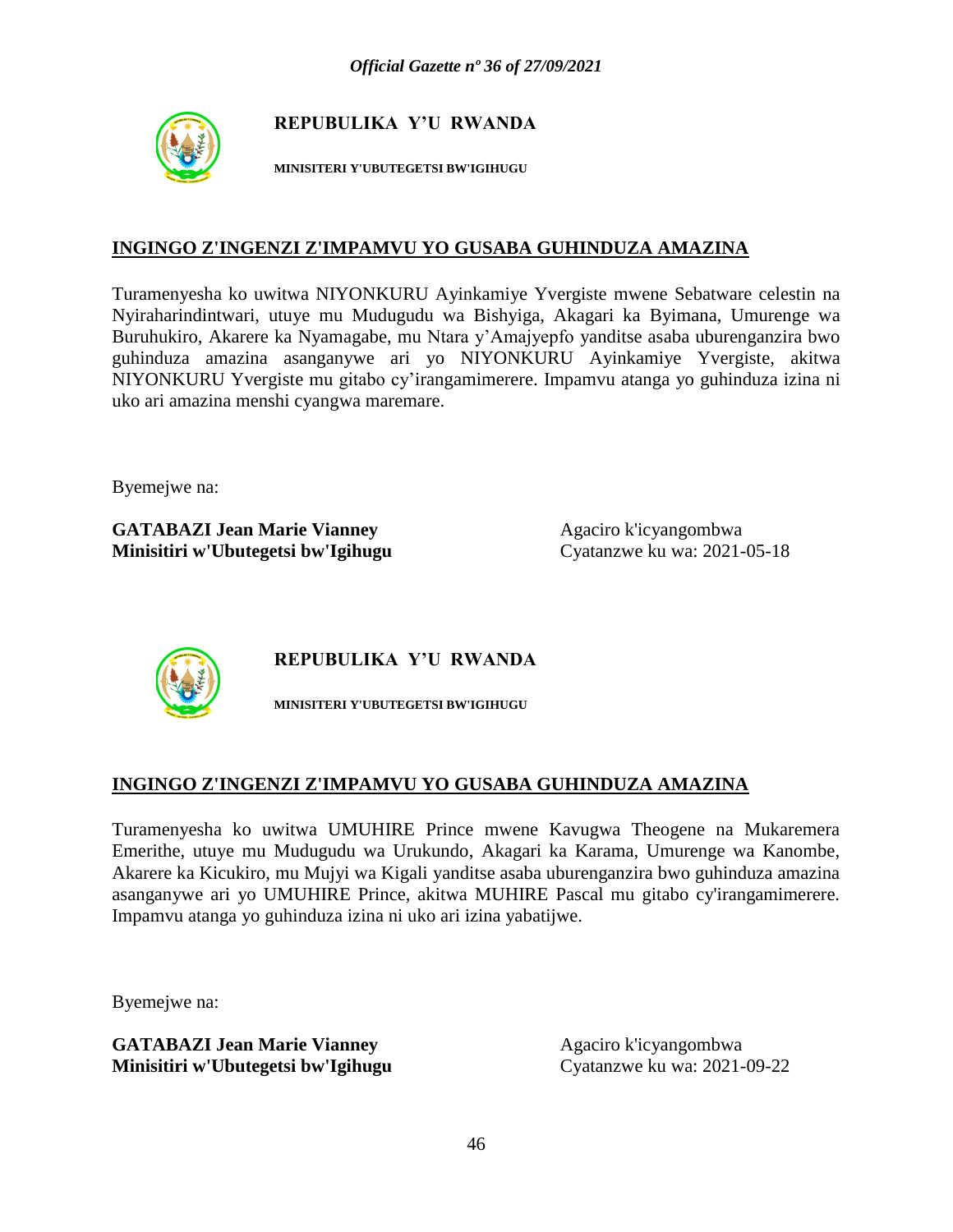

**MINISITERI Y'UBUTEGETSI BW'IGIHUGU**

#### **INGINGO Z'INGENZI Z'IMPAMVU YO GUSABA GUHINDUZA AMAZINA**

Turamenyesha ko uwitwa MUTONI Christian mwene Bibasha Janvier na Nyirantumirwa, utuye mu Mudugudu wa Nyacyonga, Akagari ka Rukatsa, Umurenge wa Kagarama, Akarere ka Kicukiro, mu Mujyi wa Kigali yanditse asaba uburenganzira bwo guhinduza amazina asanganywe ari yo MUTONI Christian, akitwa BYISHIMO Christian mu gitabo cy'irangamimerere. Impamvu atanga yo guhinduza izina ni uko ari yo mazina yakoresheje mu ishuri kuva agitangira kwiga.

Byemejwe na:

**GATABAZI Jean Marie Vianney** Agaciro k'icyangombwa **Minisitiri w'Ubutegetsi bw'Igihugu** Cyatanzwe ku wa: 2021-09-23



**REPUBLIC OF RWANDA**

**MINISTRY OF LOCAL GOVERNMENT**

#### **NAME CHANGE REQUEST**

We inform the public that the named UMUHOZA SANGWA Alice, daughter of Akimana and Mutuyimana, domiciled at Rugeshi Village, Mutarama Cell, Mukarange Sector, Gicumbi District, in the Northern Province applied for the authorization of the change of name from her current name UMUHOZA SANGWA Alice to be called SANGWA UMUHOZA Elyse in the National Population Registry. The reason for the change of name is that it is her nickname.

Approved by

**GATABAZI Jean Marie Vianney** Document Validity **Minister of Local Government** Issued on: 2021-09-22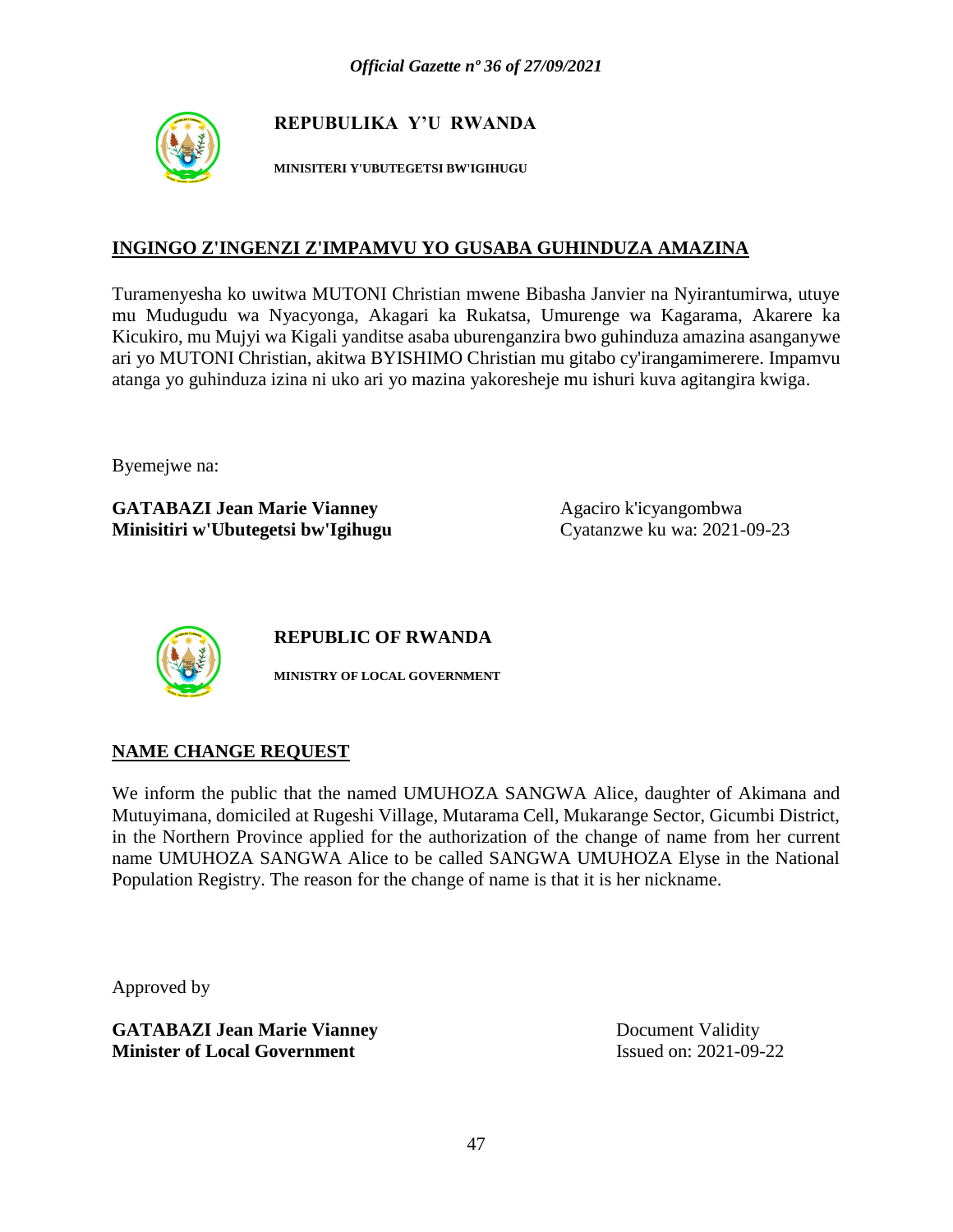

**MINISITERI Y'UBUTEGETSI BW'IGIHUGU**

### **INGINGO Z'INGENZI Z'IMPAMVU YO GUSABA GUHINDUZA AMAZINA**

Turamenyesha ko uwitwa MWIZERIMANA mwene Ndagijimana na Yakoragiki, utuye mu Mudugudu wa Rwimbogo, Akagari ka Bushaka, Umurenge wa Boneza, Akarere ka Rutsiro, mu Ntara y'Iburengerazuba yanditse asaba uburenganzira bwo guhinduza izina asanganywe ari ryo MWIZERIMANA, akitwa MWIZERIMANA Josiane mu gitabo cy'irangamimerere. Impamvu atanga yo guhinduza izina ni uko ari izina yabatijwe.

Byemejwe na:

**GATABAZI Jean Marie Vianney** Agaciro k'icyangombwa **Minisitiri w'Ubutegetsi bw'Igihugu** Cyatanzwe ku wa: 2021-08-03



**REPUBULIKA Y'U RWANDA**

**MINISITERI Y'UBUTEGETSI BW'IGIHUGU**

# **INGINGO Z'INGENZI Z'IMPAMVU YO GUSABA GUHINDUZA AMAZINA**

Turamenyesha ko uwitwa BATAMURIZA Cecile mwene Gatabazi na Mukankusi, utuye mu Mudugudu w'Imihigo, Akagari ka Rugenge, Umurenge wa Nyarugenge, Akarere ka Nyarugenge, mu Mujyi wa Kigali yanditse asaba uburenganzira bwo guhinduza amazina asanganywe ari yo BATAMURIZA Cecile, akitwa BATAMURIZA Cissy mu gitabo cy'irangamimerere. Impamvu atanga yo guhinduza izina ni uko ari izina yabatijwe.

Byemejwe na: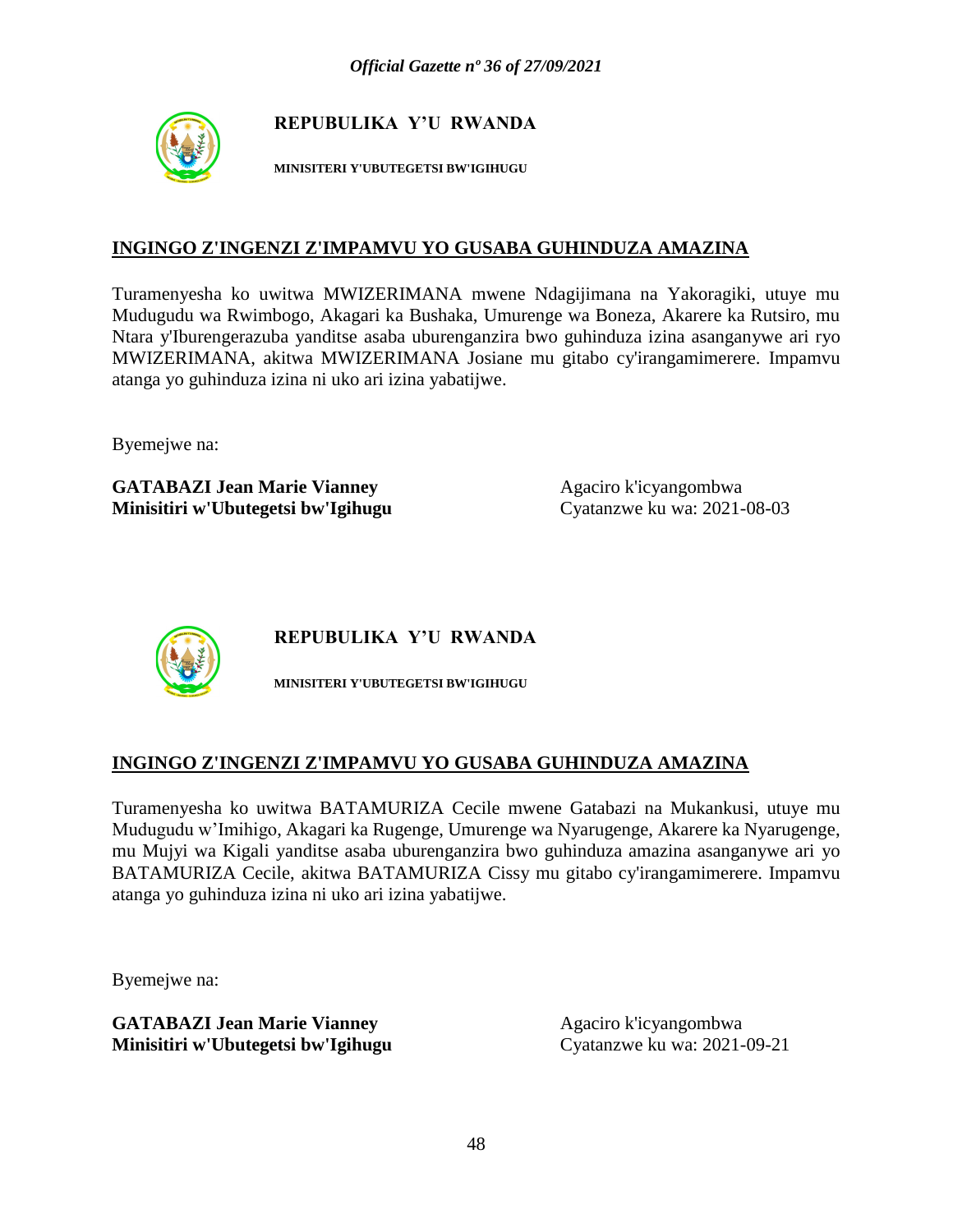

**MINISITERI Y'UBUTEGETSI BW'IGIHUGU**

#### **INGINGO Z'INGENZI Z'IMPAMVU YO GUSABA GUHINDUZA AMAZINA**

Turamenyesha ko uwitwa MUNDERERE Prosper mwene Murenzi Bahati na Umuhoza Pirisira, utuye mu Mudugudu wa Isangano, Akagari ka Kabuga I, Umurenge wa Rusororo, Akarere ka Gasabo, mu Mujyi wa Kigali yanditse asaba uburenganzira bwo guhinduza amazina asanganywe ari yo MUNDERERE Prosper, akitwa MUNDERE Prosper mu gitabo cy'irangamimerere. Impamvu atanga yo guhinduza izina ni uko ari izina yiswe n'ababyeyi.

Byemejwe na:

**GATABAZI Jean Marie Vianney** Agaciro k'icyangombwa **Minisitiri w'Ubutegetsi bw'Igihugu** Cyatanzwe ku wa: 2021-08-18



**REPUBULIKA Y'U RWANDA**

**MINISITERI Y'UBUTEGETSI BW'IGIHUGU**

#### **INGINGO Z'INGENZI Z'IMPAMVU YO GUSABA GUHINDUZA AMAZINA**

Turamenyesha ko uwitwa MUHOZA mwene Sekuvara na Nyirakamana, utuye mu Mudugudu wa Barisuka, Akagari ka Rwayikona, Umurenge wa Mushikiri, Akarere ka Kirehe, mu Ntara y'Iburasirazuba yanditse asaba uburenganzira bwo guhinduza izina asanganywe ari ryo MUHOZA, akitwa UWIMBABAZI Olgue mu gitabo cy'irangamimerere. Impamvu atanga yo guhinduza izina ni uko ari yo mazina yakoresheje mu ishuri kuva agitangira kwiga.

Byemejwe na: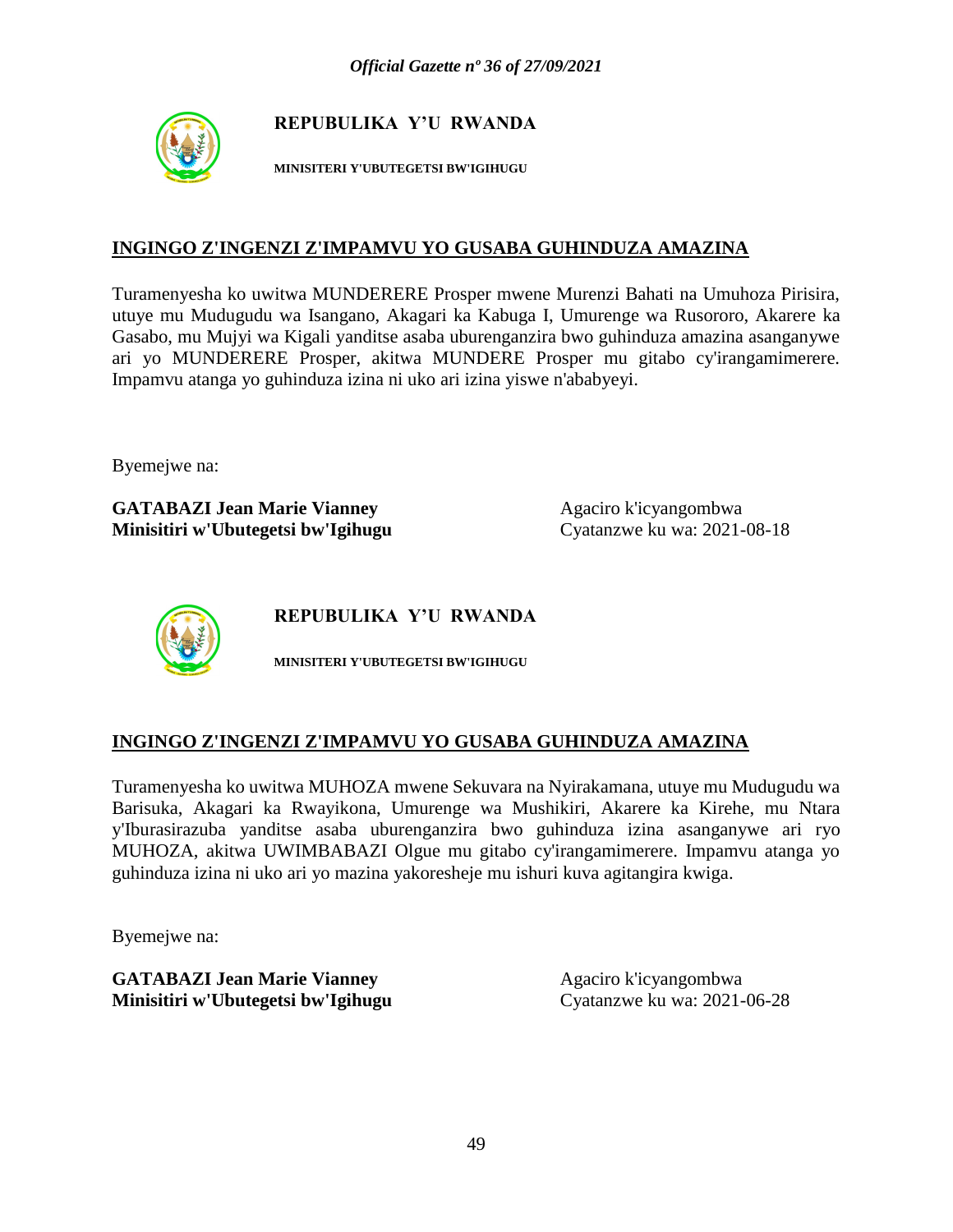

**MINISITERI Y'UBUTEGETSI BW'IGIHUGU**

#### **INGINGO Z'INGENZI Z'IMPAMVU YO GUSABA GUHINDUZA AMAZINA**

Turamenyesha ko uwitwa UKUNDAMARIYA Concessa mwene Turikunkiko na Mukasonera, utuye mu Mudugudu wa Giharayumbo, Akagari ka Bushigishigi, Umurenge wa Buruhukiro, Akarere ka Nyamagabe, mu Ntara y'Amajyepfo yanditse asaba uburenganzira bwo guhinduza amazina asanganywe ari yo UKUNDAMARIYA Concessa, akitwa DUKUNDEMARIYA Concessa mu gitabo cy'irangamimerere. Impamvu atanga yo guhinduza izina ni uko ari yo mazina yakoresheje mu ishuri kuva agitangira kwiga.

Byemejwe na:

**GATABAZI Jean Marie Vianney** Agaciro k'icyangombwa **Minisitiri w'Ubutegetsi bw'Igihugu** Cyatanzwe ku wa: 2021-05-04



**REPUBULIKA Y'U RWANDA**

**MINISITERI Y'UBUTEGETSI BW'IGIHUGU**

# **INGINGO Z'INGENZI Z'IMPAMVU YO GUSABA GUHINDUZA AMAZINA**

Turamenyesha ko uwitwa TUYIZERE Jean d'Amour mwene Kagori na Mukantabana, utuye mu Mudugudu wa Nyamusongati, Akagari ka Kidomo, Umurenge wa Kamubuga, Akarere ka Gakenke, mu Ntara y'Amaiyaruguru yanditse asaba uburenganzira bwo guhinduza amazina asanganywe ari yo TUYIZERE Jean d'Amour, akitwa TUYISENGE Jean d'Amour mu gitabo cy'irangamimerere. Impamvu atanga yo guhinduza izina ni uko ari yo mazina yakoresheje mu ishuri kuva agitangira kwiga.

Byemejwe na: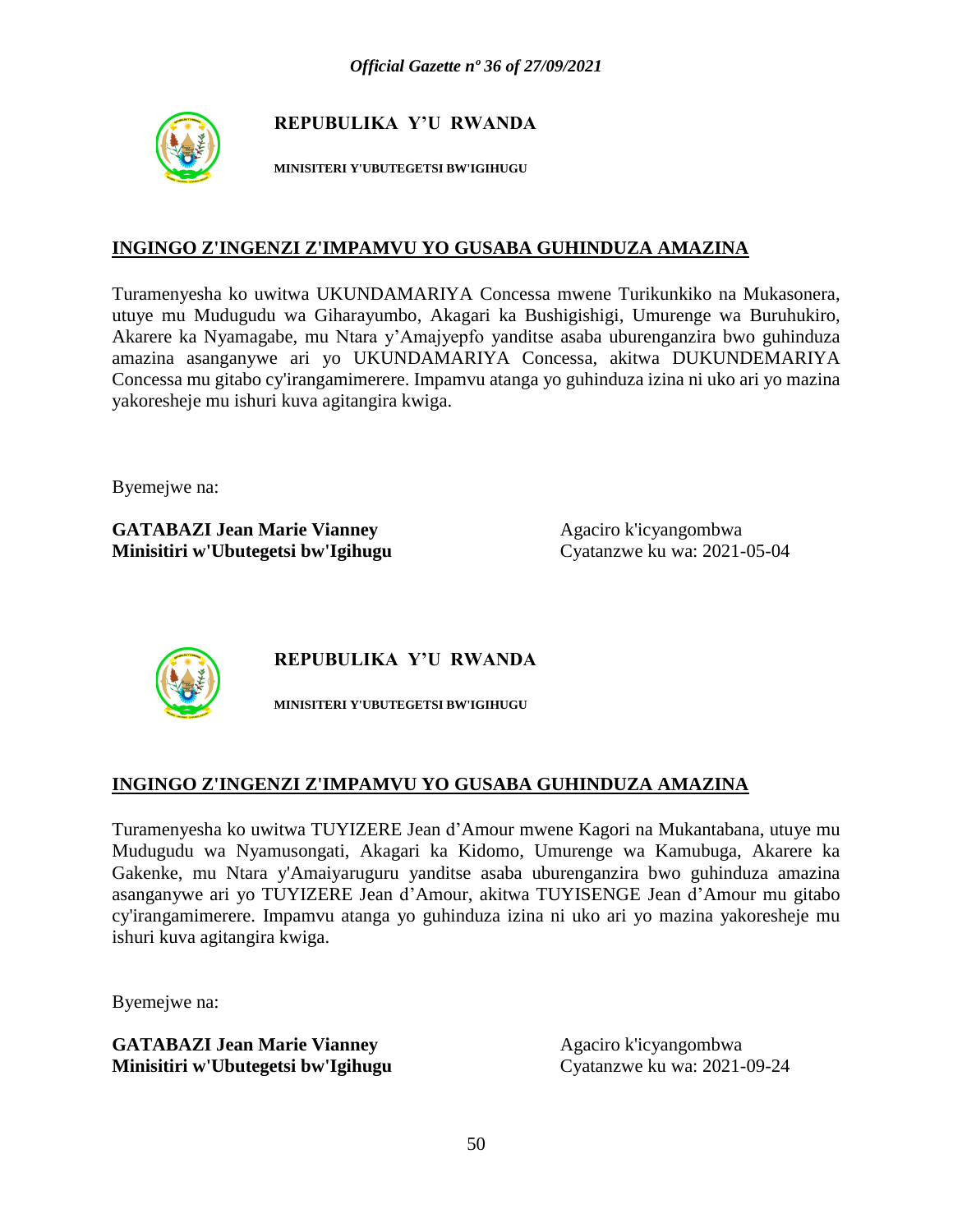

**MINISITERI Y'UBUTEGETSI BW'IGIHUGU**

#### **INGINGO Z'INGENZI Z'IMPAMVU YO GUSABA GUHINDUZA AMAZINA**

Turamenyesha ko uwitwa NIYITANGA Cedrick mwene Nzabonimpa Jean Marie Vianney na Mukantaganzwa Louise, utuye mu Mudugudu wa Mulindi, Akagari ka Kabeza, Umurenge wa Kanombe, Akarere ka Kicukiro, mu Mujyi wa Kigali yanditse asaba uburenganzira bwo guhinduza amazina asanganywe ari yo NIYITANGA Cedrick, akitwa Shema Cedric mu gitabo cy'irangamimerere. Impamvu atanga yo guhinduza izina ni uko ari yo mazina yakoresheje mu ishuri kuva agitangira kwiga.

Byemejwe na:

**GATABAZI Jean Marie Vianney** Agaciro k'icyangombwa **Minisitiri w'Ubutegetsi bw'Igihugu** Cyatanzwe ku wa: 2021-09-20



**REPUBULIKA Y'U RWANDA**

**MINISITERI Y'UBUTEGETSI BW'IGIHUGU**

# **INGINGO Z'INGENZI Z'IMPAMVU YO GUSABA GUHINDUZA AMAZINA**

Turamenyesha ko uwitwa HABUMUGISHA Emmanuel mwene Mukamunana, utuye mu Mudugudu wa Nyarukangaga, Akagari ka Murambi, Umurenge wa Rurembo, Akarere ka Nyabihu, mu Ntara y'Iburengerazuba yanditse asaba uburenganzira bwo guhinduza amazina asanganywe ari yo HABUMUGISHA Emmanuel, HABUMUGISHA Alexis mu gitabo cy'irangamimerere. Impamvu atanga yo guhinduza izina ni uko ari yo mazina yakoresheje mu ishuri kuva agitangira kwiga.

Byemejwe na: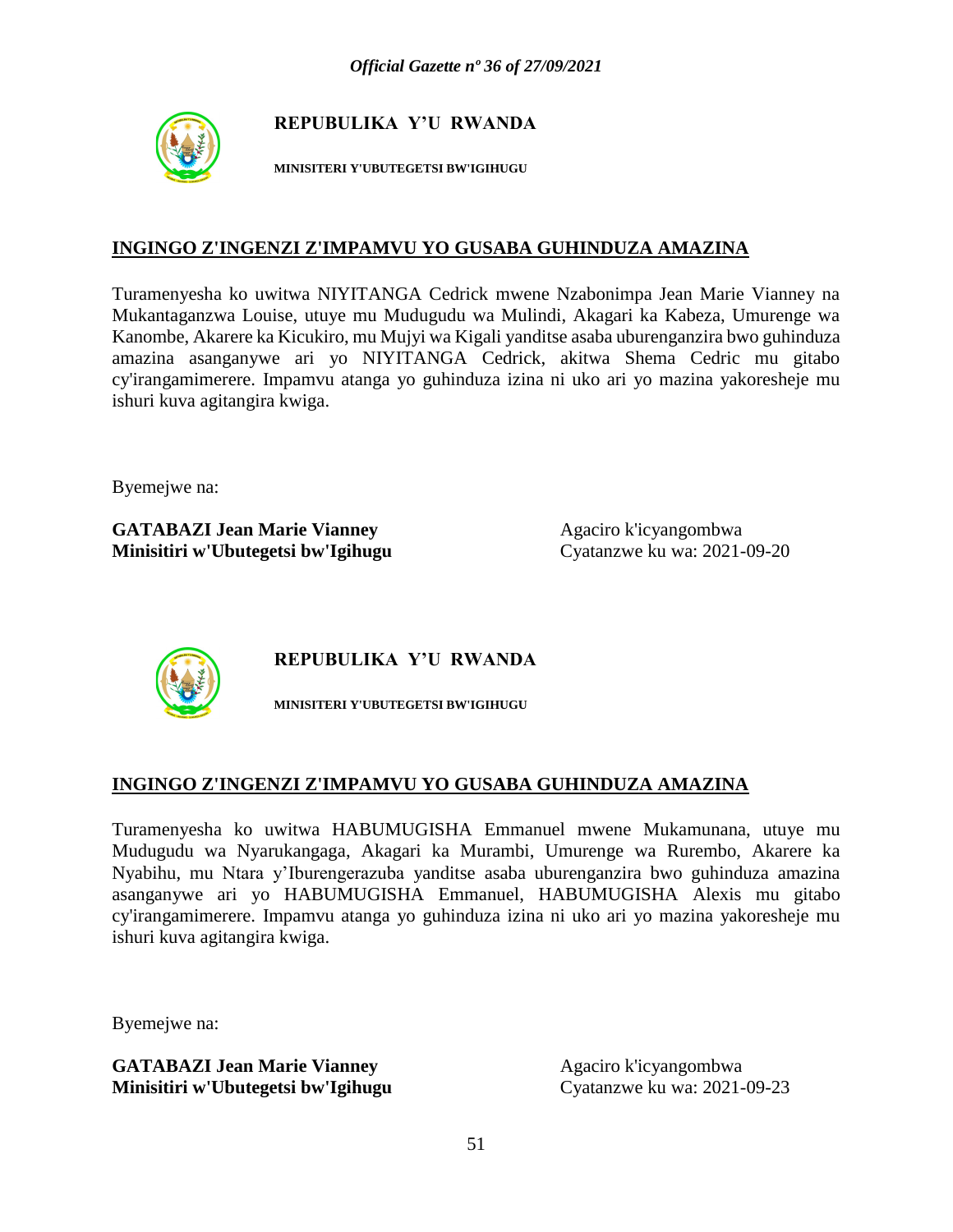

**MINISITERI Y'UBUTEGETSI BW'IGIHUGU**

### **INGINGO Z'INGENZI Z'IMPAMVU YO GUSABA GUHINDUZA AMAZINA**

Turamenyesha ko uwitwa DUSHIMIMANA Elias mwene Ntawangundi na Murekatete, utuye mu Mudugudu wa Kanyinya, Akagari ka Kaduha, Umurenge wa Katabagemu, Akarere ka Nyagatare, mu Ntara y'Iburasirazuba yanditse asaba uburenganzira bwo guhinduza amazina asanganywe ari yo DUSHIMIMANA Elias, akitwa DUSHIMIRIMANA Silas mu gitabo cy'irangamimerere. Impamvu atanga yo guhinduza izina ni uko ari yo mazina yakoresheje mu ishuri kuva agitangira kwiga.

Byemejwe na:

**GATABAZI Jean Marie Vianney** Agaciro k'icyangombwa **Minisitiri w'Ubutegetsi bw'Igihugu** Cyatanzwe ku wa: 2021-09-15



**REPUBULIKA Y'U RWANDA**

**MINISITERI Y'UBUTEGETSI BW'IGIHUGU**

# **INGINGO Z'INGENZI Z'IMPAMVU YO GUSABA GUHINDUZA AMAZINA**

Turamenyesha ko uwitwa NIYONKURU Athanasie mwene Nyirindekwe na Nyirangirente, utuye mu Mudugudu wa Nyarunyinya, Akagari ka Gaseke, Umurenge wa Kayumbu, Akarere ka Kamonyi, mu Ntara y'Amajyepfo yanditse asaba uburenganzira bwo guhinduza amazina asanganywe ari yo NIYONKURU Athanasie, akitwa NIYONAMBAZA Athanasie mu gitabo cy'irangamimerere. Impamvu atanga yo guhinduza izina ni uko ari yo mazina yakoresheje mu ishuri kuva agitangira kwiga.

Byemejwe na: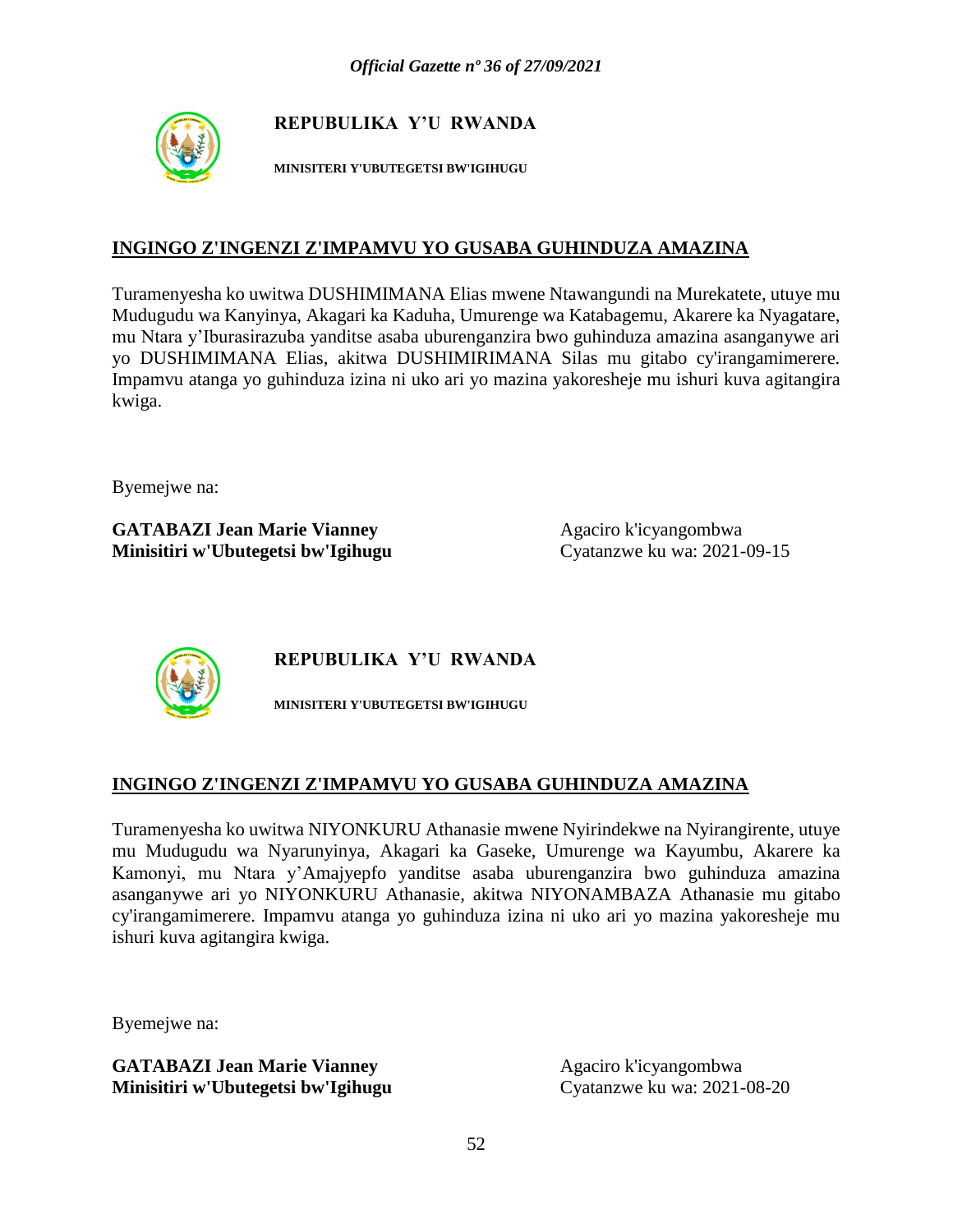

**MINISITERI Y'UBUTEGETSI BW'IGIHUGU**

#### **INGINGO Z'INGENZI Z'IMPAMVU YO GUSABA GUHINDUZA AMAZINA**

Turamenyesha ko uwitwa NGANGO Godefroid mwene Gacumbitsi na Kanjishi, utuye mu Mudugudu wa Rubona, Akagari ka Nyarukombe, Umurenge wa Muyumbu, Akarere ka rwamagana, mu ntara y'Iburasirazuba yanditse asaba uburenganzira bwo guhinduza amazina asanganywe ari yo NGANGO Godefroid, akitwa NGOGA Godfroid mu gitabo cy'irangamimerere. Impamvu atanga yo guhinduza izina ni uko ari izina ry'irigenurano rikaba rimuteye ipfunwe.

Byemejwe na:

**GATABAZI Jean Marie Vianney** Agaciro k'icyangombwa **Minisitiri w'Ubutegetsi bw'Igihugu** Cyatanzwe ku wa: 2021-09-21



**REPUBULIKA Y'U RWANDA**

**MINISITERI Y'UBUTEGETSI BW'IGIHUGU**

#### **INGINGO Z'INGENZI Z'IMPAMVU YO GUSABA GUHINDUZA AMAZINA**

Turamenyesha ko uwitwa ISHIMWE Aimé mwene Munana na Nzamoukosha, utuye mu Mudugudu wa Rushasho, Akagari ka Rundoyi, Umurenge wa Ruhango, Akarere ka Rutsiro, mu Ntara y'Iburengerazuba yanditse asaba uburenganzira bwo guhinduza amazina asanganywe ari yo ISHIMWE Aimé, akitwa ISHIMWE MUNANA Aimé mu gitabo cy'irangamimerere. Impamvu atanga yo guhinduza izina ni uko ari izina ry'umuryango.

Byemejwe na: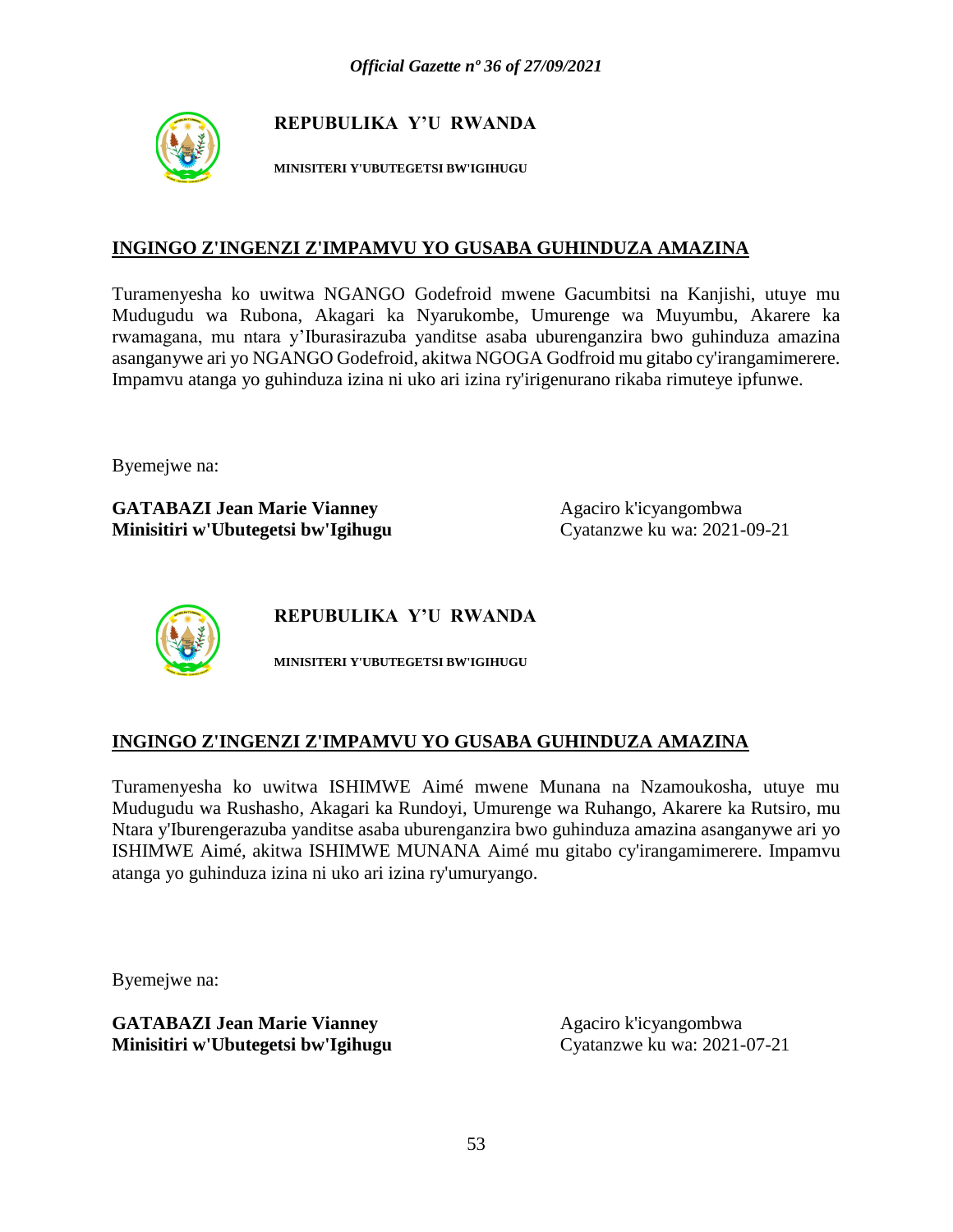

**MINISITERI Y'UBUTEGETSI BW'IGIHUGU**

#### **INGINGO Z'INGENZI Z'IMPAMVU YO GUSABA GUHINDUZA AMAZINA**

Turamenyesha ko uwitwa MUNYANEZA Jean mwene Munyankindi Celestin na Mukaruyange Immaculee, utuye mu Mudugudu wa Indangamirwa, Akagari ka Kiyovu, Umurenge wa Nyarugenge, Akarere ka Nyarugenge, mu Mujyi wa Kigali yanditse asaba uburenganzira bwo guhinduza amazina asanganywe ari yo MUNYANEZA Jean, akitwa John Munyaneza mu gitabo cy'irangamimerere. Impamvu atanga yo guhinduza izina ni uko ari yo mazina yakoresheje mu ishuri kuva agitangira kwiga.

Byemejwe na:

**GATABAZI Jean Marie Vianney** Agaciro k'icyangombwa **Minisitiri w'Ubutegetsi bw'Igihugu** Cyatanzwe ku wa: 2021-09-21



**REPUBLIC OF RWANDA**

**MINISTRY OF LOCAL GOVERNMENT**

#### **NAME CHANGE REQUEST**

We inform the public that the named ICYITEGETSE Brandine, daughter of Kayishema and Mukashyaka, domiciled at Nyabikenke Village, Birambo Cell, Gashari Sector, Karongi District, in the Western Province applied for the authorization of the change of name from her current name ICYITEGETSE Brandine to be called UKWIGENNYE Blandine in the National Population Registry. The reason for the change of name is that it is her last name.

Approved by

**GATABAZI Jean Marie Vianney** Document Validity **Minister of Local Government** Issued on: 2021-09-21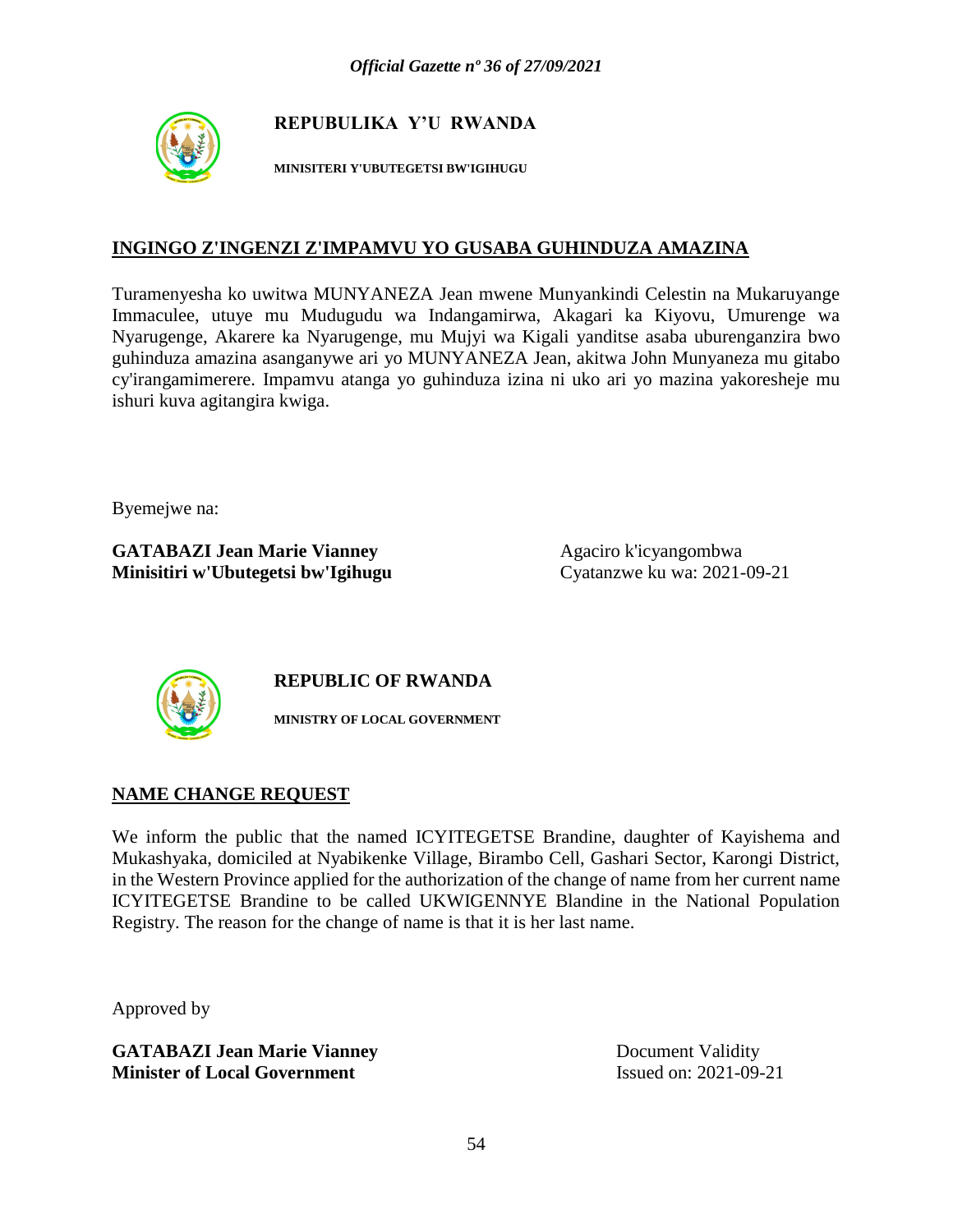#### **ICYEMEZO N° RCA/0218***/***2021 CYO KU WA 30/08/2021 GIHA UBUZIMAGATOZI KOPERATIVE « ABAKORERA MU MUCYO BA KARAMBI » (KOAMUKA)**

#### **Umuyobozi Mukuru w'Ikigo cy'Igihugu gishinzwe guteza imbere Amakoperative;**

Ashingiye ku Itegeko n<sup>o</sup> 024/2021 ryo ku wa 27 Mata 2021 rigenga Amakoperative mu Rwanda, cyane cyane mu ngingo yaryo ya 69, 2º n'iya 71;

Ashingiye ku Itegeko nº 48/2013 ryo ku wa 28/06/2013 rishyiraho Ikigo cy'Igihugu gishinzwe guteza Imbere Amakoperative, cyane cyane mu ngingo yaryo ya 3, igika cya 2;

Abisabwe na Perezida wa Koperative **« KOAMUKA »** ifite icyicaro i Bukiro, Akagari ka Karambi, Umurenge wa Kivumu, Akarere ka Rutsiro, Intara y'Iburengerazuba;

#### **YEMEJE:**

#### **Ingingo ya 1:**

Koperative **« KOAMUKA»** ifite icyicaro i Bukiro, Akagari ka Karambi, Umurenge wa Kivumu, Akarere ka Rutsiro, Intara y'Iburengerazuba, ihawe ubuzimagatozi.

#### **Ingingo ya 2:**

Koperative **« KOAMUKA»** igamije guteza imbere, uburobyi n'ubucuruzi bw'amafi. Ntiyemerewe gukora indi mirimo inyuranye n'iyo iherewe ubuzimagatozi keretse ibanje kubisaba ikanabiherwa uburenganzira.

#### **Ingingo ya 3:**

Koperative **« KOAMUKA»** itegeretswe gutangaza iki cyemezo mu Igazeti ya Leta ya Repubulika y'u Rwanda mu gihe kitarenze iminsi mirongo itatu (30) ikimara kugihabwa.

Kigali, ku wa 30/08/2021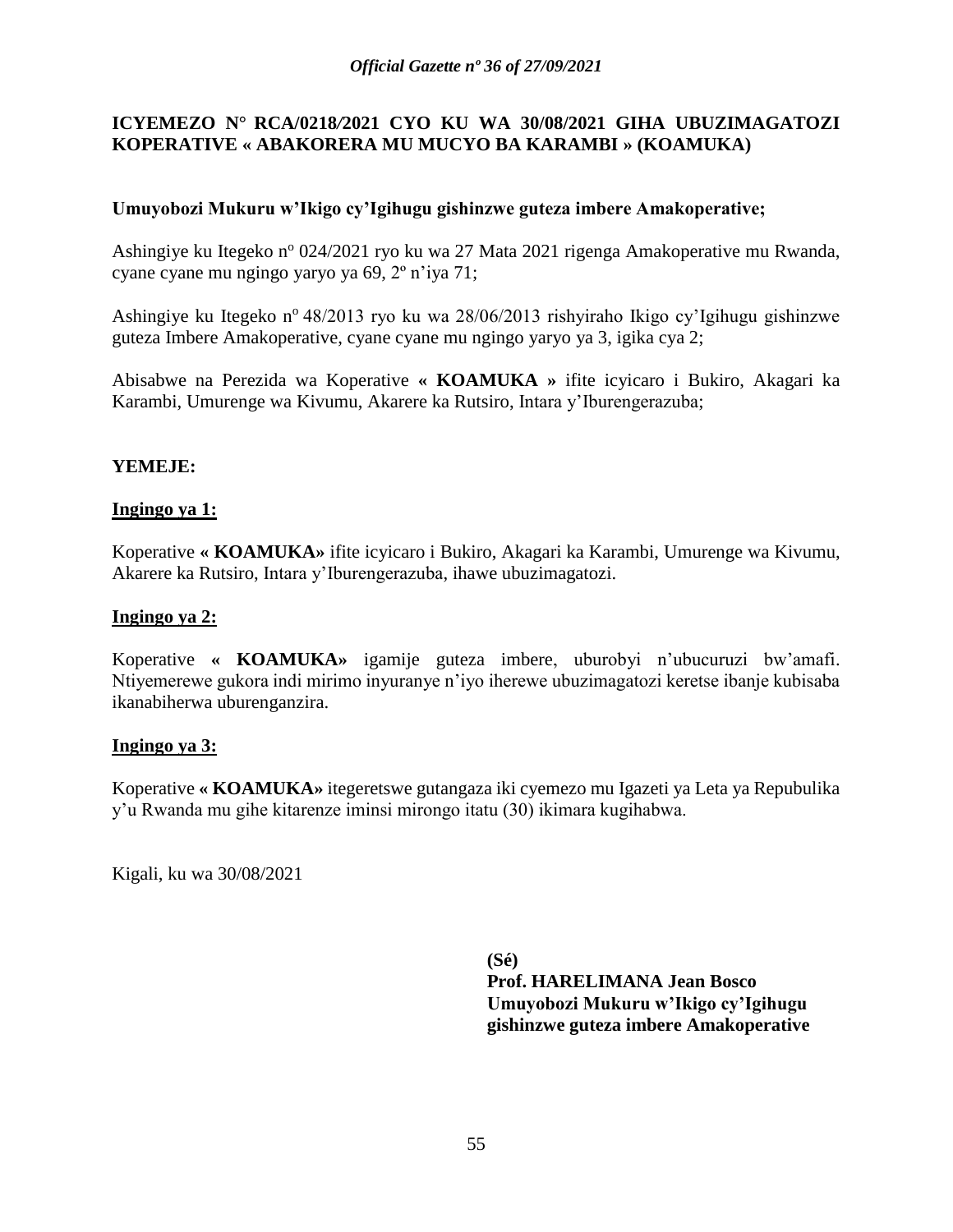### **ICYEMEZO N° RCA/0121***/***2021 CYO KU WA 13/05/2021 GIHA UBUZIMAGATOZI « KOPERATIVE Y'ABAHINZI B'INANASI BA MUKAMA» (COAIM)**

#### **Umuyobozi Mukuru w'Ikigo cy'Igihugu gishinzwe guteza imbere Amakoperative;**

Ashingiye ku Itegeko n<sup>o</sup> 50/2007 ryo ku wa 18 Nzeri 2007 rigena ishyirwaho, imiterere n'imikorere y'Amakoperative mu Rwanda, nk'uko ryahinduwe kandi ryujujwe kugeza ubu, cyane cyane mu ngingo yaryo ya 23, igika cya 3;

Ashingiye ku Itegeko n<sup>o</sup> 48/2013 ryo ku wa 28/06/2013 rishyiraho Ikigo cy'Igihugu gishinzwe guteza Imbere Amakoperative, cyane cyane mu ngingo yaryo ya 3, igika cya 2;

Abisabwe na Perezida wa Koperative **« COAIM»** ifite icyicaro i Rutete, Umurenge wa Mukama, Akarere ka Nyagatare, Intara y'Iburasirazuba;

#### **YEMEJE:**

#### **Ingingo ya 1:**

Koperative **« COAIM»** ifite icyicaro i Rutete, Umurenge wa Mukama, Akarere ka Nyagatare, Intara y'Iburasirazuba, ihawe ubuzimagatozi.

#### **Ingingo ya 2:**

Koperative **« COAIM»** igamije guteza imbere ubuhinzi bw'inanasi. Ntiyemerewe gukora indi mirimo inyuranye n'iyo iherewe ubuzimagatozi keretse ibanje kubisaba ikanabiherwa uburenganzira.

#### **Ingingo ya 3:**

Koperative **« COAIM»** itegeretswe gutangaza iki cyemezo mu Igazeti ya Leta ya Repubulika y'u Rwanda mu gihe kitarenze iminsi mirongo itatu (30) ikimara kugihabwa.

Kigali, ku wa 13/05/2021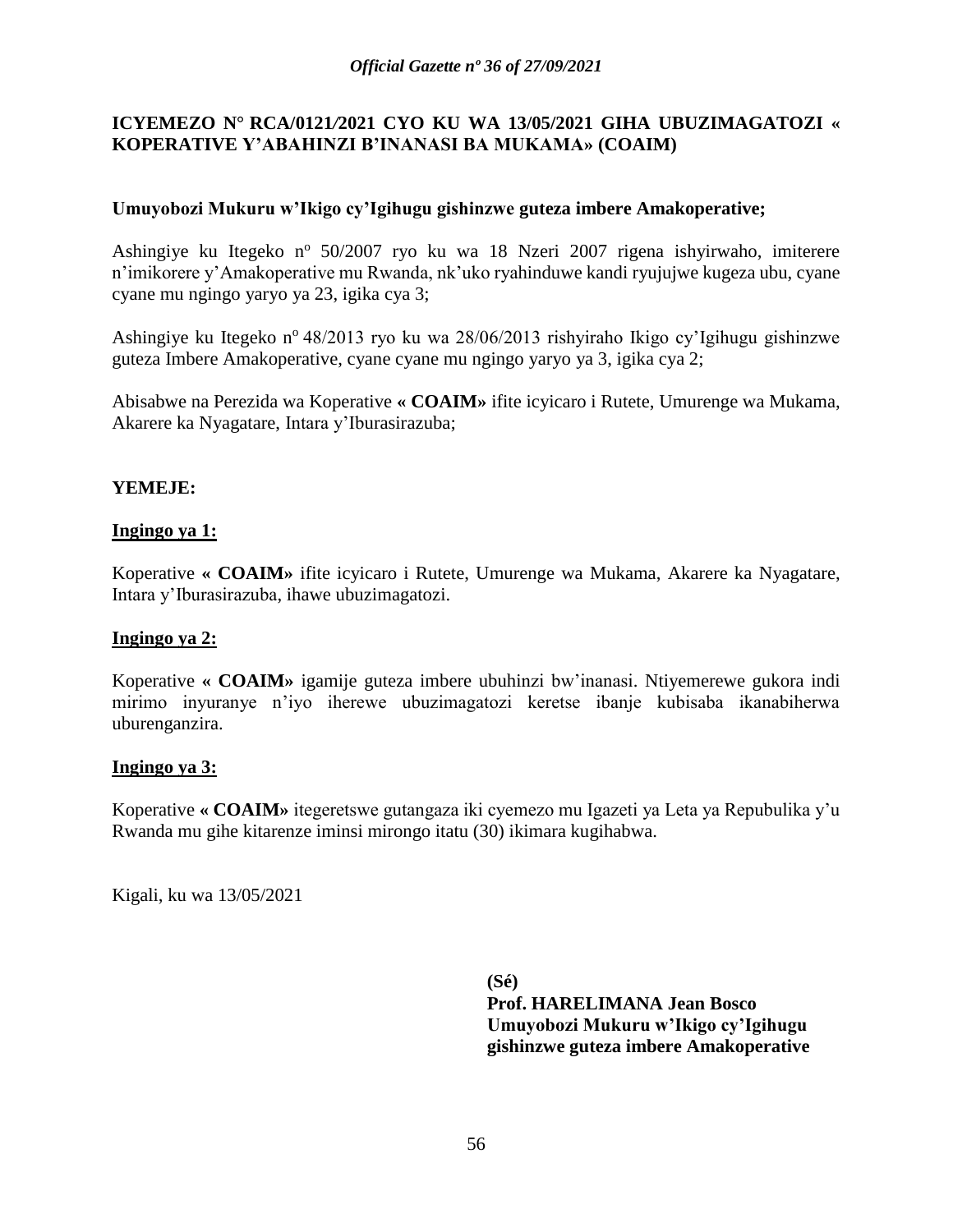### **ICYEMEZO N° RCA/100***/***2011 CYO KU WA 21/03/2011 GIHA UBUZIMAGATOZI «COOPERATIVE MIXTE DE BUYOGA» (COMIXBU)**

#### **Umuyobozi w'Ikigo cy'Igihugu gishinzwe guteza imbere Amakoperative;**

Ashingiye ku Itegeko n<sup>o</sup> 50/2007 ryo ku wa 18 Nzeri 2007 rigena ishyirwaho, imiterere n'imikorere y'Amakoperative mu Rwanda, cyane cyane mu ngingo yaryo ya 23, igika cya 3;

Ashingiye ku Itegeko nº 16/2008 ryo ku wa 11/06/2008 rishyiraho Ikigo cy'Igihugu gishinzwe guteza Imbere Amakoperative, cyane cyane mu ngingo yaryo ya 3, igika cya 2;

Abisabwe na Perezida wa Koperative **« COMIXBU »** ifite icyicaro i Kanganzi, Umurenge wa Nkanka, Akarere ka Rusizi, Intara y'Iburengerazuba, mu rwandiko rwe rwakiriwe ku wa 07 Gicurasi 2010;

#### **YEMEJE:**

#### **Ingingo ya 1:**

Koperative **« COMIXBU»** ifite icyicaro ku Kisaro, Umurenge wa Kisaro, Akarere ka Rulindo, Intara y'Amajyaruguru, ihawe ubuzimagatozi.

#### **Ingingo ya 2:**

Koperative **« COMIXBU »** igamije guteza imbere ubuhinzi bw'ibirayi, ingano, ibigori n'ibishyimbo n'ubworozi bw'amagweja. Ntiyemerewe gukora indi mirimo inyuranye n'iyo iherewe ubuzimagatozi keretse ibanje kubisaba ikanabiherwa uburenganzira.

#### **Ingingo ya 3:**

Iki Cyemezo kigira agaciro guhera umunsi cyatangarijweho mu Igazeti ya Leta ya Repubulika y'u Rwanda.

Kigali, ku wa 21/03/2011

**(Sé) MUGABO Damien Umuyobozi w'Ikigo cy'Igihugu gishinzwe guteza imbere Amakoperative**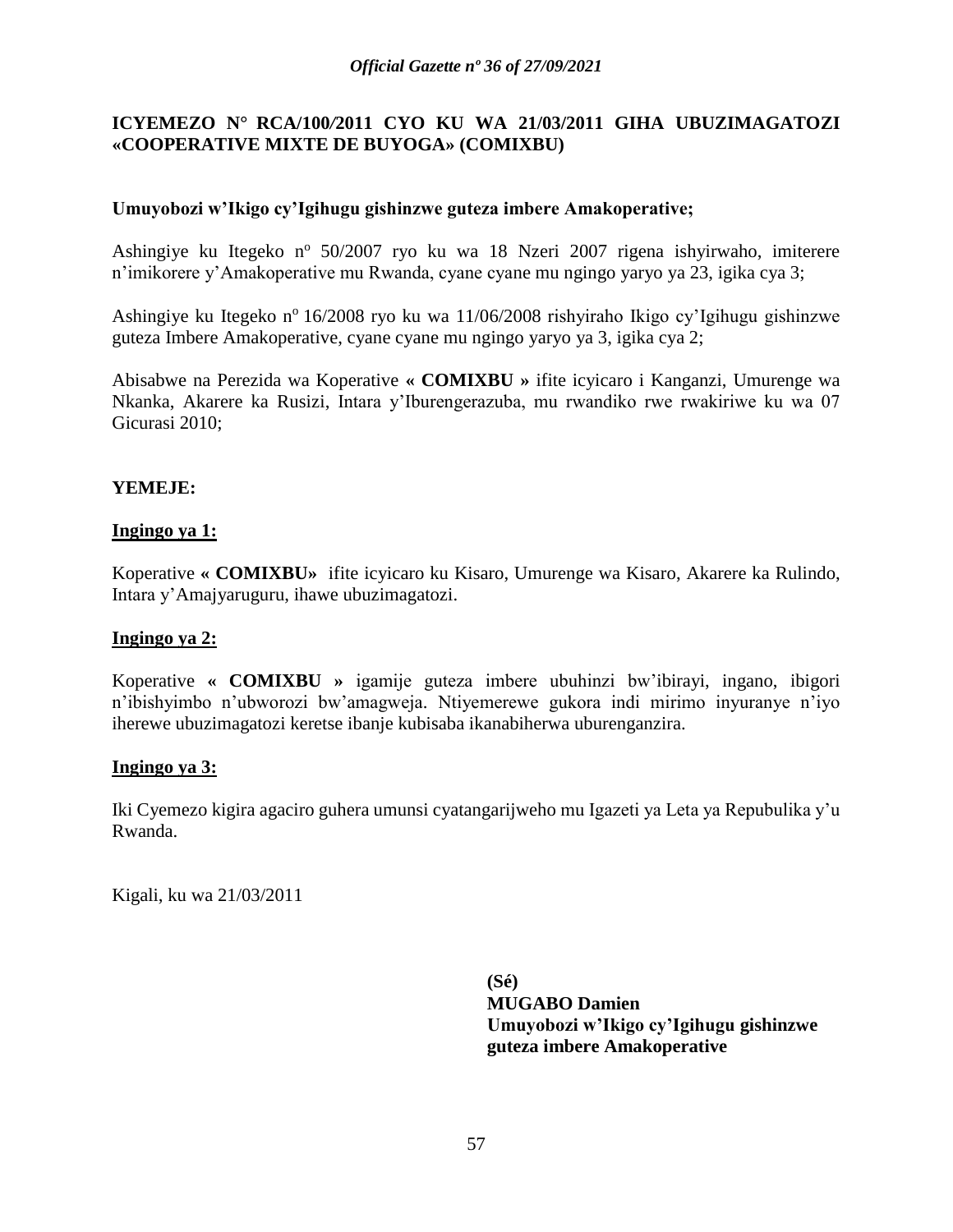### **ICYEMEZO N° RCA/0380***/***2019 CYO KU WA 23/05/2019 GIHA UBUZIMAGATOZI KOPERATIVE « TUZAMURANE KAGARAMA»**

#### **Umuyobozi Mukuru w'Ikigo cy'Igihugu gishinzwe guteza imbere Amakoperative;**

Ashingiye ku Itegeko n<sup>o</sup> 50/2007 ryo ku wa 18 Nzeri 2007 rigena ishyirwaho, imiterere n'imikorere y'Amakoperative mu Rwanda, nk'uko ryavuguruwe kandi ryujujwe kugeza ubu, cyane cyane mu ngingo yaryo ya 23, igika cya 3;

Ashingiye ku Itegeko n<sup>o</sup> 48/2013 ryo ku wa 28/06/2013 rishyiraho Ikigo cy'Igihugu gishinzwe guteza Imbere Amakoperative, cyane cyane mu ngingo yaryo ya 3, igika cya 2;

Abisabwe na Perezida wa Koperative **« TUZAMURANE KAGARAMA»** ifite icyicaro i Rukatsa, Umurenge wa Kagarama, Akarere ka Kicukiro, Umujyi wa Kigali;

#### **YEMEJE:**

#### **Ingingo ya 1:**

Koperative **« TUZAMURANE KAGARAMA** ifite icyicaro i Rukatsa, Umurenge wa Kagarama, Akarere ka Kicukiro, Umujyi wa Kigali, ihawe ubuzimagatozi.

#### **Ingingo ya 2:**

Koperative **« TUZAMURANE KAGARAMA»** igamije guteza imbere ubucuruzi bw'amakara. Ntiyemerewe gukora indi mirimo inyuranye n'iyo iherewe ubuzimagatozi keretse ibanje kubisaba ikanabiherwa uburenganzira.

#### **Ingingo ya 3:**

Koperative **« TUZAMURANE KAGARAMA»** itegeretswe gutangaza iki cyemezo mu Igazeti ya Leta ya Repubulika y'u Rwanda mu gihe kitarenze iminsi mirongo itatu (30) ikimara kugihabwa.

Kigali, ku wa 23/05/2019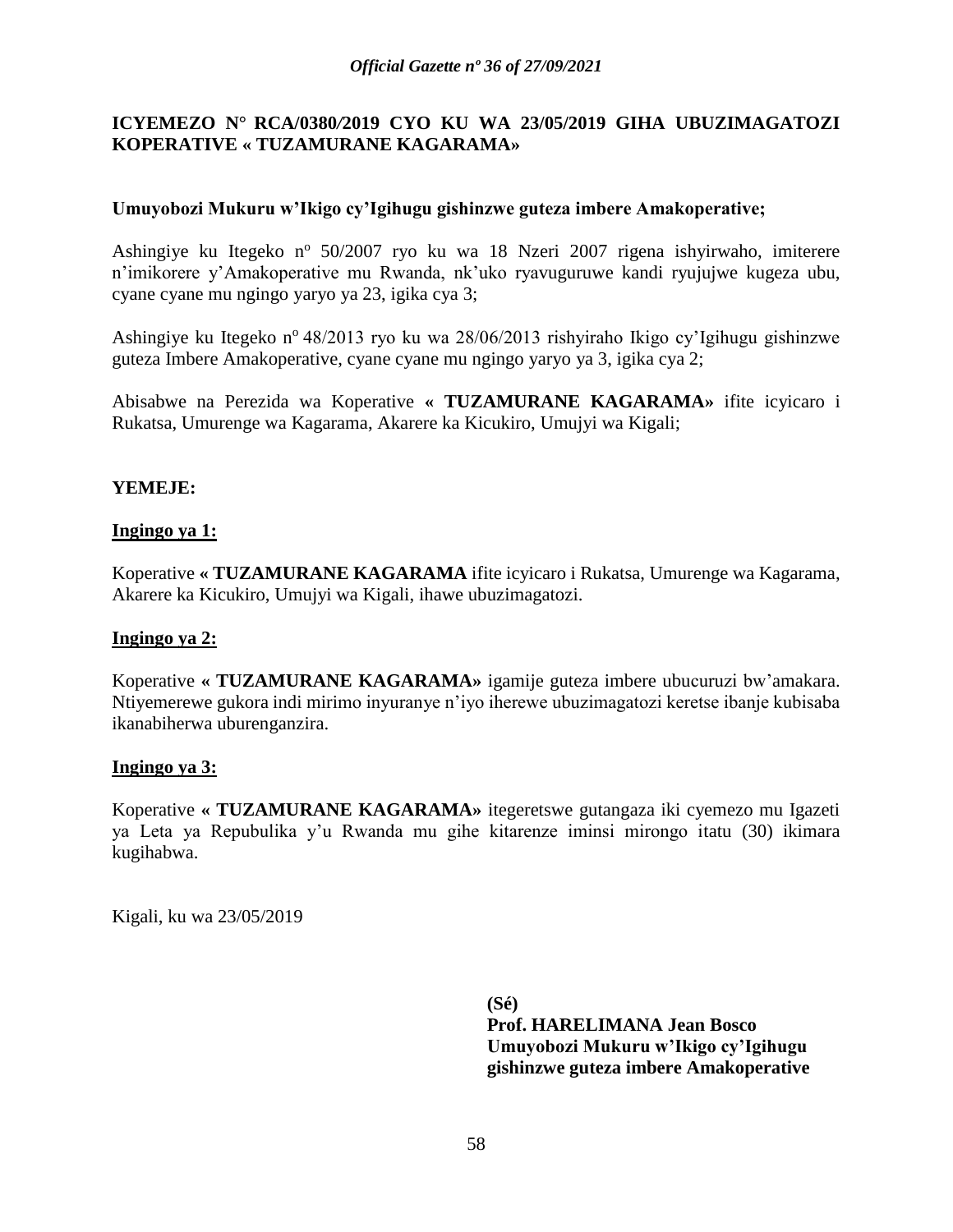#### **ICYEMEZO N° RCA/0158***/***2021 CYO KU WA 26/05/2021 GIHA UBUZIMAGATOZI «COOPERATIVE DES AGRICULTEURS DE KAREBA» (COPACUKA)**

#### **Umuyobozi Mukuru w'Ikigo cy'Igihugu gishinzwe guteza imbere Amakoperative;**

Ashingiye ku Itegeko n<sup>o</sup> 024/2021 ryo ku wa 27 Mata 2021 rigenga Amakoperative mu Rwanda, cyane cyane mu ngingo yaryo ya 69, 2º n'iya 71;

Ashingiye ku Itegeko n<sup>o</sup> 48/2013 ryo ku wa 28/06/2013 rishyiraho Ikigo cy'Igihugu gishinzwe guteza Imbere Amakoperative, cyane cyane mu ngingo yaryo ya 3, igika cya 2;

Abisabwe na Perezida wa Koperative **« COPACUKA »** ifite icyicaro mu Kagari ka Kareba, Umurenge wa Jenda, Akarere ka Nyabihu, Intara y'Iburengerazuba;

#### **YEMEJE:**

#### **Ingingo ya 1:**

Koperative **« COPACUKA »** ifite icyicaro mu Kagari ka Kareba, Umurenge wa Jenda, Akarere ka Nyabihu, Intara y'Iburengerazuba, ihawe ubuzimagatozi.

#### **Ingingo ya 2:**

Koperative **« COPACUKA »** igamije guteza imbere ubuhinzi bw'ibirayi. Ntiyemerewe gukora indi mirimo inyuranye n'iyo iherewe ubuzimagatozi keretse ibanje kubisaba ikanabiherwa uburenganzira.

#### **Ingingo ya 3:**

Koperative **« COPACUKA »** itegeretswe gutangaza iki cyemezo mu Igazeti ya Leta ya Repubulika y'u Rwanda mu gihe kitarenze iminsi mirongo itatu (30) ikimara kugihabwa.

Kigali, ku wa 30/08/2021